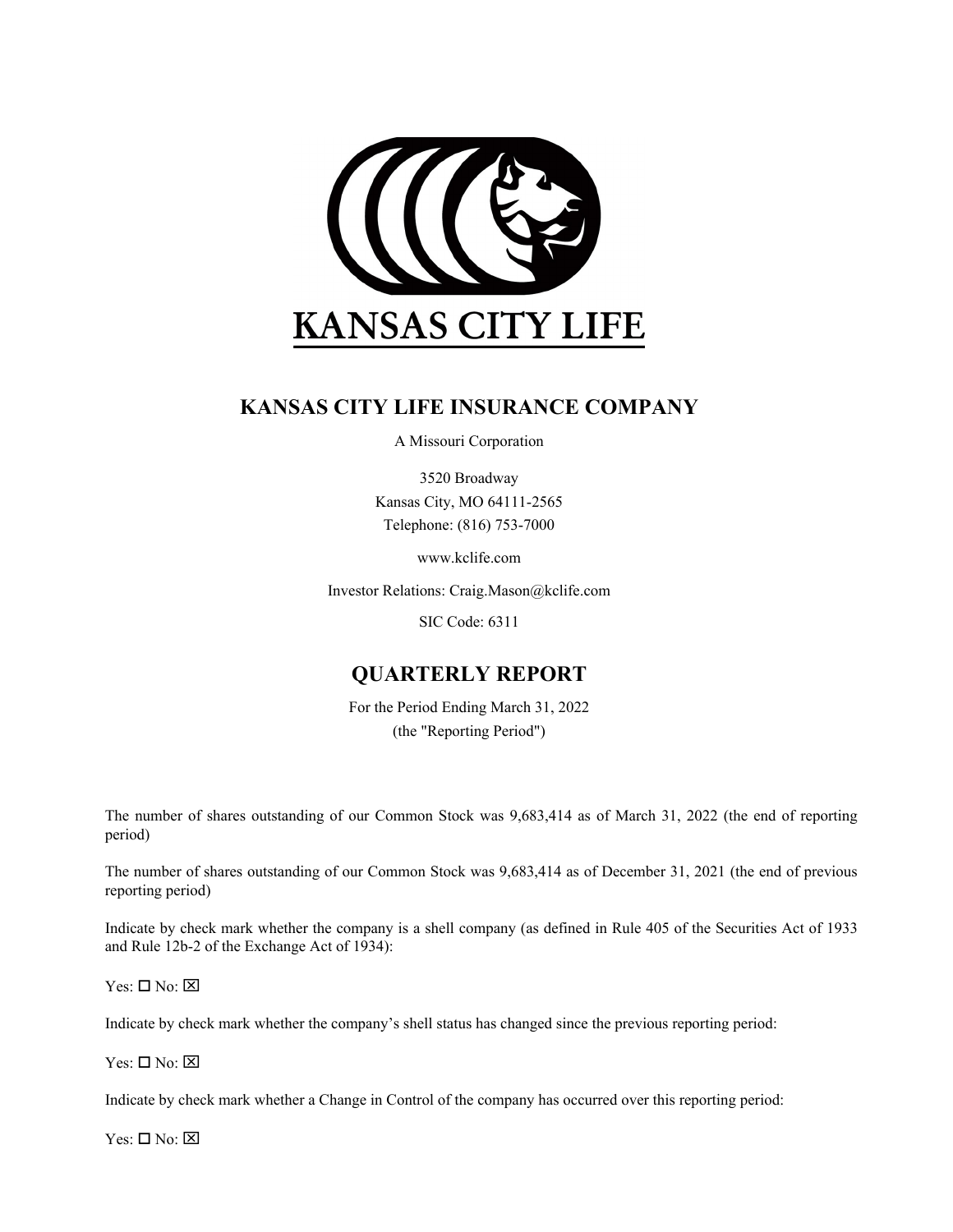# KANSAS CITY LIFE INSURANCE COMPANY **TABLE OF CONTENTS**

| Item 1. The Exact Name of the Issuer and Address and Telephone Number of Issuer's Principal Office <b>Exact Name of the Issuer</b> 's 2                                                                                        |                |
|--------------------------------------------------------------------------------------------------------------------------------------------------------------------------------------------------------------------------------|----------------|
|                                                                                                                                                                                                                                |                |
|                                                                                                                                                                                                                                |                |
| <u>Item 4. Management's Discussion and Analysis of Financial Condition and Results of Operations</u>                                                                                                                           |                |
|                                                                                                                                                                                                                                |                |
|                                                                                                                                                                                                                                |                |
|                                                                                                                                                                                                                                |                |
|                                                                                                                                                                                                                                |                |
|                                                                                                                                                                                                                                |                |
| Exhibit 3.1 Interim Consolidated Financial Statements (2008) 2014 15 15                                                                                                                                                        |                |
|                                                                                                                                                                                                                                |                |
| Consolidated Statements of Comprehensive Income Material Consolidated Statements of Comprehensive Income                                                                                                                       |                |
| Consolidated Statements of Cash Flows (2008) 2016 12:00 12:00 12:00 12:00 12:00 12:00 12:00 12:00 12:00 12:00 12:00 12:00 12:00 12:00 12:00 12:00 12:00 12:00 12:00 12:00 12:00 12:00 12:00 12:00 12:00 12:00 12:00 12:00 12:0 | $\frac{17}{2}$ |
| Notes to Consolidated Financial Statements - (Unaudited) <b>Matter and Statements</b> - 19                                                                                                                                     |                |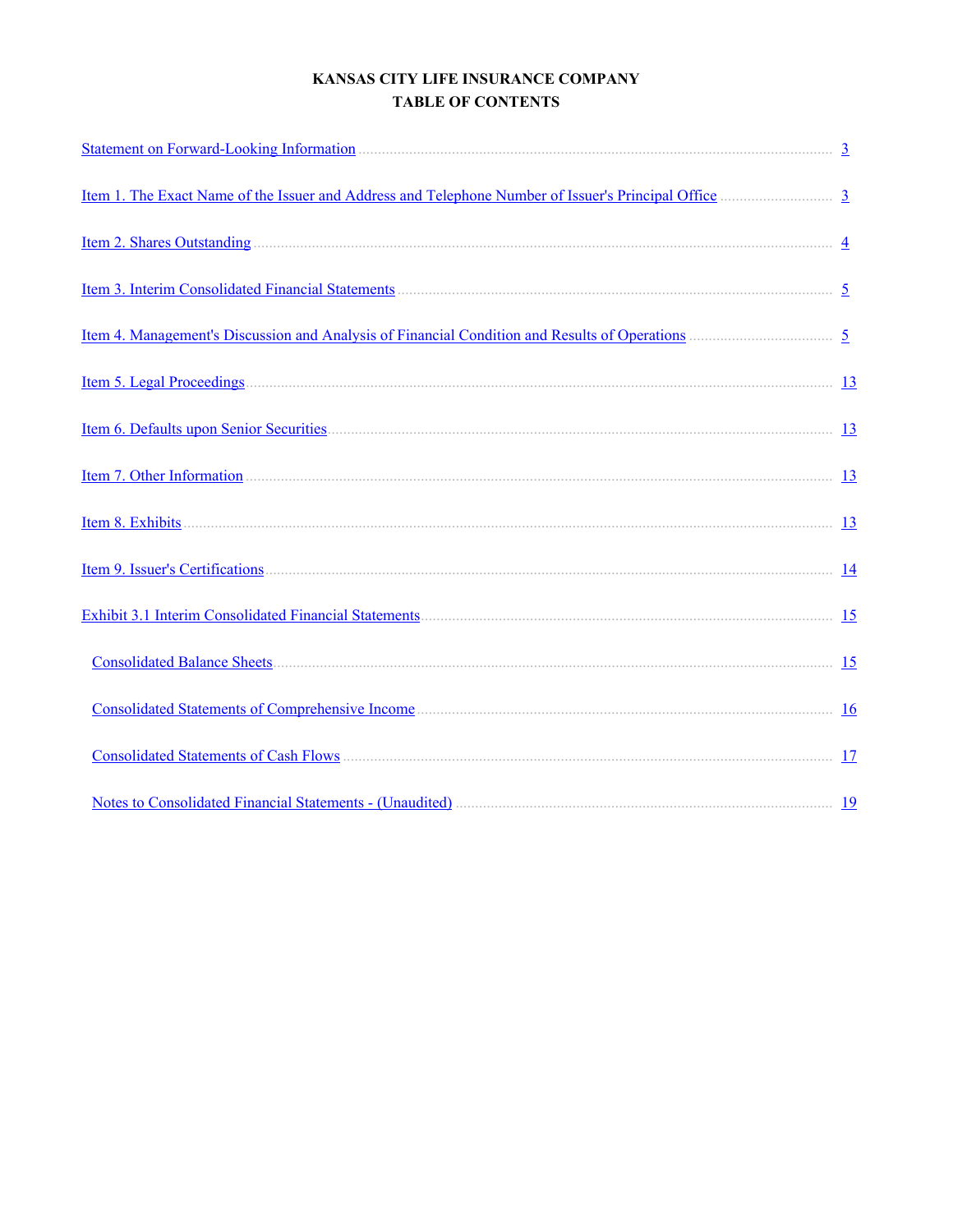## <span id="page-2-0"></span>**Statement on Forward-Looking Information**

This report reviews the consolidated financial condition and results of operations of Kansas City Life Insurance Company. Historical information is presented and discussed. Where appropriate, factors that may affect future financial performance are also identified and discussed. Certain statements made in this report include "forward-looking statements." Forward-looking statements include any statement that may predict, forecast, indicate or imply future results, performance, or achievements rather than historical facts and may contain words like "believe," "expect," "estimate," "project," "forecast," "anticipate," "plan," "will," "shall," and other words, phrases, or expressions with similar meaning.

Forward-looking statements are subject to known and unknown risks, uncertainties, and other factors that may cause actual results to differ materially from those contemplated by the forward-looking statements. Factors that could cause future results to differ materially from expected results include, but are not limited to:

- Changes in economic conditions, including the performance of financial markets, inflation, and interest rates;
- Competition and changes in consumer behavior, which may affect our ability to sell our products and retain business;
- Competition in the recruitment and retention of general agents and agents;
- Customer and agent response to new products, distribution channels, and marketing initiatives;
- Fluctuations in experience regarding current mortality, morbidity, persistency, and interest rates relative to expected amounts used in pricing our products;
- Changes in assumptions related to deferred acquisition costs (DAC), value of business acquired (VOBA), and deferred revenue liability (DRL);
- Regulatory, accounting, or tax changes that may affect the cost of, or the demand for, our products or services;
- Unanticipated changes in industry trends and ratings assigned by nationally recognized rating organizations;
- The ability to integrate acquisitions and achieve anticipated operating efficiencies and the ability to preserve goodwill that results from acquisitions;
- Results of litigation we may be involved in; and
- The extent of the impacts resulting from catastrophic events such as natural disasters, pandemics, terrorist attacks, international conflicts, and wars.

No assurances can be given that such statements will prove to be correct. Given these risks and uncertainties, investors should not place undue reliance on forward-looking statements as a prediction of actual results.

### **Item 1. The Exact Name of the Issuer and Address and Telephone Number of Issuer's Principal Office**

| Issuer's Exact Name: | Kansas City Life Insurance Company                                                                                                                                                                                                                    |
|----------------------|-------------------------------------------------------------------------------------------------------------------------------------------------------------------------------------------------------------------------------------------------------|
| Issuer's Address:    | 3520 Broadway<br>Kansas City, Missouri 64111                                                                                                                                                                                                          |
| Issuer's Telephone:  | $(816)$ 753-7000                                                                                                                                                                                                                                      |
| Issuer's Website:    | www.kclife.com                                                                                                                                                                                                                                        |
| Investor Relations:  | A. Craig Mason Jr.<br>Senior Vice President, General Counsel & Secretary<br>Kansas City Life Insurance Company<br>Post Office Box 219139<br>Kansas City, Missouri 64121-9139<br>Telephone: (816) 753-7000 ext. 8763<br>E-mail: Craig.Mason@kclife.com |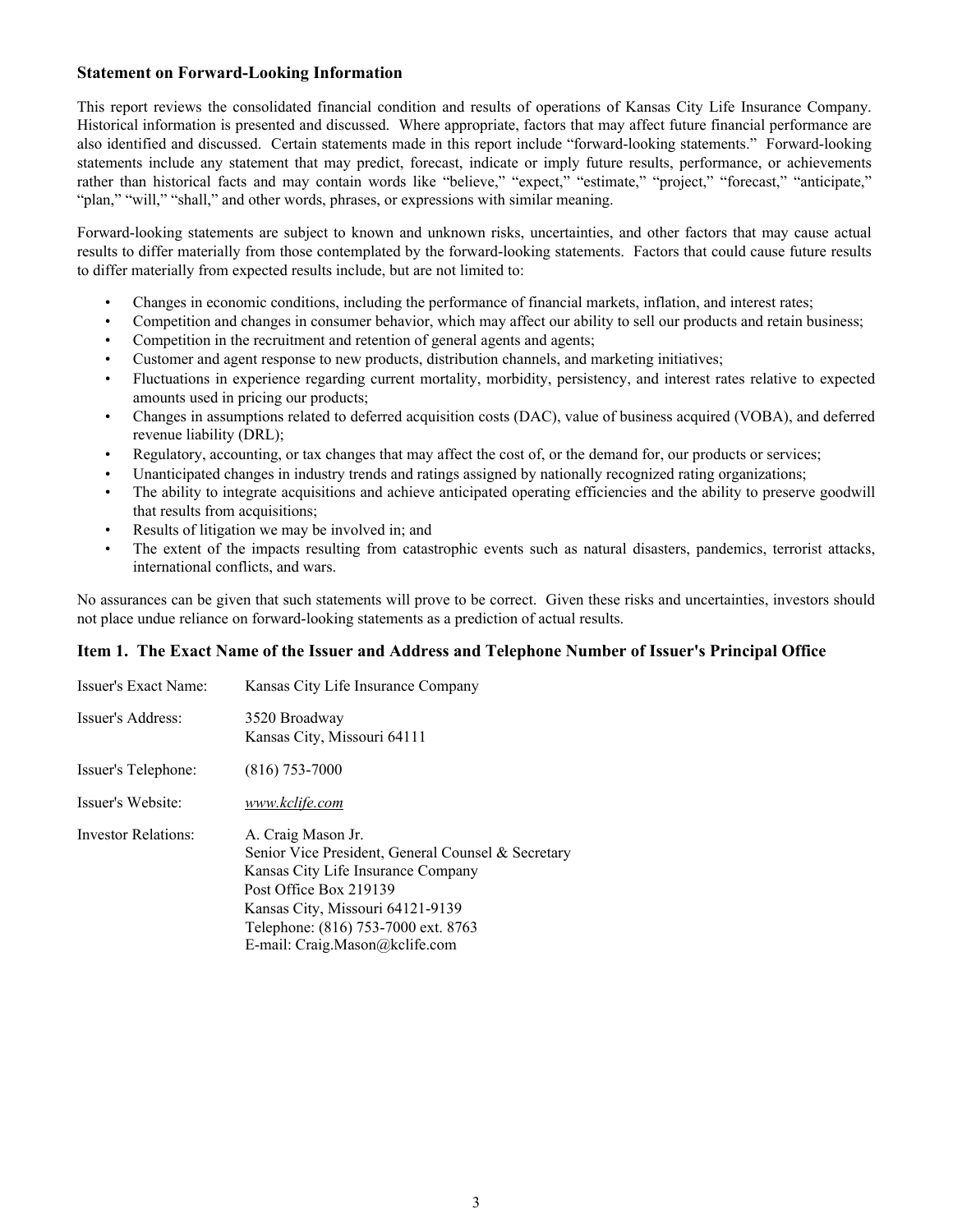# <span id="page-3-0"></span>**Item 2. Shares Outstanding**

## **Common Stock**

|                                        | March 31, 2022 |
|----------------------------------------|----------------|
| Number of Shares Authorized            | 36,000,000     |
| Number of Shares Outstanding           | 9,683,414      |
| Freely Tradable Shares (Public Float)  | 2,563,941      |
| Total Number of Shareholders of Record |                |

We have more than 100 beneficial shareholders owning at least 100 shares.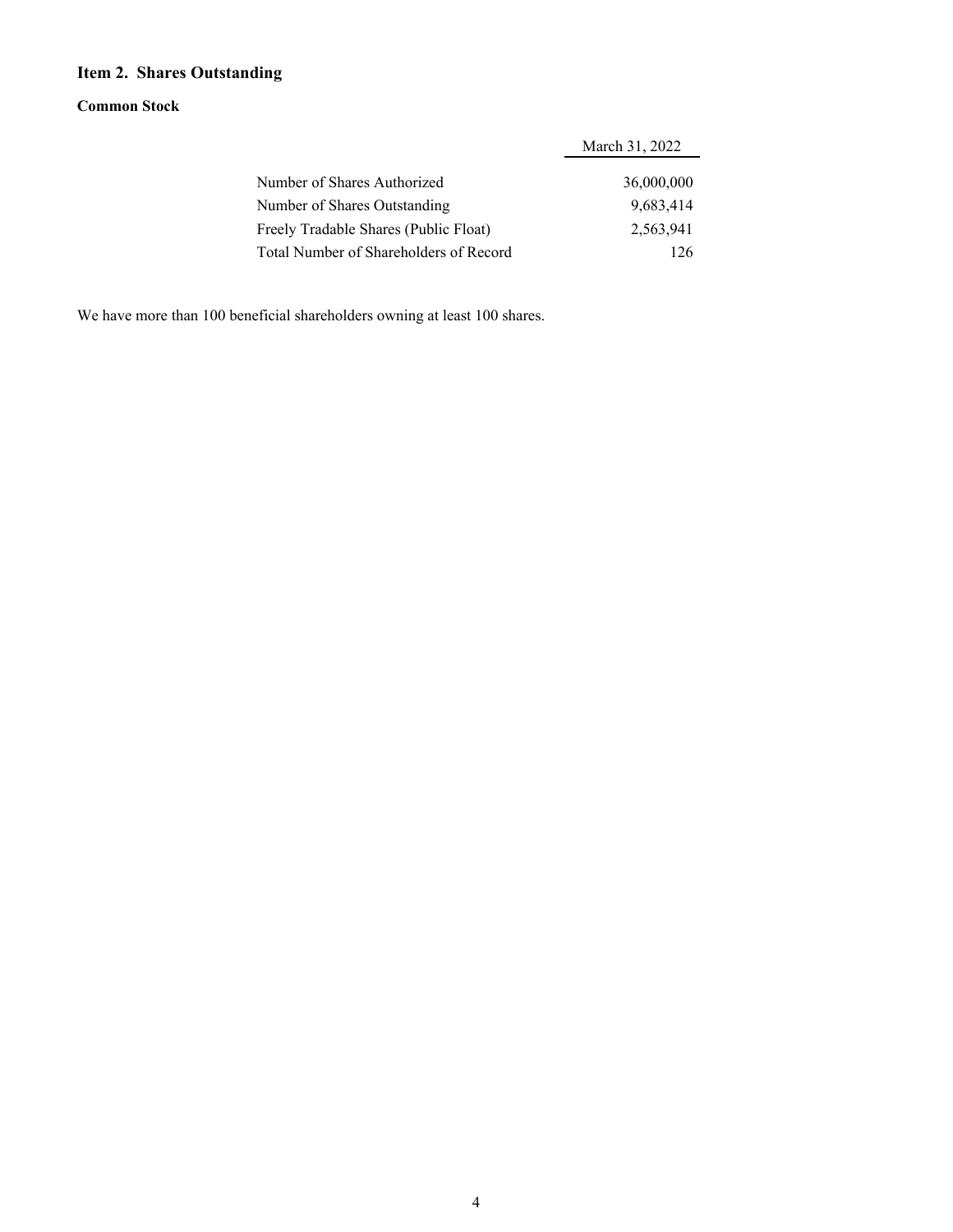## <span id="page-4-0"></span>**Item 3. Interim Consolidated Financial Statements**

The interim consolidated financial statements of Kansas City Life Insurance Company as of and for the period ending March 31, 2022 are attached hereto as Exhibit 3.1 and are hereby incorporated by reference into this Quarterly Report, including:

- Consolidated Balance Sheets
- Consolidated Statements of Comprehensive Income
- Consolidated Statements of Cash Flows
- Notes to Consolidated Financial Statements

The interim consolidated financial statements and the accompanying notes have been prepared in accordance with accounting principles generally accepted in the United States of America (GAAP). The interim consolidated financial statements reflect all adjustments that are, in the opinion of management, necessary for a fair presentation of the results. As permitted under GAAP, certain footnotes or other financial disclosures are condensed or omitted in the interim consolidated financial statements. These interim consolidated financial statements should be read in conjunction with the audited consolidated financial statements and related notes included in our 2021 Annual Report, which is available on the OTC Markets Group website (*www.otcmarkets.com/stock/KCLI/filings*). The interim consolidated financial statements and the accompanying notes for the quarters ended March 31, 2022 and 2021 are unaudited. Operating results for the interim period are not necessarily indicative of the results that may be expected or achieved for the year ending December 31, 2022.

## **Item 4. Management's Discussion and Analysis of Financial Condition and Results of Operations**

Amounts are stated in thousands, except share data, or as otherwise noted.

Management's Discussion and Analysis of Financial Condition and Results of Operations provides, in narrative form, the perspective of Kansas City Life Insurance Company management on its financial condition, results of operations, liquidity, and certain other factors that may affect its future results. The terms "the Company," "we," "us," and "our" are used to refer to Kansas City Life Insurance Company and its subsidiaries. Kansas City Life Insurance Company (Kansas City Life) is the parent company. Old American Insurance Company (Old American) and Grange Life Insurance Company (Grange Life) are wholly-owned insurance subsidiaries. Sunset Life Insurance Company of America (Sunset Life) is an insurance subsidiary that was wholly-owned by the Company until it was sold on November 1, 2021. We also have non-insurance subsidiaries that individually and collectively are not material.

The following is a discussion and analysis of the results of operations for the quarters ended March 31, 2022 and 2021 and our financial condition at March 31, 2022. This discussion should be read in conjunction with the consolidated financial statements and accompanying notes included in this document, as well as our 2021 Annual Report.

## **Overview**

Our profitability depends on many factors, which include but are not limited to:

- The sale of traditional and interest sensitive life, annuity, and accident and health products;
- The rate of mortality, lapse, and surrender of future policy benefits and policyholder account balances;
- The rate of morbidity, disability, and incurrence of other policyholder benefits;
- Interest rates credited to policyholders;
- The availability of reinsurance opportunities and the effectiveness of reinsurance programs;
- The amount of investment assets under management;
- The ability to maximize investment returns and manage risks such as interest rate risk, credit risk, and equity risk;
- Timely and cost-effective access to liquidity;
- Management of distribution costs and operating expenses;
- Management of the operations of our affiliates;
- Management of blocks of business associated with reinsurance transactions; and
- The ability to integrate acquisitions and to achieve anticipated operating efficiencies.

General economic conditions may affect future results. Financial market volatility can significantly impact our investments, revenues, and policyholder benefits. The sustained low interest rate environment, increased inflationary environment, and volatile equity markets have presented significant challenges to the financial markets as a whole and specifically to companies invested in fixed maturity securities and other fixed income investments. In addition, the COVID-19 pandemic has caused increased economic uncertainty, financial market volatility, significant stress to businesses, supply chain shortages, decreased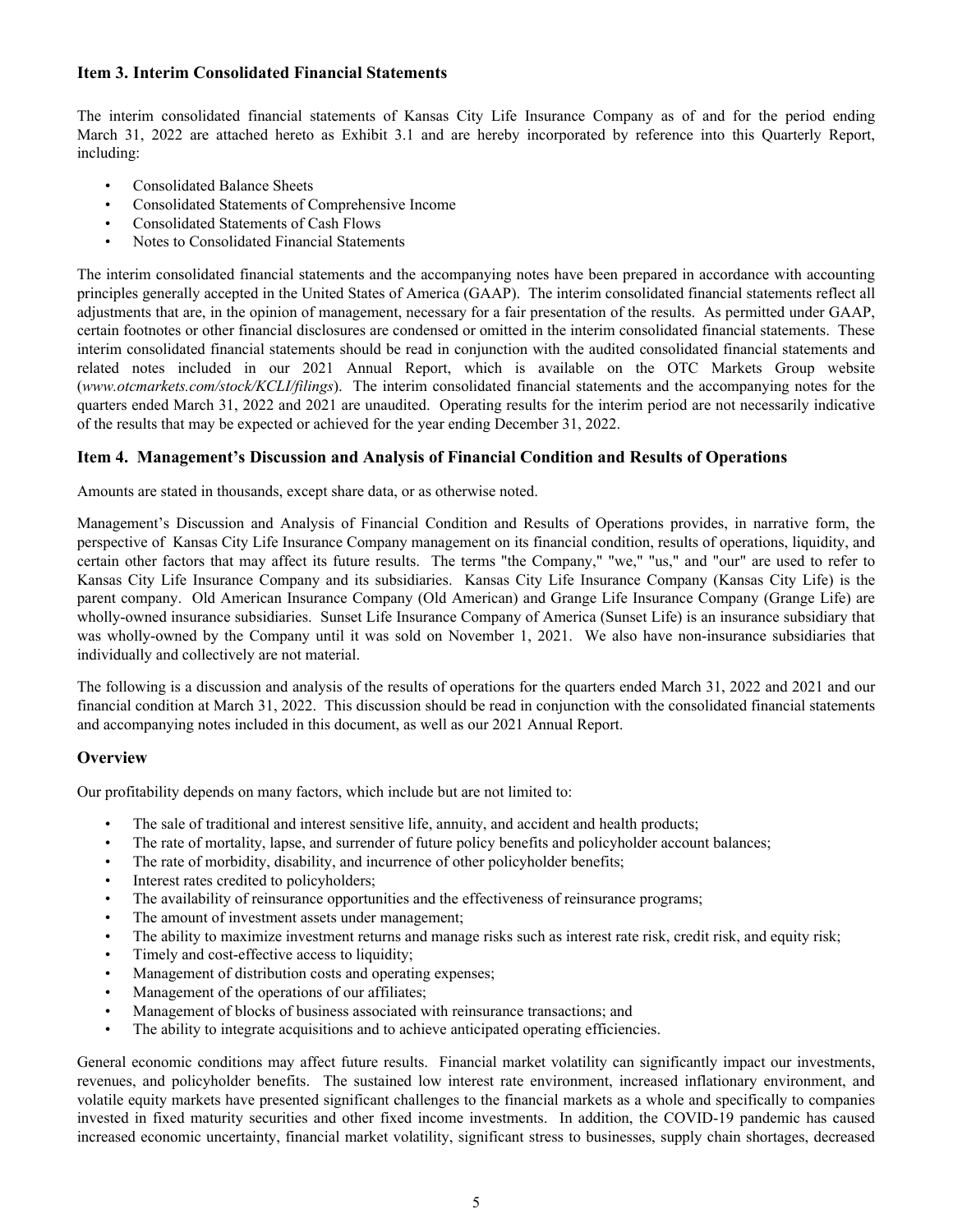consumer confidence, and increased labor shortages. These conditions may persist into the future, affecting our financial position and financial statements. However, future conditions are highly uncertain and difficult to predict.

## **Consolidated Results of Operations**

### *Summary of Results*

We incurred a net loss of \$7.7 million in the first quarter of 2022 compared to a net loss of \$0.7 million in the first quarter of 2021. Net loss per share was \$0.79 in the first quarter of 2022 compared to net loss per share of \$0.07 in the same period in the prior year.

The following table presents condensed consolidated results of operations for the quarters ended March 31, 2022 and 2021.

|                                                                                 | Ouarter Ended March 31. |         |   |        |             |
|---------------------------------------------------------------------------------|-------------------------|---------|---|--------|-------------|
|                                                                                 |                         | 2022    |   | 2021   | $%$ Change  |
| Revenues:                                                                       |                         |         |   |        |             |
| Insurance and other revenues                                                    | S                       | 85,159  | S | 84,654 | $1\%$       |
| Net investment income                                                           |                         | 34,018  |   | 35,905 | $(5)\%$     |
| Net investment gains                                                            |                         | 54      |   | 1,772  | (97)%       |
| Benefits and expenses:                                                          |                         |         |   |        |             |
| Policyholder benefits and interest credited<br>to policyholder account balances |                         | 91,289  |   | 88,272 | $3\%$       |
| Amortization of deferred acquisition costs                                      |                         | 9,634   |   | 8,139  | $18 \%$     |
| Operating expenses                                                              |                         | 27,742  |   | 26,563 | $4\%$       |
| Income tax expense (benefit)                                                    |                         | (1,758) |   | 25     | $(7,132)\%$ |
| Net loss                                                                        |                         | (7,676) |   | (668)  | $1.049\%$   |

#### *Insurance Revenues*

Insurance revenues consist of premiums, net of reinsurance, from the sale of traditional individual and group life insurance products, immediate annuities, and accident and health products, as well as contract charges from interest sensitive and deposittype products. Insurance revenues are impacted by the level of new sales, the type of products sold, the persistency of policies, general economic conditions, and competitive forces.

The Company uses a sales approach which generally involves personal interaction with our clients. The COVID-19 pandemic has resulted in many challenges and disruptions for our sales approach. These challenges include meeting with customers in person and obtaining medical or other evidence of insurability in a socially distanced setting. This environment continues to evolve as the pandemic lengthens and has still not returned to historical levels. We continue to make strides to minimize the effects of this challenging environment by implementing more remote styles of client interaction, creating electronic applications, and streamlining medical examination requirements for underwriting. In addition, we review, update, and enhance our products to ensure that they remain within compliance under statutory regulatory requirements and that they remain profitable. We also discontinue sales and reprice certain products that become outdated, unprofitable, or that cannot support our business and client needs.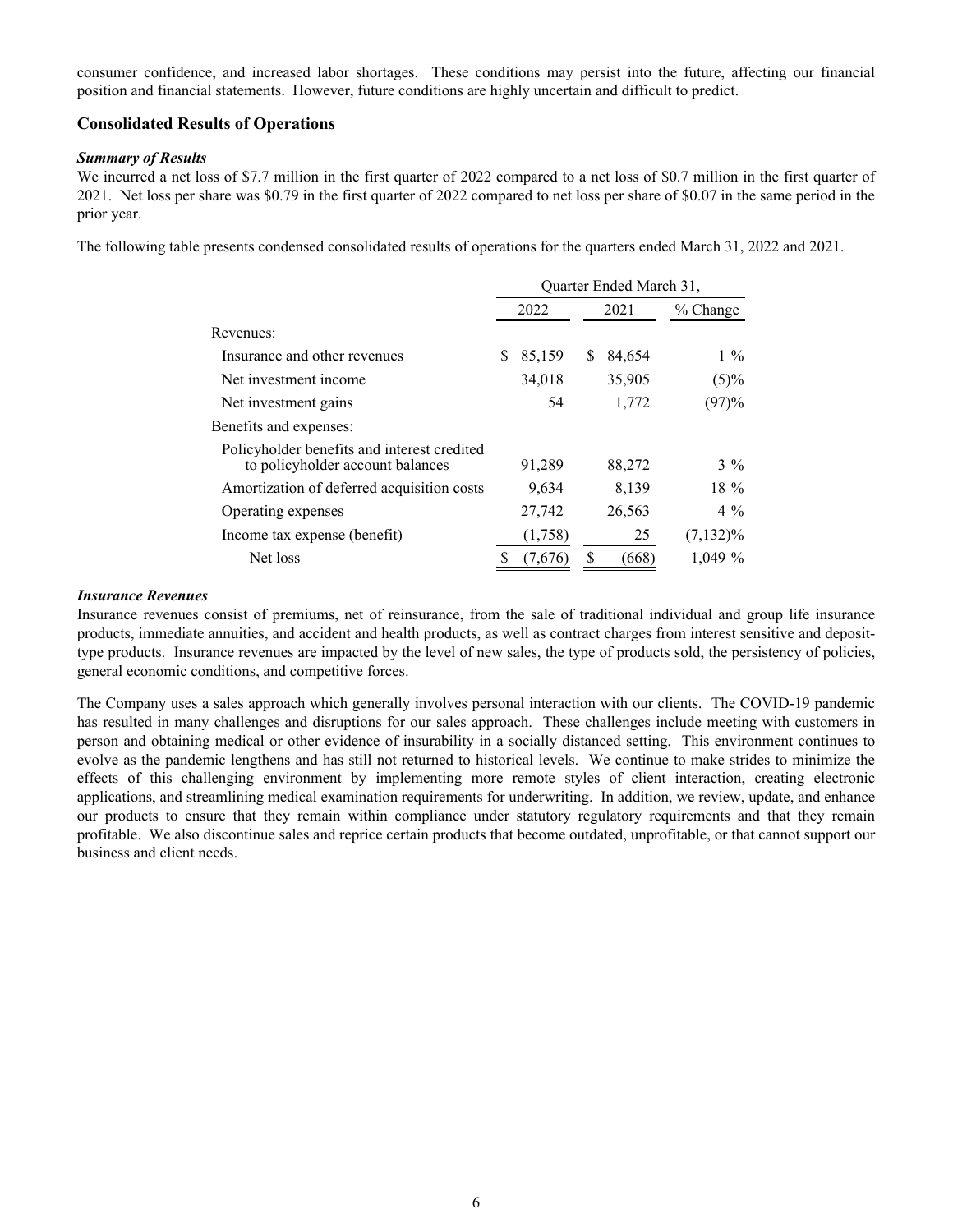The following table presents gross premiums on new and renewal business, less reinsurance ceded. New premiums are also detailed by product.

|                                     | Quarter Ended March 31, |           |    |           |               |
|-------------------------------------|-------------------------|-----------|----|-----------|---------------|
|                                     |                         | 2022      |    | 2021      | $%$ Change    |
| New premiums:                       |                         |           |    |           |               |
| Traditional life insurance          | \$                      | 4,958     | \$ | 5,315     | (7)%          |
| Immediate annuities                 |                         | 4,404     |    | 2,833     | 55 %          |
| Group life insurance                |                         | 645       |    | 665       | $(3)\%$       |
| Group accident and health insurance |                         | 2,141     |    | 1,946     | $10\%$        |
| Total new premiums                  |                         | 12,148    |    | 10,759    | 13 %          |
| Renewal premiums                    |                         | 68,069    |    | 67,624    | $1\%$         |
| Total premiums                      |                         | 80,217    |    | 78,383    | $2\%$         |
| Reinsurance ceded                   |                         | (27, 613) |    | (25, 863) | $7\%$         |
| Net premiums                        |                         | 52,604    | \$ | 52,520    | $\frac{0}{0}$ |

Consolidated total premiums increased \$1.8 million or 2% in the first quarter of 2022 compared with the first quarter of 2021. This improvement included a \$1.4 million or 13% increase in new premiums and a \$0.4 million or 1% increase in renewal premiums. The growth in new premiums largely resulted from a \$1.6 million or 55% increase in new immediate annuity premiums. Immediate annuity receipts can have sizeable fluctuations, as receipts from policyholders largely result from onetime premiums. Internal rollovers from various individual annuity products rose \$1.1 million in the first quarter of 2022 compared to the first quarter of 2021. In addition, new group accident and health insurance premiums increased \$0.2 million or 10% compared to the prior year, largely from the disability lines of business. Partially offsetting these premium improvements, new individual life insurance premiums decreased \$0.4 million or 7% compared to one year earlier. This decline was due in part to agent turnover as well as lower premiums from the Old American segment. The increase in renewal premiums reflected a \$0.2 million or 2% increase in renewal group accident and health insurance premiums, primarily from the disability and vision lines of business. In addition, renewal traditional life insurance premiums and renewal group life insurance premiums each increased \$0.1 million compared to the prior year.

Reinsurance ceded premiums increased \$1.8 million or 7% in the first quarter of 2022 compared with one year earlier. This increase largely resulted from a reinsurance agreement, which became effective January 1, 2022, whereby Old American began reinsuring 50% of new business on selected products.

Deposits related to interest sensitive life (universal life, indexed universal life, and variable universal life), fixed annuity contracts, and variable annuities are not recorded as revenue. Revenues from such contracts consist of amounts assessed on policyholder account balances for mortality, policy administration, and surrender charges, and are recognized as contract charges in the Consolidated Statements of Comprehensive Income. The following table provides detail by new and renewal deposits. New deposits are also detailed by product.

|                         |   | Quarter Ended March 31, |      |        |                 |  |
|-------------------------|---|-------------------------|------|--------|-----------------|--|
|                         |   | 2022                    | 2021 |        | % Change        |  |
| New deposits:           |   |                         |      |        |                 |  |
| Interest sensitive life | S | 3,783                   | \$   | 3,208  | $18\%$          |  |
| Fixed annuities         |   | 5,967                   |      | 7,403  | (19)%           |  |
| Variable annuities      |   | 3,998                   |      | 3,176  | $26\%$          |  |
| Total new deposits      |   | 13,748                  |      | 13,787 | $- \frac{9}{6}$ |  |
| Renewal deposits        |   | 38,936                  |      | 37,567 | $4\%$           |  |
| Total deposits          |   | 52,684                  |      | 51,354 | $3\%$           |  |

General economic conditions and interest rates available in the marketplace influence new deposits on interest sensitive products. In addition, fluctuations in the equity markets influence the variable life and annuity products. Generally, low interest rate environments present significant challenges to products such as these, and potential sizeable fluctuations in new sales can result between periods. Further, as described above, the COVID-19 pandemic and the related economic impacts have affected both new and renewal deposits.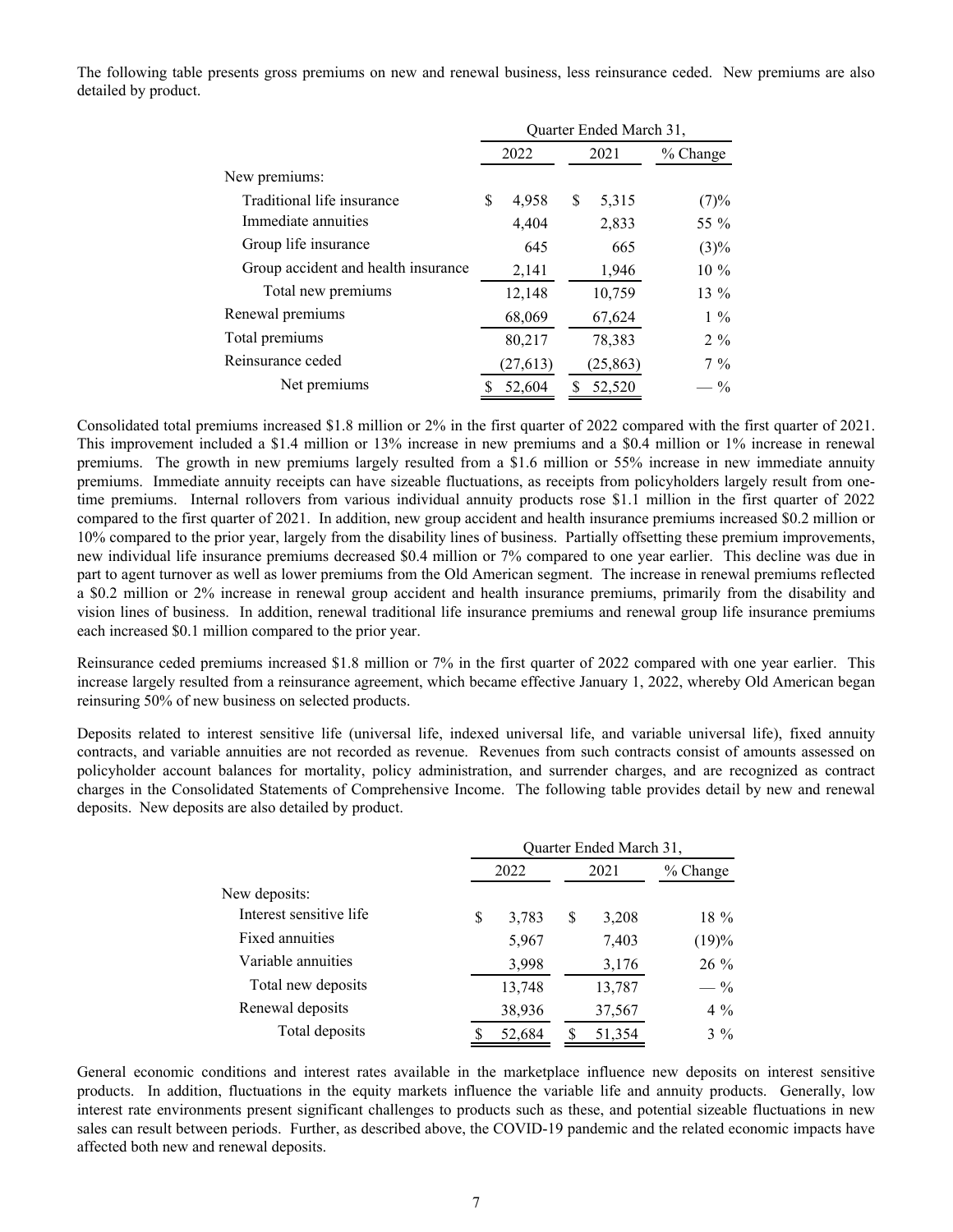Total new deposits were essentially flat in the first quarter of 2021 compared with the first quarter of 2021. New interest sensitive life deposits increased \$0.6 million or 18% and new variable annuity deposits increased \$0.8 million or 26% compared to the prior year. Offsetting these, new fixed annuity deposits declined \$1.4 million or 19%. Total renewal deposits increased \$1.4 million or 4% in the first quarter of 2022 compared to the prior year, resulting from a \$0.6 million or 2% increase in renewal interest sensitive life deposits and a \$1.2 million or 26% increase in renewal fixed annuity deposits. These were partially offset by a \$0.4 million or 17% decrease in renewal variable annuity deposits.

Contract charges result from charges and fees on interest-sensitive and deposit-type products. Contract charges consist of cost of insurance, expense loads, the amortization of unearned revenues, and surrender charges assessed on policyholder account balance withdrawals. We maintain both open blocks and closed blocks of business. The closed blocks of business reflect products and entities that have been purchased and for which we are not actively pursuing marketing efforts to generate new sales. We continue to service these policies to support customers and to meet long-term profit objectives as these blocks of business decline over time.

Total contract charges were essentially flat in the first quarter of 2022 compared to one year earlier. Contract charges on open blocks increased \$0.2 million or 1% and reflected increases in cost of insurance and expense loads. Contract charges on closed blocks decreased \$0.2 million or 2%, reflecting the runoff of the closed blocks of business. Total contract charges on closed blocks equaled 42% of total consolidated contract charges during the first quarters of both 2022 and 2021.

### *Investment Revenues*

Gross investment income decreased \$2.4 million or 6% in the first quarter of 2022 compared with the first quarter of 2021. Lower overall yields earned and available on certain investments and a decrease in prepayment fees on mortgage loans were partially offset by higher average invested assets.

Fixed maturity securities provide a majority of our investment income. Income from these investments decreased \$0.6 million or 2% in the first quarter of 2022 compared to the prior year as higher average invested assets were offset by lower yields earned. In addition, certain higher yielding invested assets matured or were called and were replaced with lower yielding investments available in the market.

Investment income from commercial mortgage loans declined \$1.1 million or 15% in the first quarter of 2022 compared with the first quarter of 2021, resulting from lower yields earned and a \$0.6 million decrease in prepayment fees. In addition, investment income from real estate declined \$0.8 million or 15% in the first quarter of 2022 compared to the prior year. This decline largely resulted from the loss of revenue from a real estate property that was sold in the fourth quarter of 2021.

#### *Investment Gains*

Net investment gains for the first quarter of 2022 totaled \$0.1 million compared to \$1.8 million in the first quarter of 2021. The largest factor in the decrease in 2022 was the change in fair value of derivative instruments, which resulted in a loss of \$1.1 million in the first quarter of 2022 compared to a gain of \$1.0 million in the first quarter of 2021. Partially offsetting this decrease, investment securities sales and calls generated a net gain of \$1.2 million in the first quarter of 2022, up from a net gain of \$0.6 million in the first quarter of 2021.

Net impairment losses recognized in earnings were not material during both the quarters ended March 31, 2022 and 2021. We continue to monitor and evaluate the investment portfolio for potential strain in the individual holdings and sectors due to the added stress in the current economic environment.

### *Policyholder Benefits*

Policyholder benefits, net of reinsurance, consist of death benefits, immediate annuity benefits, accident and health benefits, surrenders, other benefits, and the associated increase or decrease in reserves for future policy benefits and policyholder account balances. The largest component of policyholder benefits was death benefits for the periods presented. Death benefits reflect mortality results, after consideration of the impact of reinsurance.

Policyholder benefits increased \$3.2 million or 5% in the first quarter of 2022 compared to the prior year, largely resulting from a \$3.4 million or 7% increase in death benefits, net of reinsurance. Death benefits have been heavily affected by the COVID-19 pandemic and have remained significantly higher since the pandemic began in 2020. Mortality cost resulting specifically from the COVID-19 pandemic was 12% of the total mortality cost for the first quarter of 2022. Mortality cost is defined as death benefits net of reinsurance and reserves released. The change in benefit and contract reserves was essentially flat in the first quarter of 2022 compared to the prior year. The change in the fair value of derivative instruments decreased reserves compared to the prior year. In addition, reserves decreased at the Old American segment due to ceded reserves on the new reinsurance arrangement mentioned above and more reserves released for death benefits. Offsetting these were an increase in supplemental contract reserves, largely due to the increase in annuity premiums, and the decrease in the fair value of the guaranteed minimum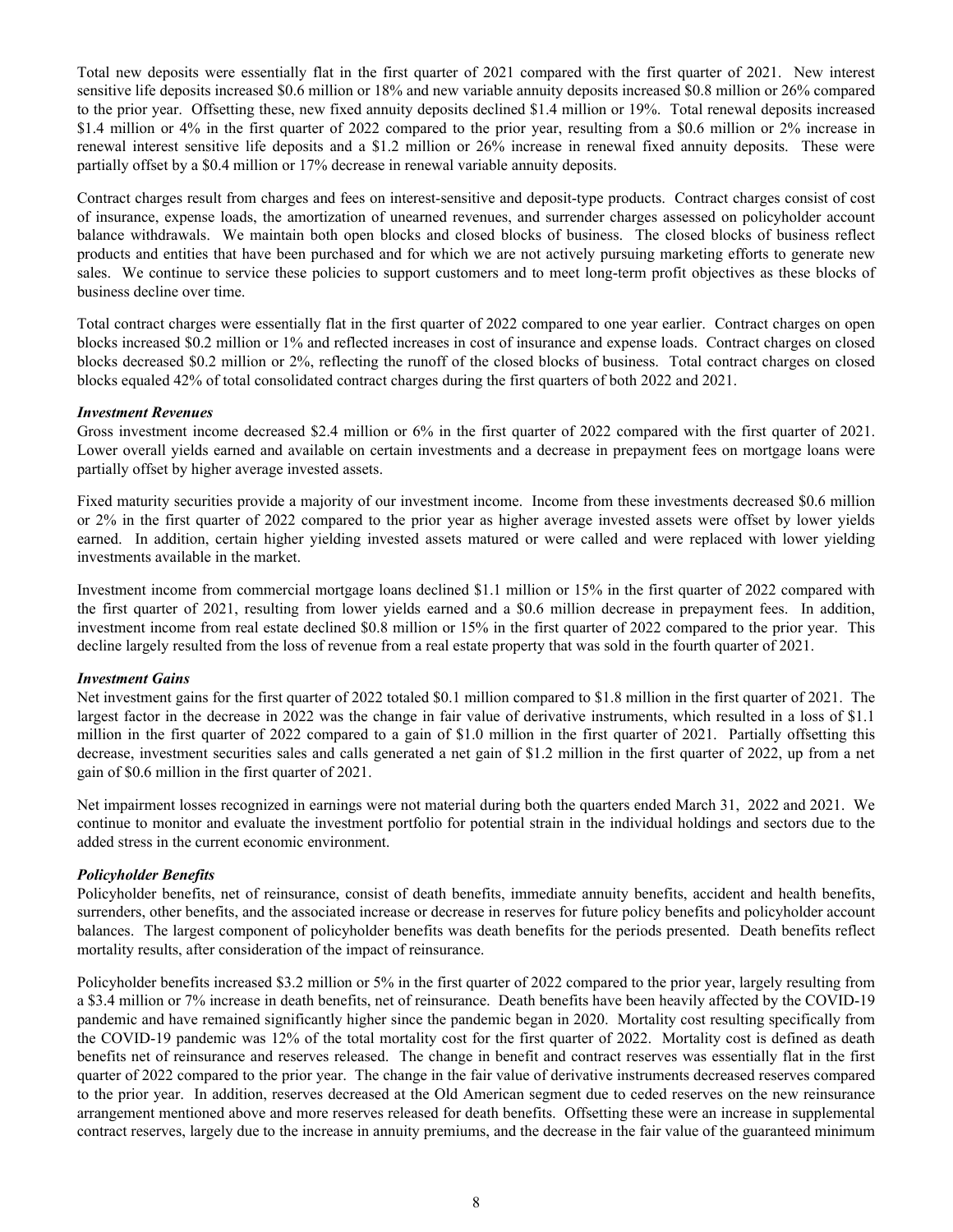withdrawal benefits (GMWB) rider compared with the prior year. The change in fair value of the GMWB rider reflected an increase in longer-term interest rates that were partially offset by unfavorable capital market returns.

### *Amortization of DAC*

The amortization of DAC increased \$1.5 million or 18% in the first quarter of 2022 compared to the prior year. This largely resulted from negative mortality experience and decreased investment performance in the separate accounts.

### *Operating Expenses*

Operating expenses consist of incurred commission expense from the sale of insurance products, net of the deferral of certain commissions and certain expenses directly associated with the successful acquisition of new business, expenses from our operations, the amortization of VOBA and intangibles, and other expenses.

Operating expenses increased \$1.2 million or 4% in the first quarter of 2022 compared to the first quarter of 2021, reflecting increases in agent meeting expenses and legal fees. These increases were partially offset by a decrease in employee compensation expenses, in part due to staffing fluctuations and a decline in the market value of deferred compensation benefits.

#### *Income Taxes*

We recorded an income tax benefit of \$1.8 million in the first quarter of 2022 compared to an income tax expense of less than \$0.1 million in the first quarter of 2021. The decrease in income tax expense in the first quarter of 2022 primarily occurred because of a reduction in pretax income in the first quarter of 2022 as compared to the first quarter in 2021. The statutory rate versus effective rate differences for the first quarter 2022 were smaller than the first quarter 2021 due to the 2021 pretax loss being a smaller amount which increases relative percentage changes.

The effective income tax rate was lower than the prevailing corporate federal income tax rate of 21% for the first quarter of 2022. The lower effective income tax rate was primarily due to tax credits from affordable housing investments, research and development credits, and permanent differences, which includes the dividends-received deduction. The effective income tax rate was lower than the prevailing corporate federal income tax rate of 21% for the first quarter of 2021. The lower effective income tax rate was primarily due to tax credits from affordable housing investments, research and development credits, and permanent differences, which includes the dividends-received deduction.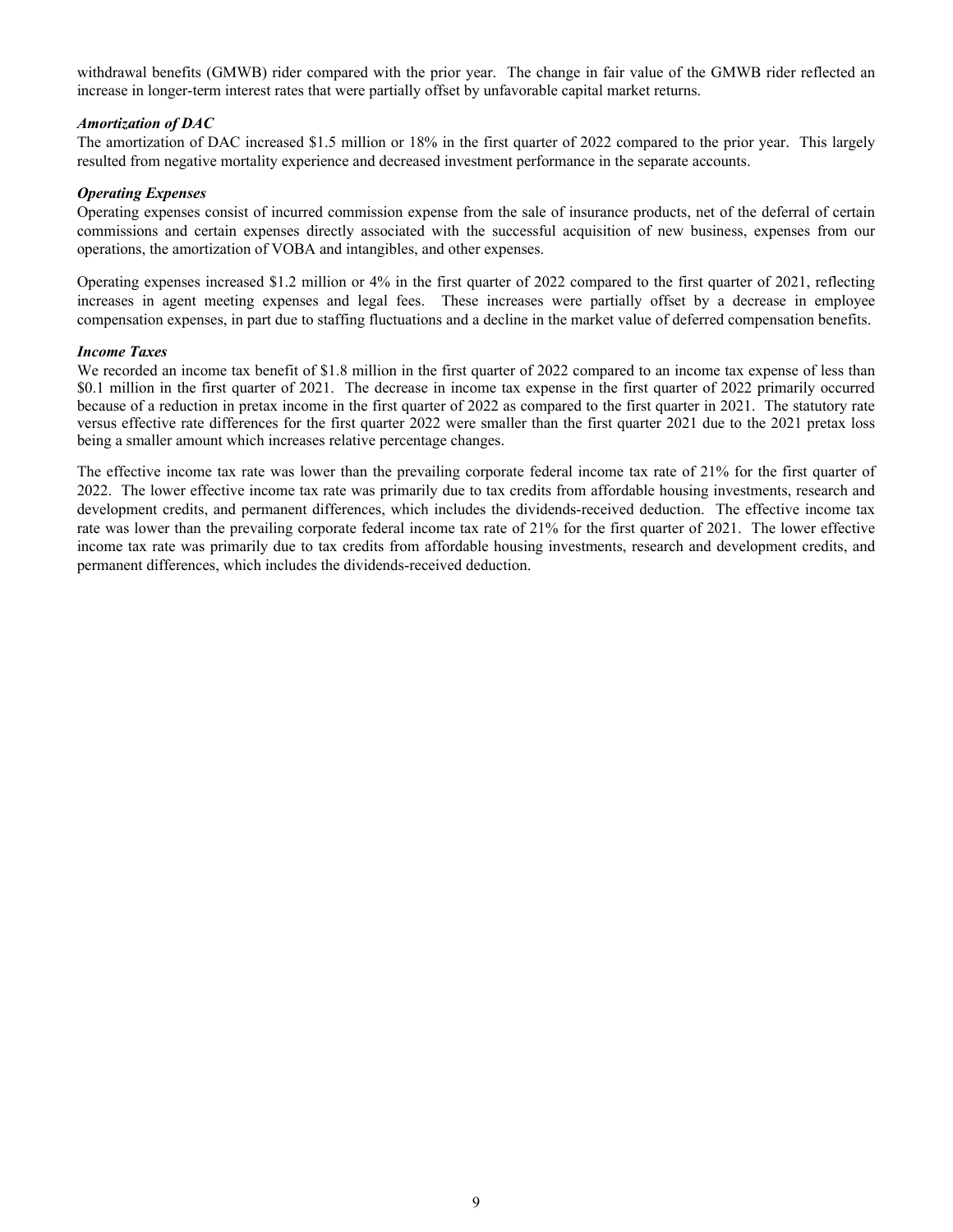### **Analysis of Investments**

This analysis of investments should be read in conjunction with Note 3 - Investments.

The following table provides asset class detail of the investment portfolio.

|                           | March 31,<br>2022 | $\%$<br>of Total |   | December 31,<br>2021 | $\frac{0}{0}$<br>of Total |
|---------------------------|-------------------|------------------|---|----------------------|---------------------------|
| Fixed maturity securities | \$<br>2,913,546   | $77\%$           | S | 3,088,197            | $77\%$                    |
| Equity securities         | 3,642             | $-$ %            |   | 3,676                | $-$ %                     |
| Mortgage loans            | 610,727           | $16\%$           |   | 596,037              | 15 %                      |
| Real estate               | 143,051           | $4\%$            |   | 142,278              | $4\%$                     |
| Policy loans              | 82,272            | $2\%$            |   | 82,060               | $2\%$                     |
| Short-term investments    | 42,048            | $1\%$            |   | 74,501               | $2\%$                     |
| Other investments         | 12,057            | $-$ %            |   | 12,840               |                           |
| Total                     | 3,807,343         | $100 \%$         |   | 3,999,589            | 100 %                     |

Fixed maturity securities were the largest component of total investments at both March 31, 2022 and December 31, 2021. The largest categories of fixed maturity securities at March 31, 2022 consisted of 78% in corporate obligations, 9% in municipal securities, and 5% in U.S. Treasury securities and obligations of the U.S. Government. We had 22% of the fixed maturity securities in private placements at both March 31, 2022 and December 31, 2021. The use of private placements offers an enhancement to our portfolio returns by providing access to higher yielding securities that choose to have a more limited offering at often lower cost.

We use actual or equivalent Standard & Poor's ratings to determine the investment grading of fixed maturity securities. Our fixed maturity securities that were rated investment grade represented 99% of total securities at both March 31, 2022 and December 31, 2021.

The fair value of fixed maturity securities with unrealized losses was \$1.3 billion at March 31, 2022 compared with \$366.6 million at December 31, 2021. This increase primarily reflected higher interest rates at March 31, 2022. At both March 31, 2022 and December 31, 2021, 99% of security investments with an unrealized loss were investment grade and accounted for 99% of the total unrealized losses.

At March 31, 2022, we had \$63.0 million in gross unrealized gains on fixed maturity securities that were offset by gross unrealized losses of \$79.2 million. At December 31, 2021, we had \$203.7 million in gross unrealized gains on fixed maturity securities that offset \$10.4 million in gross unrealized losses. At March 31, 2022, 56% of the fixed maturity securities portfolio had unrealized gains, a decrease from 88% at December 31, 2021. We had an increase in gross unrealized losses in corporate obligations from December 31, 2021 to March 31, 2022, primarily due to changes in interest rates. Gross unrealized losses on fixed maturity securities for less than 12 months accounted for \$43.5 million or 77% of the security values in a gross unrealized loss position at March 31, 2022. Gross unrealized losses on fixed maturity securities for less than 12 months totaled \$6.8 million and accounted for 81% of the security values in a gross unrealized loss position at December 31, 2021. Gross unrealized losses on fixed maturity security investments of 12 months or longer increased from \$3.5 million at December 31, 2021 to \$35.7 million at March 31, 2022.

We have written down certain investments in previous periods. Fixed maturity securities written down and still owned at March 31, 2022 had a fair value of \$12.8 million and net unrealized gains of \$1.0 million, compared to the December 31, 2021 fair value of \$11.9 million and net unrealized gains of \$1.3 million. Additional information identified or further deteriorations could result in impairments in future periods.

We evaluated the current status of all investments previously written down to determine whether we believe that these investments remained credit-impaired to the extent previously recorded. Our evaluation process is similar to our impairment evaluation process. If evidence exists that we will receive the contractual cash flows from securities previously written down, the accretion of income is adjusted. We did not change our evaluation of any investments under this process during the quarters ended March 31, 2022 and 2021.

Investments in mortgage loans totaled \$610.7 million at March 31, 2022, up from \$596.0 million at December 31, 2021. The commercial mortgage loan portfolio increased \$14.7 million during the first quarter of 2022, as new loan originations and refinancing activity exceeded prepaid loans and regularly scheduled payments. Our mortgage loans are secured by commercial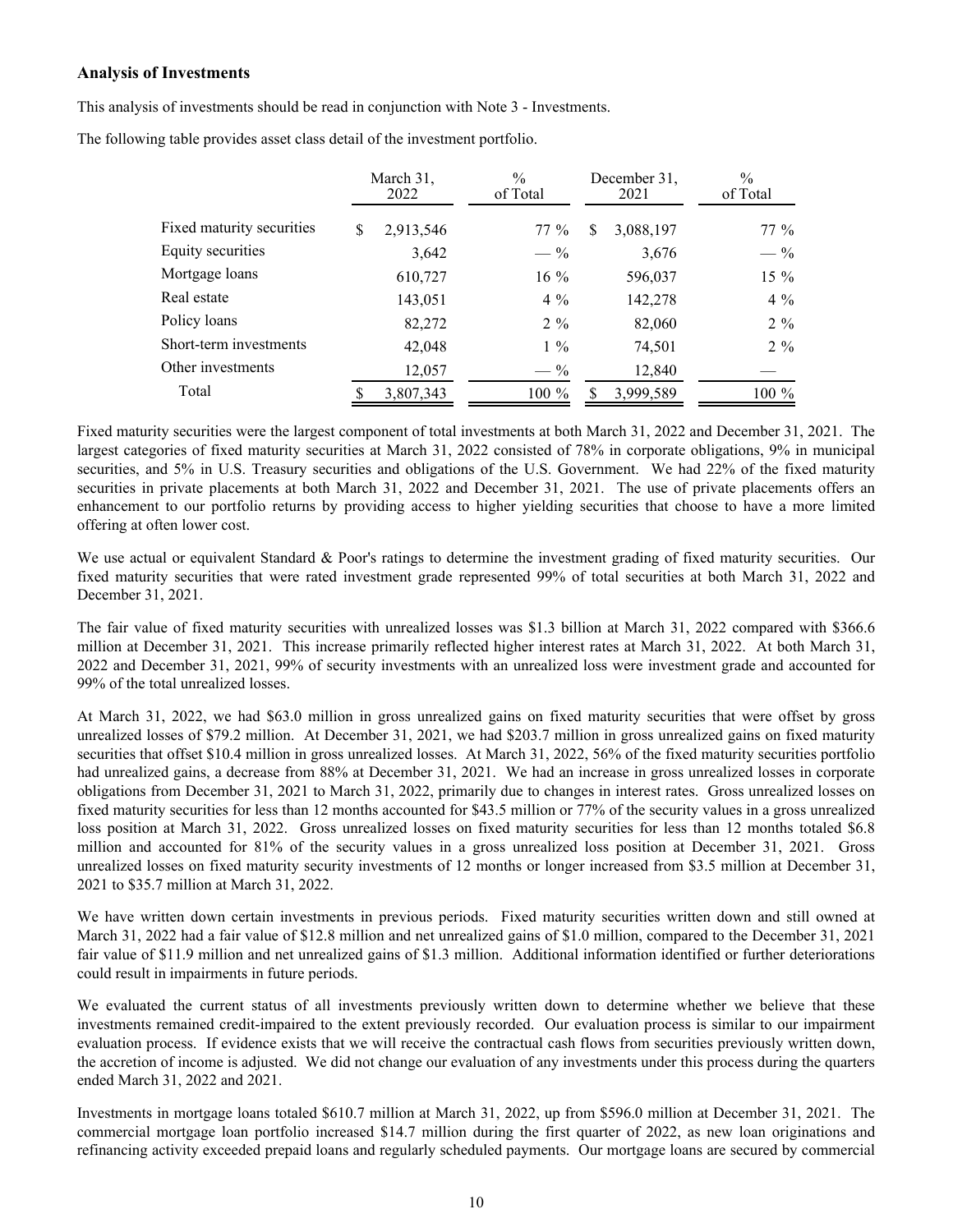real estate. These loans are stated at the outstanding principal balance, adjusted for amortization of premium and accrual of discount, less an allowance for loan losses. We believe this allowance is at a level adequate to absorb estimated credit losses and was \$2.9 million at March 31, 2022 and \$2.8 million at December 31, 2021.

## **Liquidity and Capital Resources**

## *Liquidity*

Management believes that the Company has sufficient sources of liquidity and capital resources to satisfy operational requirements and to finance expansion plans and strategic initiatives as they may occur. Primary sources of cash flow are premiums, other insurance considerations and deposits, receipts for policyholder accounts, investment sales and maturities, and investment income. We have a spread-based investment program utilizing advances from the Federal Home Loan Bank of Des Moines (FHLB) to provide additional liquidity. In addition, we have credit facilities that are available for additional working capital needs or investment opportunities. The principal uses of cash are for the insurance operations, including the purchase of investments, payment of insurance benefits, operating expenses, policyholder dividends, income taxes, withdrawals from policyholder accounts, and costs related to acquiring new business. There can be no assurance that we will continue to generate cash flows at or above current levels or that our ability to borrow under the current credit facilities will be maintained.

We perform cash flow testing and add various levels of stress testing to potential surrender and policy loan levels in order to assess current and near-term cash and liquidity needs. In the event of increased surrenders and other cash needs, we have several sources of cash flow available to meet our needs.

Net cash used from operating activities was \$15.8 million for the quarter ended March 31, 2022. Net cash used from investing activities was \$21.4 million for the quarter ended March 31, 2022. The primary sources of cash provided by investing activities were sales, maturities, calls, and principal paydowns of investments totaling \$68.1 million. Investment purchases, including new fixed maturities and mortgage loans, totaled \$122.0 million. Net cash provided by financing activities for the quarter ended March 31, 2022 was \$36.2 million, including \$20.0 million of receipts from the FHLB funding agreement, \$16.7 million of deposits, net of withdrawals, on policyholder account balances, and \$2.2 million of net transfers from separate accounts. These were partially offset by the payment of \$2.6 million of stockholder dividends.

### *Capital Resources*

We believe existing capital resources provide adequate support for the current level of business activities, as identified in the following table.

|                                                                      | March 31.<br>2022 |    | December 31.<br>2021 |
|----------------------------------------------------------------------|-------------------|----|----------------------|
| Total assets, excluding separate accounts                            | 4.750.572         | -S | 4.928.454            |
| Total stockholders' equity                                           | 689.106           |    | 830.434              |
| Ratio of stockholders' equity to assets, excluding separate accounts | 15%               |    | 17%                  |

Stockholders' equity decreased \$141.3 million from year-end 2021, primarily due to an increase in net unrealized losses, reflecting higher interest rates at March 31, 2022. Stockholders' equity per share, or book value, equaled \$71.16 at March 31, 2022, a decrease from \$85.76 at year-end 2021, largely due to a decrease in unrealized gains on available for sale securities.

Net unrealized losses on available for sale securities, which are included as part of Accumulated Other Comprehensive Income (Loss) and as a component of Stockholders' Equity (net of unrealized losses on investments, related taxes, policyholder account balances, future policy benefits, DAC, VOBA, and DRL), totaled \$17.6 million at March 31, 2022, a \$131.0 million decrease from net unrealized gains on available securities of \$113.4 million at December 31, 2021. This decline reflected higher interest rates at March 31, 2022.

In 2021, the Company began entering into advance funding agreements with the FHLB. Total obligations outstanding under these agreements, which mature between 2024 and 2027, were \$50.0 million at March 31, 2022 and are reported as Policyholder Account Balances in the Consolidated Balance Sheets. Interest is credited based on variable rates set by the FHLB. Interest payments during the quarter ended March 31, 2022 were less than \$0.1 million.

Our statutory equity exceeds the minimum capital deemed necessary to support our insurance business, as determined by the risk-based capital calculations and guidelines established by the National Association of Insurance Commissioners (NAIC). We believe these statutory limitations impose no practical restrictions on future dividend payment plans.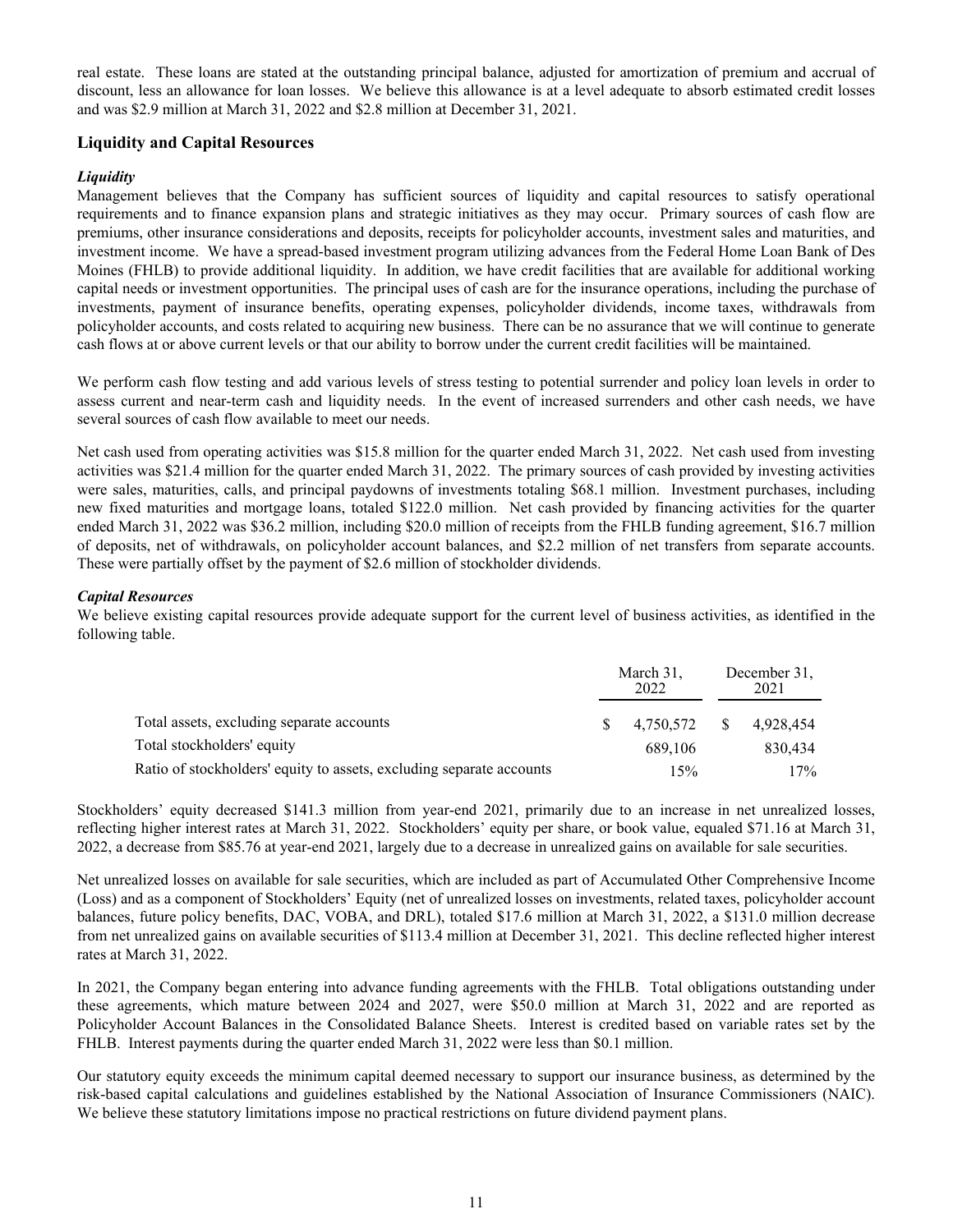In January 2022, the Board of Directors authorized the purchase of up to one million of our shares on the open market through January 2023. No shares were purchased under this authorization during the first quarter of 2022.

On April 25, 2022, the Board of Directors declared a quarterly dividend of \$0.14 per share payable on May 11, 2022 to stockholders of record on May 5, 2022.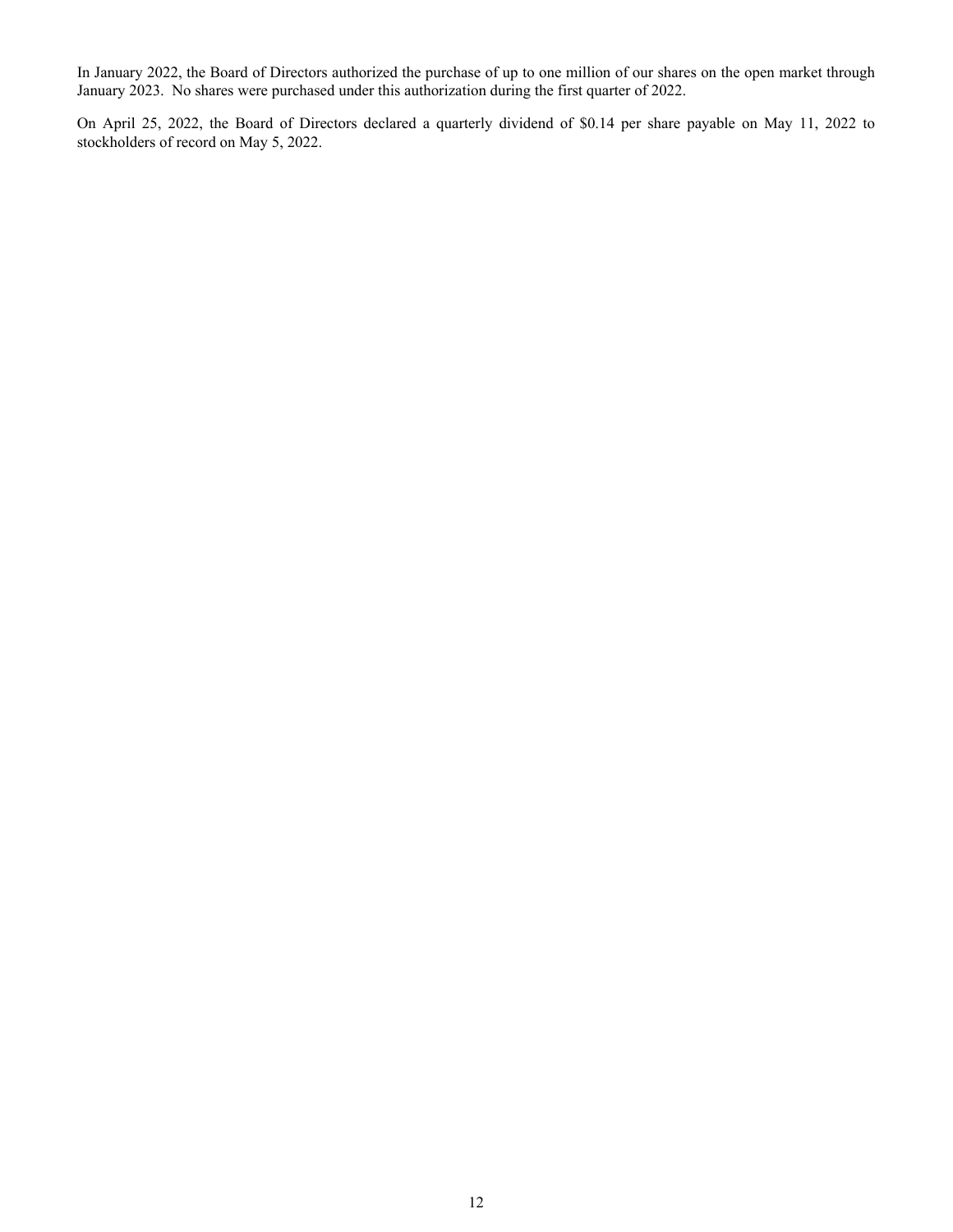## <span id="page-12-0"></span>**Item 5. Legal Proceedings**

We are, and in the future may be, subject to legal and regulatory actions in the ordinary course of our insurance operations. Pending legal actions include proceedings that have been brought on behalf of various alleged classes of complainants. In certain of these matters, the plaintiffs are seeking large and/or indeterminate amounts, including punitive or exemplary damages. Substantial legal liability in these or future legal or regulatory actions could have a material financial effect or cause significant harm to our reputation, which in turn could materially harm our business prospects. Please see the section titled "Contingent Liabilities" in Note 16 - Commitments, Contingent Liabilities, Guarantees, and Indemnifications of the financial statements in Exhibit 3.1.

### **Item 6. Defaults upon Senior Securities**

None

## **Item 7. Other Information**

On April 25, 2022, Mr. R. Philip Bixby retired as President and Chief Executive Officer. He will remain as Chairman of the Board of Directors.

On April 25, 2022, the Board of Directors elected Walter E. Bixby to serve as President and Chief Executive Officer. He also serves as Vice Chairman of the Board of Directors.

### **Item 8. Exhibits**

3.1 Interim Consolidated Financial Statements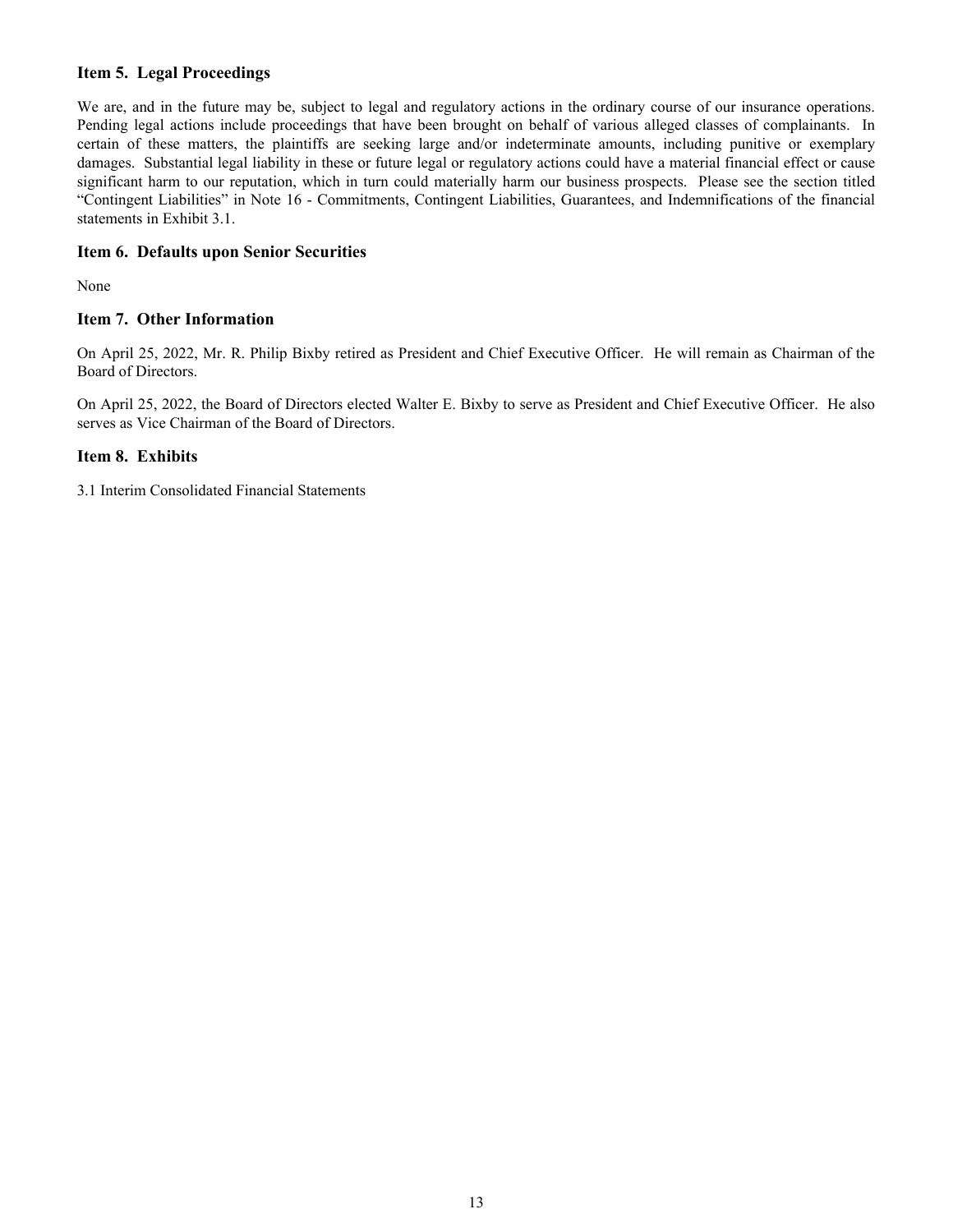## <span id="page-13-0"></span>**Item 9. Issuer's Certifications**

I, Walter E. Bixby, certify that:

- 1. I have reviewed this quarterly disclosure statement of Kansas City Life Insurance Company;
- 2. Based on my knowledge, this disclosure statement does not contain any untrue statement of a material fact or omit to state a material fact necessary to make the statements made, in the light of the circumstances under which such statements were made, not misleading with respect to the period covered by this disclosure statement; and
- 3. Based on my knowledge, the financial statements, and other financial information included or incorporated by reference in this disclosure statement, fairly present in all material respects the financial condition, results of operations and cash flows of the issuer as of, and for, the periods presented in this disclosure statement.

Date: April 29, 2022

/s/ Walter E. Bixby Walter E. Bixby President, Chief Executive Officer, and Vice Chairman of the Board

### I, David A. Laird, certify that:

- 1. I have reviewed this quarterly disclosure statement of Kansas City Life Insurance Company;
- 2. Based on my knowledge, this disclosure statement does not contain any untrue statement of a material fact or omit to state a material fact necessary to make the statements made, in the light of the circumstances under which such statements were made, not misleading with respect to the period covered by this disclosure statement; and
- 3. Based on my knowledge, the financial statements, and other financial information included or incorporated by reference in this disclosure statement, fairly present in all material respects the financial condition, results of operations and cash flows of the issuer as of, and for, the periods presented in this disclosure statement.

Date: April 29, 2022

/s/ David A. Laird David A. Laird Senior Vice President, Finance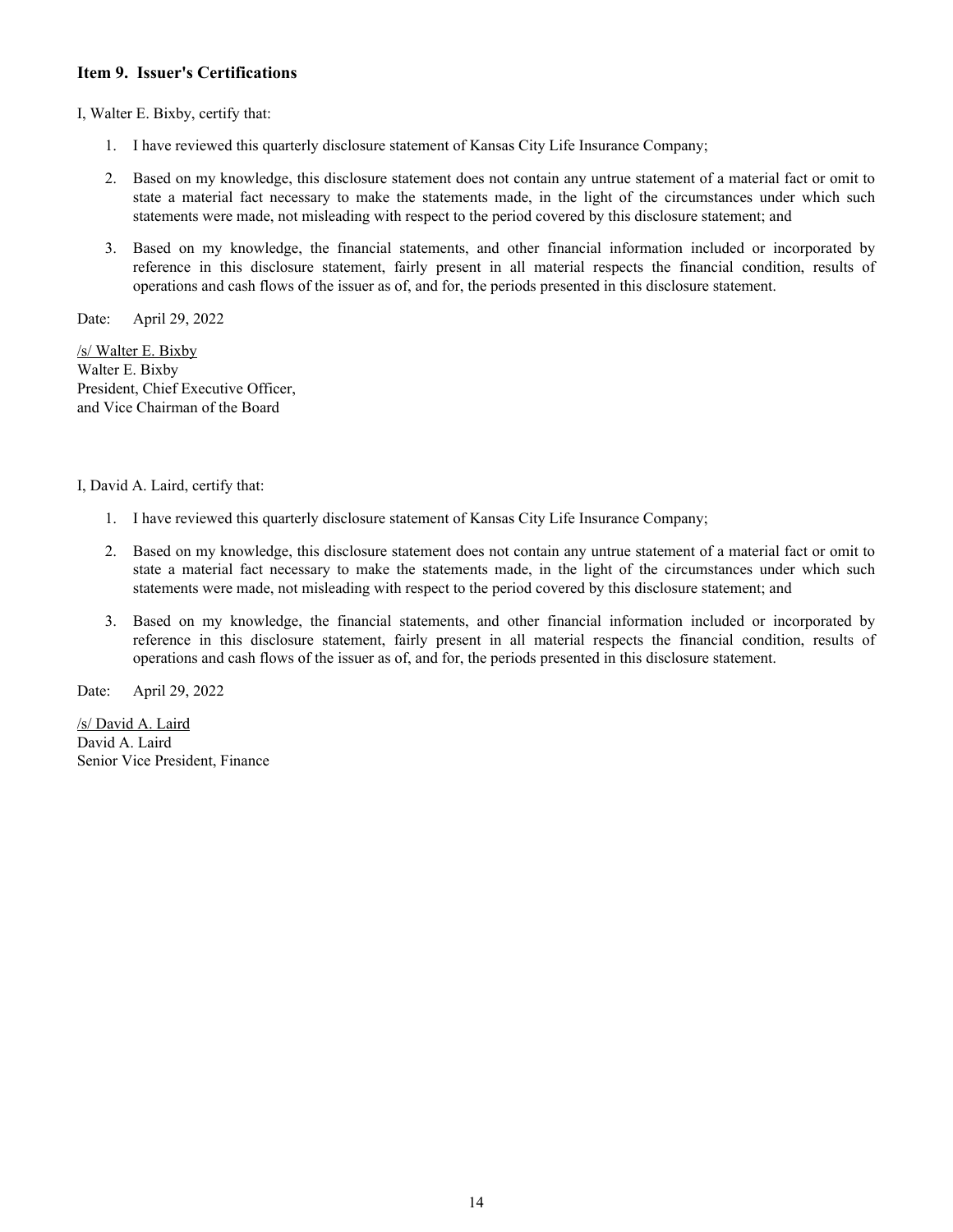## <span id="page-14-0"></span>**Exhibit 3.1 Interim Consolidated Financial Statements**

Amounts in thousands, except share data, security counts, or as otherwise noted.

# **Kansas City Life Insurance Company Consolidated Balance Sheets**

|                                                                                                                         | March 31,<br>2022 | December 31,<br>2021 |
|-------------------------------------------------------------------------------------------------------------------------|-------------------|----------------------|
|                                                                                                                         | (Unaudited)       |                      |
| <b>ASSETS</b>                                                                                                           |                   |                      |
| Investments:                                                                                                            |                   |                      |
| Fixed maturity securities available for sale, at fair value<br>(amortized cost: 2022 - \$2,929,727; 2021 - \$2,894,877) | \$<br>2,913,546   | \$<br>3,088,197      |
| Equity securities, at fair value<br>(cost: 2022 and 2021 - \$3,097)                                                     | 3,642             | 3,676                |
| Mortgage loans                                                                                                          | 610,727           | 596,037              |
| Real estate                                                                                                             | 143,051           | 142,278              |
| Policy loans                                                                                                            | 82,272            | 82,060               |
| Short-term investments                                                                                                  | 42,048            | 74,501               |
| Other investments                                                                                                       | 12,057            | 12,840               |
| Total investments                                                                                                       | 3,807,343         | 3,999,589            |
| Cash                                                                                                                    | 4,369             | 5,419                |
| Accrued investment income                                                                                               | 30,736            | 30,298               |
| Deferred acquisition costs                                                                                              | 311,225           | 292,027              |
| Reinsurance recoverables                                                                                                | 396,810           | 399,951              |
| Other assets                                                                                                            | 200,089           | 201,170              |
| Separate account assets                                                                                                 | 467,074           | 504,976              |
| Total assets                                                                                                            | \$<br>5,217,646   | \$<br>5,433,430      |
| <b>LIABILITIES</b>                                                                                                      |                   |                      |
| Future policy benefits                                                                                                  | \$<br>1,375,432   | \$<br>1,397,111      |
| Policyholder account balances                                                                                           | 2,260,412         | 2,247,392            |
| Policy and contract claims                                                                                              | 81,261            | 69,787               |
| Other policyholder funds                                                                                                | 195,451           | 185,713              |
| Other liabilities                                                                                                       | 148,910           | 198,017              |
| Separate account liabilities                                                                                            | 467,074           | 504,976              |
| <b>Total liabilities</b>                                                                                                | 4,528,540         | 4,602,996            |
| <b>STOCKHOLDERS' EQUITY</b>                                                                                             |                   |                      |
| Common stock, par value \$1.25 per share                                                                                |                   |                      |
| Authorized 36,000,000 shares, issued 18,496,680 shares                                                                  | 23,121            | 23,121               |
| Additional paid in capital                                                                                              | 41,025            | 41,025               |
| Retained earnings                                                                                                       | 923,047           | 933,338              |
| Accumulated other comprehensive income (loss)                                                                           | (56,786)          | 74,251               |
| Treasury stock, at cost (2022 and 2021 - 8,813,266 shares)                                                              | (241, 301)        | (241, 301)           |
| Total stockholders' equity                                                                                              | 689,106           | 830,434              |
| Total liabilities and stockholders' equity                                                                              | 5,217,646         | 5,433,430<br>\$      |

*See accompanying Notes to Consolidated Financial Statements (Unaudited)*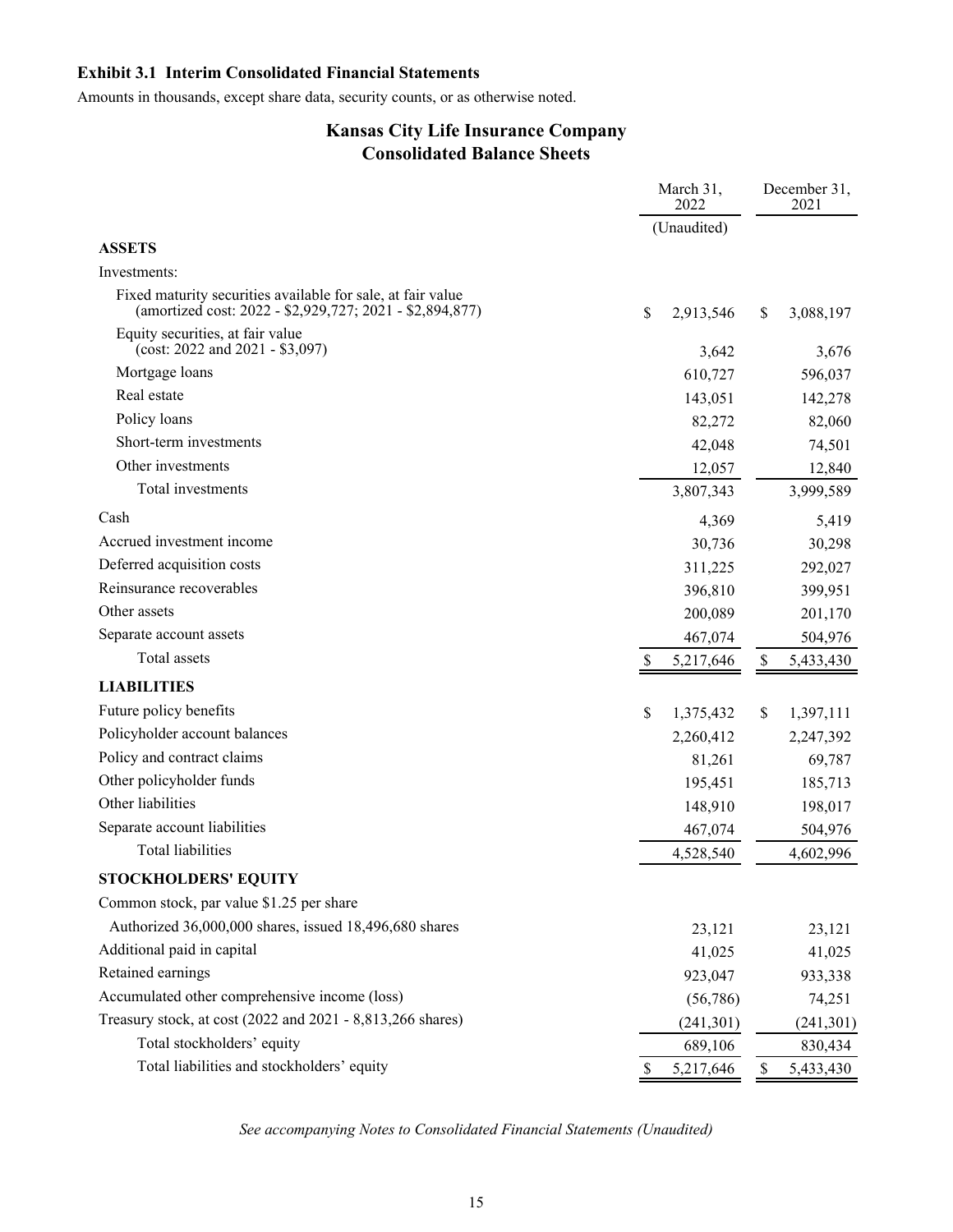# **Kansas City Life Insurance Company Consolidated Statements of Comprehensive Income**

<span id="page-15-0"></span>

|                                                                                                       | Quarter Ended |             |               |           |  |
|-------------------------------------------------------------------------------------------------------|---------------|-------------|---------------|-----------|--|
|                                                                                                       |               | March 31,   |               |           |  |
|                                                                                                       | 2022          |             | 2021          |           |  |
|                                                                                                       |               | (Unaudited) |               |           |  |
| <b>REVENUES</b>                                                                                       |               |             |               |           |  |
| Insurance revenues:                                                                                   |               |             |               |           |  |
| Net premiums                                                                                          | \$            | 52,604      | \$            | 52,520    |  |
| Contract charges                                                                                      |               | 30,579      |               | 30,611    |  |
| Total insurance revenues                                                                              |               | 83,183      |               | 83,131    |  |
| Investment revenues:                                                                                  |               |             |               |           |  |
| Net investment income                                                                                 |               | 34,018      |               | 35,905    |  |
| Net investment gains                                                                                  |               | 54          |               | 1,772     |  |
| Total investment revenues                                                                             |               | 34,072      |               | 37,677    |  |
| Other revenues                                                                                        |               | 1,976       |               | 1,523     |  |
| Total revenues                                                                                        |               | 119,231     |               | 122,331   |  |
| <b>BENEFITS AND EXPENSES</b>                                                                          |               |             |               |           |  |
| Policyholder benefits                                                                                 |               | 71,949      |               | 68,747    |  |
| Interest credited to policyholder account balances                                                    |               | 19,340      |               | 19,525    |  |
| Amortization of deferred acquisition costs                                                            |               | 9,634       |               | 8,139     |  |
| Operating expenses                                                                                    |               | 27,742      |               | 26,563    |  |
| Total benefits and expenses                                                                           |               | 128,665     |               | 122,974   |  |
| Loss before income tax expense (benefit)                                                              |               | (9, 434)    |               | (643)     |  |
| Income tax expense (benefit)                                                                          |               | (1,758)     |               | 25        |  |
| <b>NET LOSS</b>                                                                                       | \$            | (7,676)     | \$            | (668)     |  |
| <b>COMPREHENSIVE LOSS,</b><br><b>NET OF TAXES</b>                                                     |               |             |               |           |  |
| Changes in:                                                                                           |               |             |               |           |  |
| Net unrealized gains (losses) on securities available<br>for sale                                     | \$            | (165, 506)  | \$            | (96, 331) |  |
| Effect on deferred acquisition costs, value of business<br>acquired, and deferred revenue liabilities |               | 13,649      |               | 6,311     |  |
| Policyholder liabilities                                                                              |               | 20,820      |               | 8,830     |  |
| Other comprehensive loss                                                                              |               | (131, 037)  |               | (81, 190) |  |
| <b>COMPREHENSIVE LOSS</b>                                                                             | \$            | (138, 713)  | \$            | (81, 858) |  |
| Basic and diluted earnings per share:                                                                 |               |             |               |           |  |
| Net loss                                                                                              |               | (0.79)      | $\mathcal{P}$ | (0.07)    |  |

*See accompanying Notes to Consolidated Financial Statements (Unaudited)*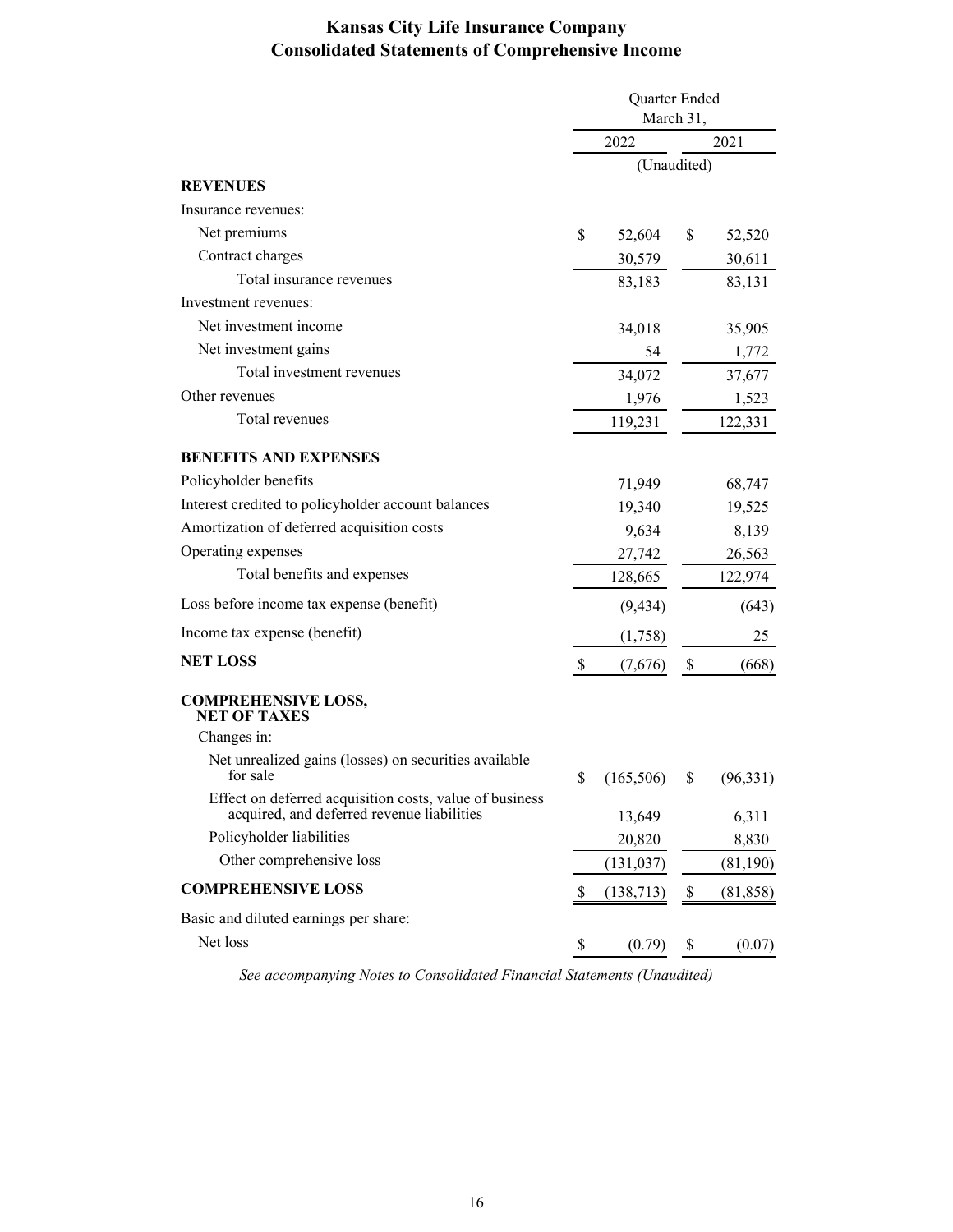## **Kansas City Life Insurance Company Consolidated Statements of Cash Flows**

<span id="page-16-0"></span>

|                                                                                  | Quarter Ended |           |    |            |
|----------------------------------------------------------------------------------|---------------|-----------|----|------------|
|                                                                                  |               | March 31, |    |            |
|                                                                                  |               | 2022      |    | 2021       |
|                                                                                  | (Unaudited)   |           |    |            |
| <b>OPERATING ACTIVITIES</b>                                                      |               |           |    |            |
| Net loss                                                                         | \$            | (7,676)   | \$ | (668)      |
| Adjustments to reconcile net loss to net cash<br>used from operating activities: |               |           |    |            |
| Amortization of investment premium and discount                                  |               | 581       |    | 518        |
| Depreciation and amortization                                                    |               | 1,870     |    | 1,951      |
| Acquisition costs capitalized                                                    |               | (6, 819)  |    | (9,038)    |
| Amortization of deferred acquisition costs                                       |               | 9,634     |    | 8,139      |
| Net investment gains                                                             |               | (54)      |    | (1,772)    |
| Changes in assets and liabilities:                                               |               |           |    |            |
| Reinsurance recoverables                                                         |               | 3,141     |    | (3,667)    |
| Future policy benefits                                                           |               | 4,019     |    | 4,909      |
| Policyholder account balances                                                    |               | (25,361)  |    | (12, 722)  |
| Income taxes payable and deferred                                                |               | (1, 843)  |    | (23)       |
| Other, net                                                                       |               | 6,687     |    | (8,128)    |
| Net cash used                                                                    |               | (15, 821) |    | (20, 501)  |
| <b>INVESTING ACTIVITIES</b>                                                      |               |           |    |            |
| Purchases:                                                                       |               |           |    |            |
| Fixed maturity securities                                                        |               | (87,008)  |    | (116, 934) |
| Mortgage loans                                                                   |               | (28, 562) |    | (19, 925)  |
| Real estate                                                                      |               | (1, 562)  |    | (173)      |
| Policy loans                                                                     |               | (2,636)   |    | (1, 836)   |
| Other investments                                                                |               | (2,216)   |    | (1, 431)   |
| Property and equipment                                                           |               | (19)      |    | (203)      |
| Sales or maturities, calls, and principal paydowns:                              |               |           |    |            |
| Fixed maturity securities                                                        |               | 49,956    |    | 81,417     |
| Mortgage loans                                                                   |               | 13,797    |    | 22,194     |
| Real estate                                                                      |               | 2         |    | 150        |
| Policy loans                                                                     |               | 2,424     |    | 2,803      |
| Other investments                                                                |               | 1,933     |    | 2,052      |
| Property and equipment                                                           |               |           |    | 35         |
| Net sales of short-term investments                                              |               | 32,453    |    | 41,647     |
| Net cash provided (used)                                                         |               | (21, 438) |    | 9,796      |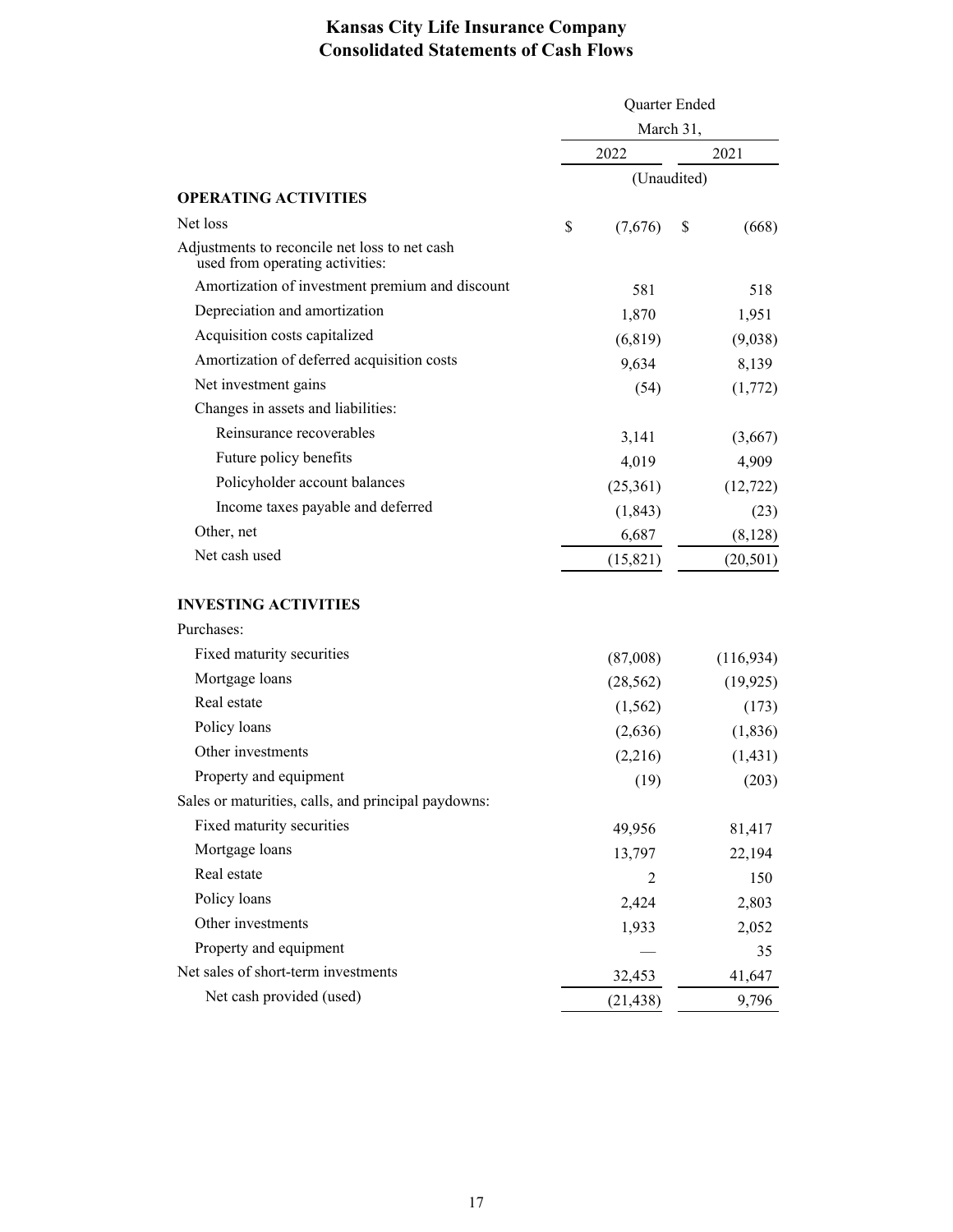# **Kansas City Life Insurance Company Consolidated Statements of Cash Flows (Continued)**

|                                                                    | Quarter Ended |    |           |  |  |  |
|--------------------------------------------------------------------|---------------|----|-----------|--|--|--|
|                                                                    | March 31,     |    |           |  |  |  |
|                                                                    | 2022<br>2021  |    |           |  |  |  |
|                                                                    | (Unaudited)   |    |           |  |  |  |
| <b>FINANCING ACTIVITIES</b>                                        |               |    |           |  |  |  |
| Policyholder account balances - deposits                           | \$<br>52,684  | \$ | 51,354    |  |  |  |
| Policyholder account balances - receipts from<br>funding agreement | 20,000        |    |           |  |  |  |
| Withdrawals from policyholder account balances                     | (36,020)      |    | (46, 166) |  |  |  |
| Net transfers from separate accounts                               | 2,178         |    | 2,549     |  |  |  |
| Change in other deposits                                           | (18)          |    | 4,882     |  |  |  |
| Cash dividends to stockholders                                     | (2,615)       |    | (2,615)   |  |  |  |
| Net cash provided                                                  | 36,209        |    | 10,004    |  |  |  |
| Decrease in cash                                                   | (1,050)       |    | (701)     |  |  |  |
| Cash at beginning of year                                          | 5,419         |    | 7,203     |  |  |  |
| Cash at end of period                                              | \$<br>4,369   | \$ | 6,502     |  |  |  |

*See accompanying Notes to Consolidated Financial Statements (Unaudited)*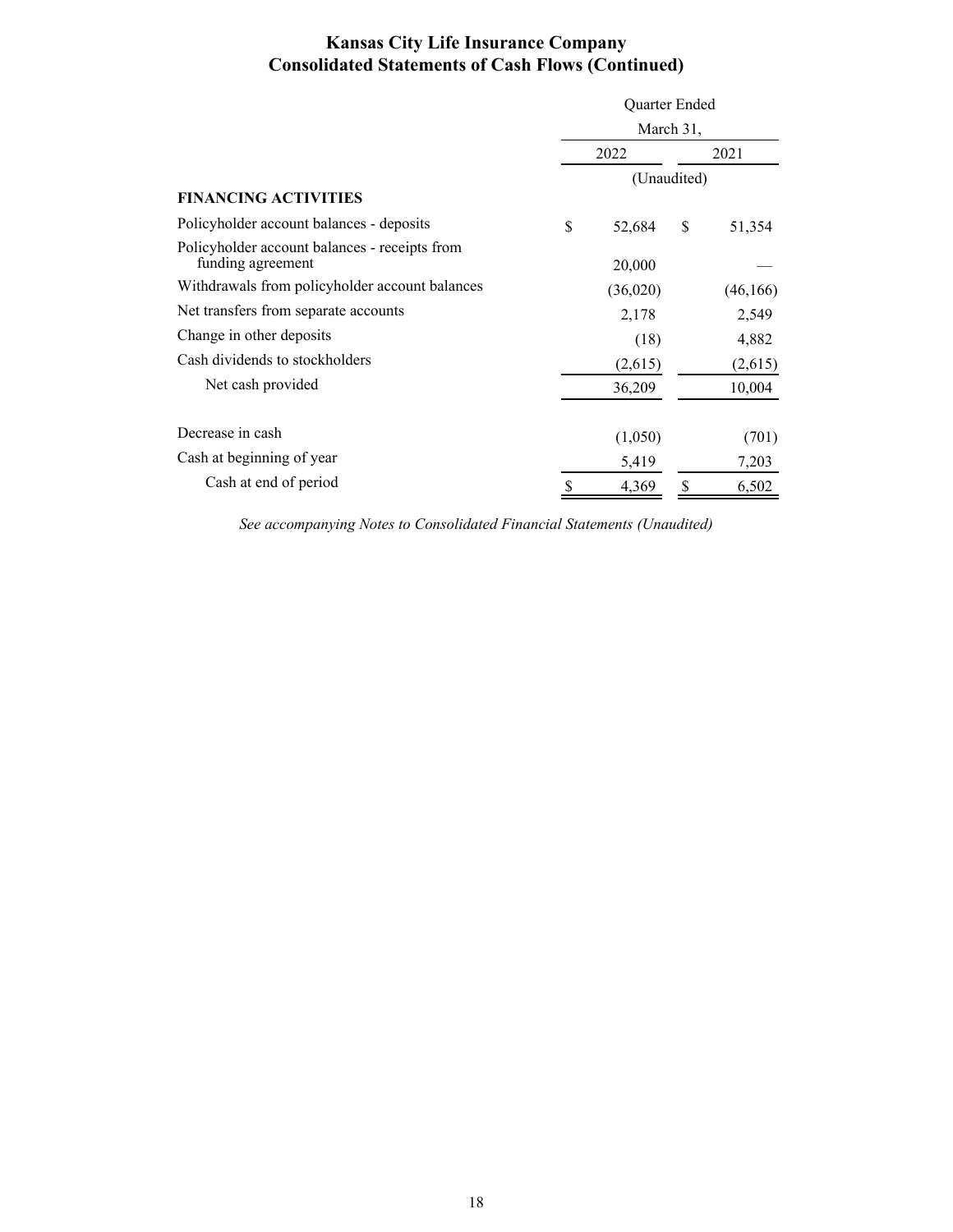## <span id="page-18-0"></span>*1. Nature of Operations and Significant Accounting Policies*

## **Basis of Presentation**

The interim consolidated financial statements and the accompanying notes include the accounts of the consolidated entity (the Company) and its subsidiaries. Kansas City Life Insurance Company (Kansas City Life) is the parent company. Old American Insurance Company (Old American) and Grange Life Insurance Company (Grange Life) are wholly-owned insurance subsidiaries. Sunset Life Insurance Company of America (Sunset Life) was an insurance subsidiary that was wholly-owned by the Company until it was sold on November 1, 2021 - see Business Changes section below. The Company also has noninsurance subsidiaries that individually and collectively are not material. The terms "the Company," "we," "us," and "our" are used in these consolidated financial statements to refer to Kansas City Life Insurance Company and its subsidiaries.

We have three reportable business segments, which are defined based on the nature of the products and services offered: Individual Insurance, Group Insurance, and Old American. For additional information on our segments, please see Note 15 - Segment Information.

The interim consolidated financial statements were prepared on the basis of GAAP for interim financial reporting. Accordingly, they do not include all of the disclosures required by GAAP for complete financial statements. As such, these interim consolidated financial statements should be read in conjunction with our 2021 Annual Report, which is available on the OTC Markets Group website (*www.otcmarkets.com/stock/KCLI/filings*). The interim consolidated financial statements and the accompanying notes for the quarters ended March 31, 2022 and 2021 are unaudited. Management believes that the disclosures included herein are adequate to make the information presented not misleading, and include all adjustments necessary to present fairly the financial position and the results of operations for all periods presented. The results of operations for any interim period are not necessarily indicative of operating results for a full year. Significant intercompany transactions have been eliminated in consolidation and certain immaterial reclassifications have been made to prior period results to conform with the current period's presentation.

The interim consolidated financial statements include estimates and assumptions relating to the reported amounts of certain assets and liabilities, the disclosure of contingent assets and liabilities at the date of the interim consolidated financial statements, and the reported amounts of certain revenue and expenses during the period. These estimates are inherently subject to change and actual results could differ from these estimates. Amounts are stated in thousands, except share data, security counts, or as otherwise noted.

### **Business Changes**

On November 1, 2021, we sold 100% of the capital and surplus of Sunset Life to Bona Holdings, LLC for \$29.5 million, resulting in a net gain of approximately \$5.5 million. In addition, we received \$1.0 million for providing certain transition support associated with this transaction. Further, we are providing additional administrative support for a period of up to one year. We will be reimbursed for those expenses as they occur. Further, we completed a 100% reinsurance assumption of the insurance business prior to the sale of Sunset Life on December 31, 2020.

There were no business changes during the first quarter of 2022.

## **COVID-19 Pandemic**

The impact of the COVID-19 pandemic on our financial condition and results of operations continues to evolve. The duration and the severity depend on certain developments, including the effect of the pandemic on financial markets. Certain negative financial impacts occurred as a result of the COVID-19 pandemic, including increased policyholder benefit payments, largely from death benefits; deferrals of interest and principal on certain investments; reduced investment income from lower available interest rates; and fluctuations in certain operating expenses. Other negative financial impacts could occur including, but not limited to: asset impairments; defaults, delinquencies or additional deferrals on the Company's mortgage loan and real estate portfolios; a reduction in sales; additional increases in policyholder benefits; and continued increases in certain expenses.

### **Significant Accounting Policies**

Please refer to our 2021 Annual Report for a full discussion of our significant accounting policies. No significant updates or changes to these policies occurred during the quarter ended March 31, 2022.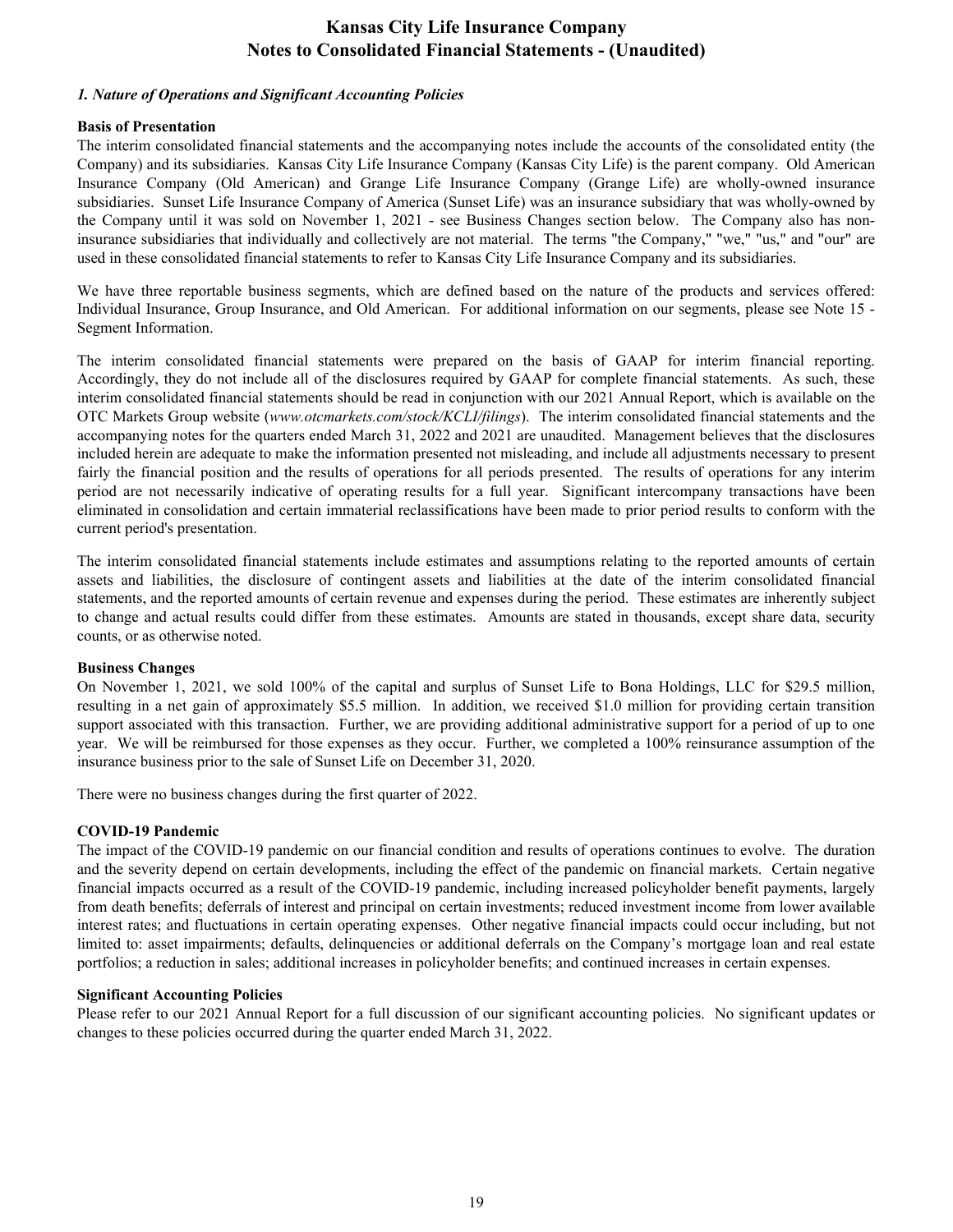### *2. New Accounting Pronouncements*

## **Accounting Pronouncements Issued, Not Yet Adopted**

In June 2016, the Financial Accounting Standards Board (FASB) issued Accounting Standards Update (ASU) No. 2016-13 Measurement of Credit Losses on Financial Instruments. Under this guidance, the incurred loss impairment methodology currently used for loans and other financial instruments will be replaced by a methodology that reflects expected credit losses and requires consideration of a broader range of reasonable and supportable information concerning credit loss estimates. The measurement of expected credit losses will be based on current, historical, and forecasted information that impacts the collectability of the reported amount. Any credit losses related to available for sale debt securities will be recorded through a valuation allowance that is established and adjusted over time. The valuation allowance will be based on the probability of loss over the life of the instrument. Our assets subject to this guidance include, but are not limited to, fixed maturity securities available for sale, mortgage loans, and reinsurance recoverables. Additional disclosures will be required to provide information regarding significant estimates and judgments used in estimating credit losses, as well as the credit quality and underwriting standards of an organization's portfolio. The original effective date for this guidance, including subsequently issued amendments, for public business entities that are not U.S. Securities and Exchange Commission (SEC) filers was for fiscal years beginning after December 15, 2020 and interim periods within those fiscal years. The FASB deferred the effective date of this guidance for public business entities that do not meet the definition of an SEC filer to fiscal years beginning after December 15, 2022, including interim periods within those fiscal years. We are currently evaluating this guidance.

In August 2018, the FASB issued ASU No. 2018-12 Targeted Improvements to the Accounting for Long-Duration Contracts. This update modifies the existing recognition, measurement, presentation, and disclosure requirements in ASC 944 Financial Services - Insurance (Topic 944).

- It requires insurance entities to (1) review and update the assumptions used to measure cash flows at least annually and (2) update the discount rate assumption at each reporting date. The change in the liability estimate as a result of updating cash flow assumptions is required to be recognized in net income. The change in the liability estimate as a result of updating the discount rate assumption is required to be recognized in other comprehensive income. Expected future cash flows are required to be discounted at an upper-medium grade (low-credit-risk) fixed income instrument yield that maximizes the use of observable market inputs.
- It simplifies the accounting for certain market-based options or guarantees associated with deposit contracts by requiring insurance entities to measure them at fair value. The portion of any change in fair value attributable to a change in the instrument-specific credit risk is required to be recognized in other comprehensive income.
- It simplifies the amortization of deferred acquisition costs by requiring amortization on a constant level basis over the expected term of the related contracts. Deferred acquisition costs are required to be written off for unexpected contract terminations but are not subject to an impairment test.
- It improves the effectiveness of the required disclosures. It requires an insurance entity to provide disaggregated rollforwards of beginning to ending balances of the liability for future policy benefits, policyholder account balances, market risk benefits, separate account liabilities, and deferred acquisition costs. It also requires disclosures regarding significant inputs, judgments, assumptions, and methods used in measurement, including changes in those inputs, judgments, and assumptions, and the effect of those changes on measurement.

The original effective date for this guidance was for fiscal years, and interim periods within those fiscal years, beginning after December 15, 2020. The FASB deferred the effective date of this guidance to fiscal years beginning after December 15, 2024, and interim periods within fiscal years beginning after December 15, 2025. We are currently evaluating this guidance.

All other new accounting standards and updates of existing standards issued through the date of this filing were considered by management and did not relate to accounting policies and procedures pertinent to us at this time or were not expected to have a material impact to the consolidated financial statements.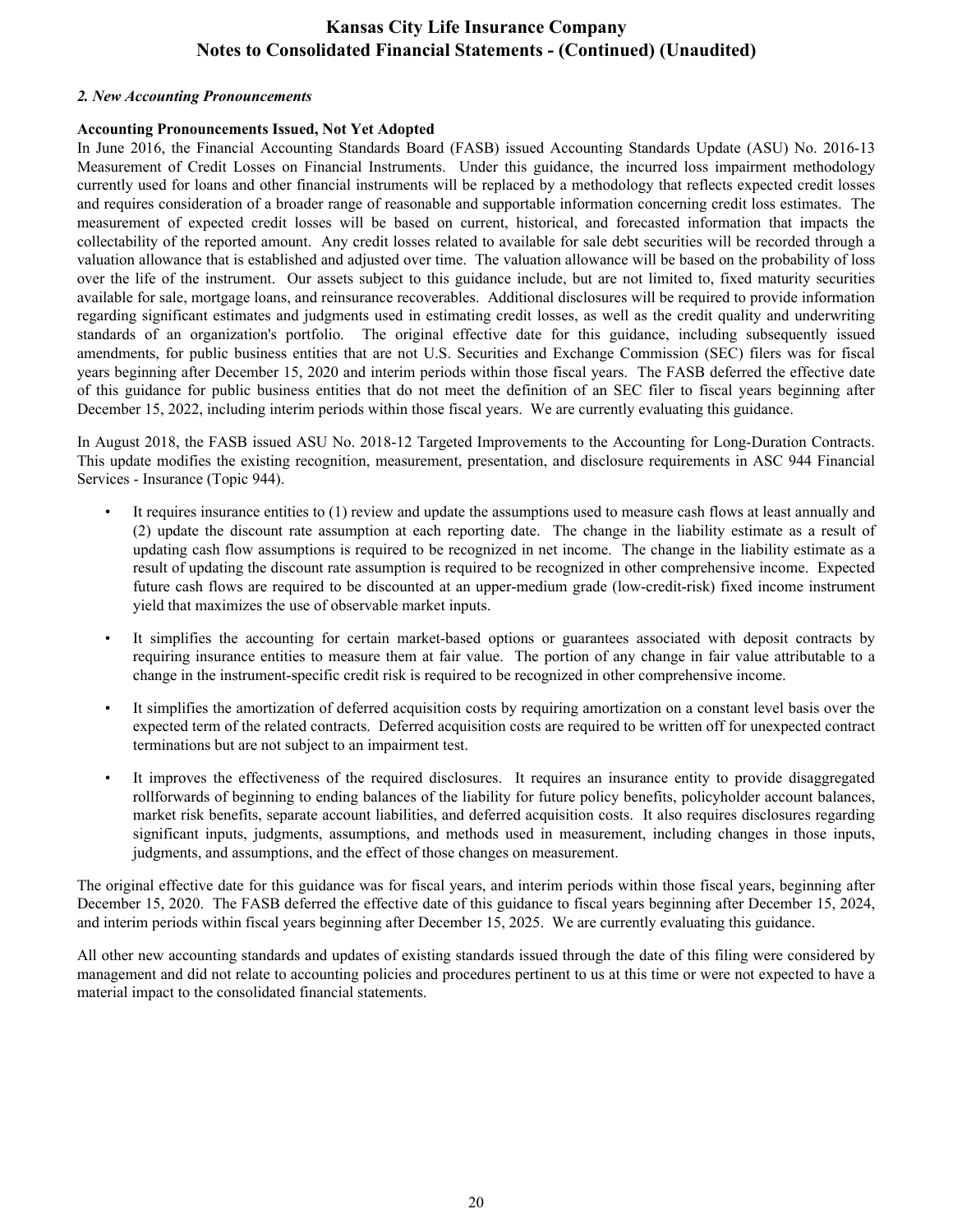### *3. Investments*

## **Fixed Maturity Securities**

## *Securities by Asset Class*

The following table provides amortized cost and fair value of fixed maturity securities by asset class at March 31, 2022.

|                                                                     | Amortized     | Gross<br>Unrealized | Fair         |                          |  |
|---------------------------------------------------------------------|---------------|---------------------|--------------|--------------------------|--|
|                                                                     | Cost          | Gains               | Losses       | Value                    |  |
| U.S. Treasury securities and<br>obligations of U.S. Government      | \$<br>137,038 | \$<br>4,587         | \$<br>775    | $\mathsf{\$}$<br>140,850 |  |
| Federal agency issued residential<br>mortgage-backed securities     | 70,898        | 1,533               | 1,022        | 71,409                   |  |
| Subtotal                                                            | 207,936       | 6,120               | 1,797        | 212,259                  |  |
| Corporate obligations:                                              |               |                     |              |                          |  |
| Industrial                                                          | 434,138       | 6,783               | 13,531       | 427,390                  |  |
| Energy                                                              | 140,743       | 3,880               | 483          | 144,140                  |  |
| Communications and technology                                       | 235,246       | 6,307               | 7,084        | 234,469                  |  |
| Financial                                                           | 475,910       | 5,558               | 15,652       | 465,816                  |  |
| Consumer                                                            | 655,563       | 7,580               | 19,178       | 643,965                  |  |
| Public utilities                                                    | 349,530       | 6,384               | 11,950       | 343,964                  |  |
| Subtotal                                                            | 2,291,130     | 36,492              | 67,878       | 2,259,744                |  |
| Corporate private-labeled residential<br>mortgage-backed securities | 10,230        | 1,033               | 68           | 11,195                   |  |
| Municipal securities                                                | 236,289       | 19,231              | 5,405        | 250,115                  |  |
| Other                                                               | 178,142       | 170                 | 3,886        | 174,426                  |  |
| Redeemable preferred stocks                                         | 6,000         |                     | 193          | 5,807                    |  |
| Total                                                               | 2,929,727     | \$<br>63,046        | \$<br>79,227 | 2,913,546                |  |

<sup>1</sup> Federal agency securities are not backed by the full faith and credit of the U.S. Government.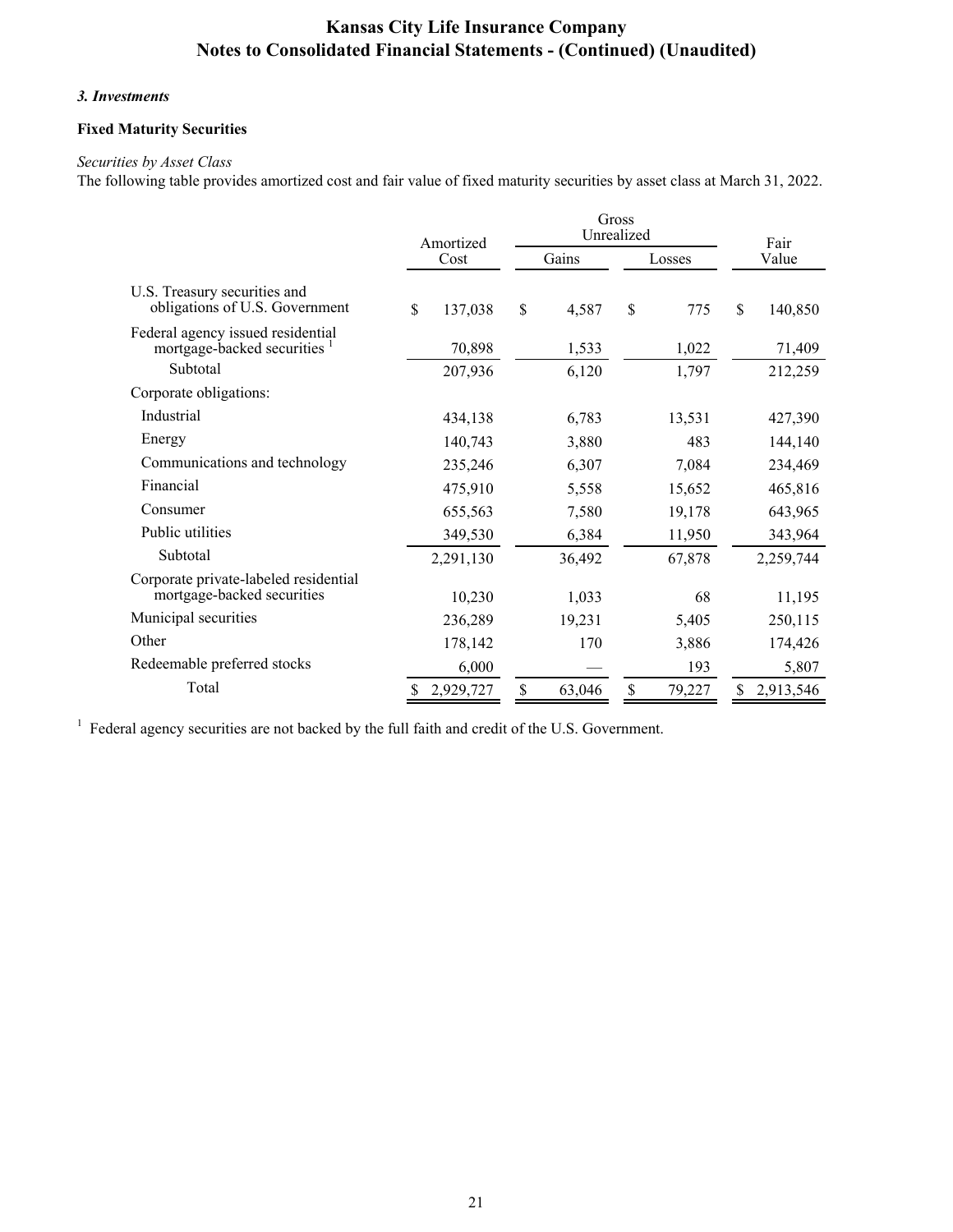The following table provides amortized cost and fair value of fixed maturity securities by asset class at December 31, 2021.

|                                                                     | Amortized     | Gross<br>Unrealized | Fair                      |               |  |
|---------------------------------------------------------------------|---------------|---------------------|---------------------------|---------------|--|
|                                                                     | Cost          | Gains               | Losses                    | Value         |  |
| U.S. Treasury securities and<br>obligations of U.S. Government      | \$<br>147,884 | \$<br>12,696        | $\mathbf{\hat{S}}$<br>140 | \$<br>160,440 |  |
| Federal agency issued residential<br>mortgage-backed securities     | 70,838        | 4,873               | 13                        | 75,698        |  |
| Subtotal                                                            | 218,722       | 17,569              | 153                       | 236,138       |  |
| Corporate obligations:                                              |               |                     |                           |               |  |
| Industrial                                                          | 414,391       | 24,897              | 1,570                     | 437,718       |  |
| Energy                                                              | 146,181       | 10,049              | 39                        | 156,191       |  |
| Communications and technology                                       | 233,390       | 17,208              | 1,046                     | 249,552       |  |
| Financial                                                           | 461,740       | 27,974              | 1,372                     | 488,342       |  |
| Consumer                                                            | 647,861       | 39,707              | 3,107                     | 684,461       |  |
| Public utilities                                                    | 348,164       | 26,765              | 1,578                     | 373,351       |  |
| Subtotal                                                            | 2,251,727     | 146,600             | 8,712                     | 2,389,615     |  |
| Corporate private-labeled residential<br>mortgage-backed securities | 10,641        | 1,403               |                           | 12,044        |  |
| Municipal securities                                                | 232,470       | 36,913              | 428                       | 268,955       |  |
| Other                                                               |               |                     |                           |               |  |
|                                                                     | 175,317       | 1,162               | 1,082                     | 175,397       |  |
| Redeemable preferred stocks                                         | 6,000         | 48                  |                           | 6,048         |  |
| Total                                                               | 2,894,877     | \$<br>203,695       | \$<br>10,375              | 3,088,197     |  |

<sup>1</sup> Federal agency securities are not backed by the full faith and credit of the U.S. Government.

The following table provides information on fixed maturity securities available for sale by actual or equivalent Standard & Poor's rating at March 31, 2022 with the percent of total unrealized gains (losses) identified.

|                              |   | Amortized<br>Cost |   | Fair Value |    | Unrealized<br>Gains (Losses) | $\frac{0}{0}$<br>of Total |  |
|------------------------------|---|-------------------|---|------------|----|------------------------------|---------------------------|--|
| AAA                          | S | 183,560           | S | 187,403    | \$ | 3,843                        | $(24)\%$                  |  |
| AA                           |   | 593,733           |   | 604,288    |    | 10,555                       | (65)%                     |  |
| A                            |   | 1,037,691         |   | 1,026,199  |    | (11, 492)                    | $71\%$                    |  |
| <b>BBB</b>                   |   | 1,082,618         |   | 1,062,977  |    | (19, 641)                    | $121 \%$                  |  |
| Total investment grade       |   | 2,897,602         |   | 2,880,867  |    | (16, 735)                    | 103 %                     |  |
| <b>BB</b>                    |   | 19,013            |   | 18,640     |    | (373)                        | $2\%$                     |  |
| <b>B</b> and below           |   | 13,112            |   | 14,039     |    | 927                          | $(5)\%$                   |  |
| Total below investment grade |   | 32,125            |   | 32,679     |    | 554                          | $(3)\%$                   |  |
| Total                        |   | 2,929,727         |   | 2,913,546  |    | (16, 181)                    | 100 %                     |  |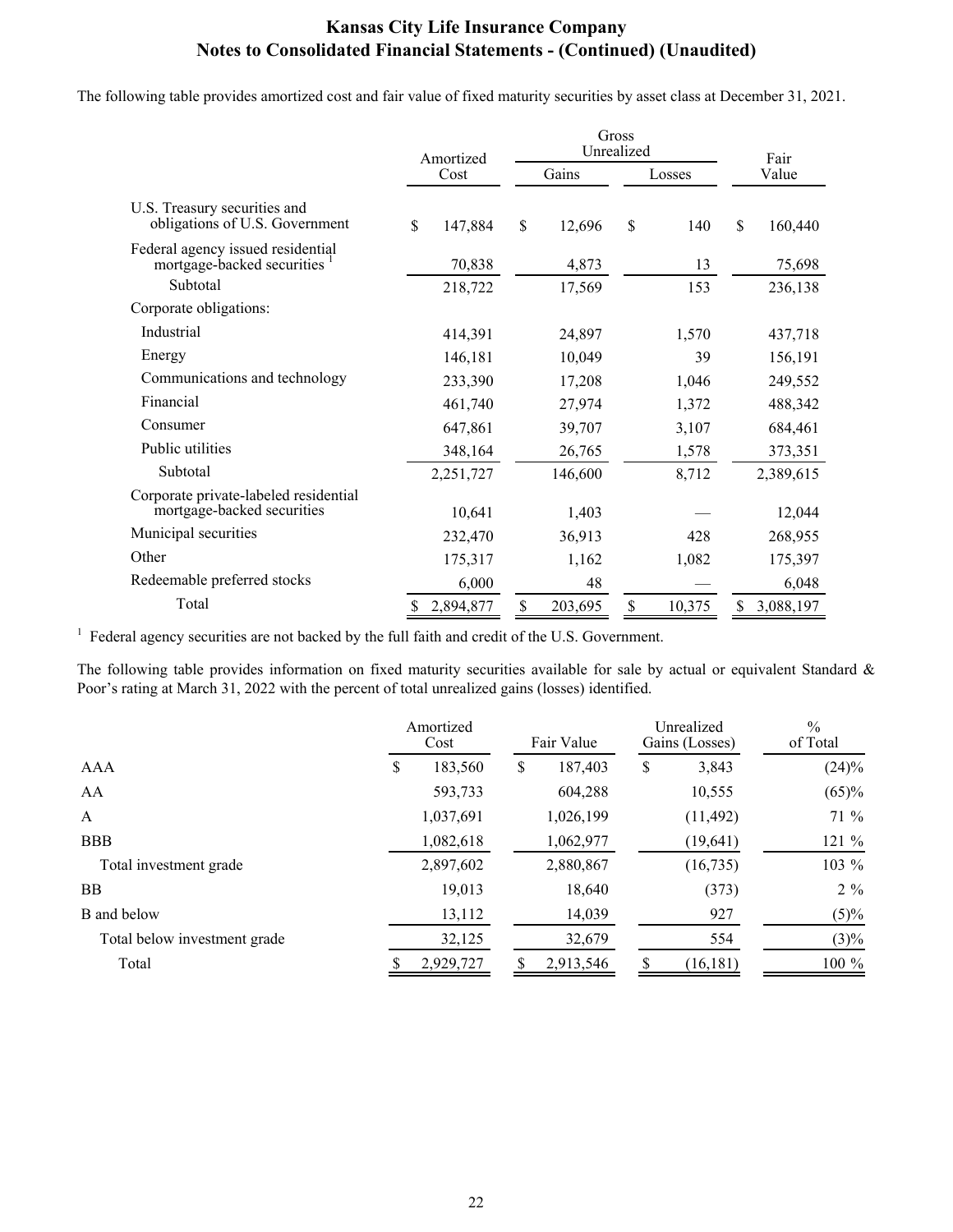The following table provides information on fixed maturity securities available for sale by actual or equivalent Standard & Poor's rating at December 31, 2021 with the percent of total unrealized gains (losses) identified.

|                              |   | Amortized<br>Cost |    | Fair Value |    | Unrealized<br>Gains (Losses) | $\frac{0}{0}$<br>of Total |
|------------------------------|---|-------------------|----|------------|----|------------------------------|---------------------------|
| AAA                          | S | 183,920           | \$ | 197,319    | \$ | 13,399                       | $7\%$                     |
| AA                           |   | 588,506           |    | 641,837    |    | 53,331                       | 28 %                      |
| $\mathbf{A}$                 |   | 1,043,384         |    | 1,114,086  |    | 70,702                       | $37 \%$                   |
| <b>BBB</b>                   |   | 1,046,200         |    | 1,100,183  |    | 53,983                       | $27 \%$                   |
| Total investment grade       |   | 2,862,010         |    | 3,053,425  |    | 191,415                      | 99 %                      |
| <b>BB</b>                    |   | 18,424            |    | 18,720     |    | 296                          | $-$ %                     |
| B and below                  |   | 14,443            |    | 16,052     |    | 1,609                        | $1\%$                     |
| Total below investment grade |   | 32,867            |    | 34,772     |    | 1,905                        | $1\%$                     |
| Total                        |   | 2,894,877         |    | 3,088,197  |    | 193,320                      | $100 \%$                  |

### *Contractual Maturities*

The following table provides the distribution of maturities for fixed maturity securities available for sale. Expected maturities may differ from these contractual maturities since issuers or borrowers may have the right to call or prepay obligations.

|                                             | March 31, 2022 |                   |    |               |    | December 31, 2021 |   |               |  |
|---------------------------------------------|----------------|-------------------|----|---------------|----|-------------------|---|---------------|--|
|                                             |                | Amortized<br>Cost |    | Fair<br>Value |    | Amortized<br>Cost |   | Fair<br>Value |  |
| Due in one year or less                     | S              | 158,520           | \$ | 159,344       | \$ | 121,297           | S | 122,979       |  |
| Due after one year through five years       |                | 832,572           |    | 844,034       |    | 843,382           |   | 893,131       |  |
| Due after five years through ten years      |                | 858,284           |    | 844,641       |    | 851,116           |   | 904,165       |  |
| Due after ten years                         |                | 925,976           |    | 907,772       |    | 918,209           |   | 994,023       |  |
| Securities with variable principal payments |                | 148,375           |    | 151,948       |    | 154,873           |   | 167,851       |  |
| Redeemable preferred stocks                 |                | 6,000             |    | 5,807         |    | 6,000             |   | 6,048         |  |
| Total                                       |                | 2,929,727         | S  | 2,913,546     |    | 2,894,877         |   | 3,088,197     |  |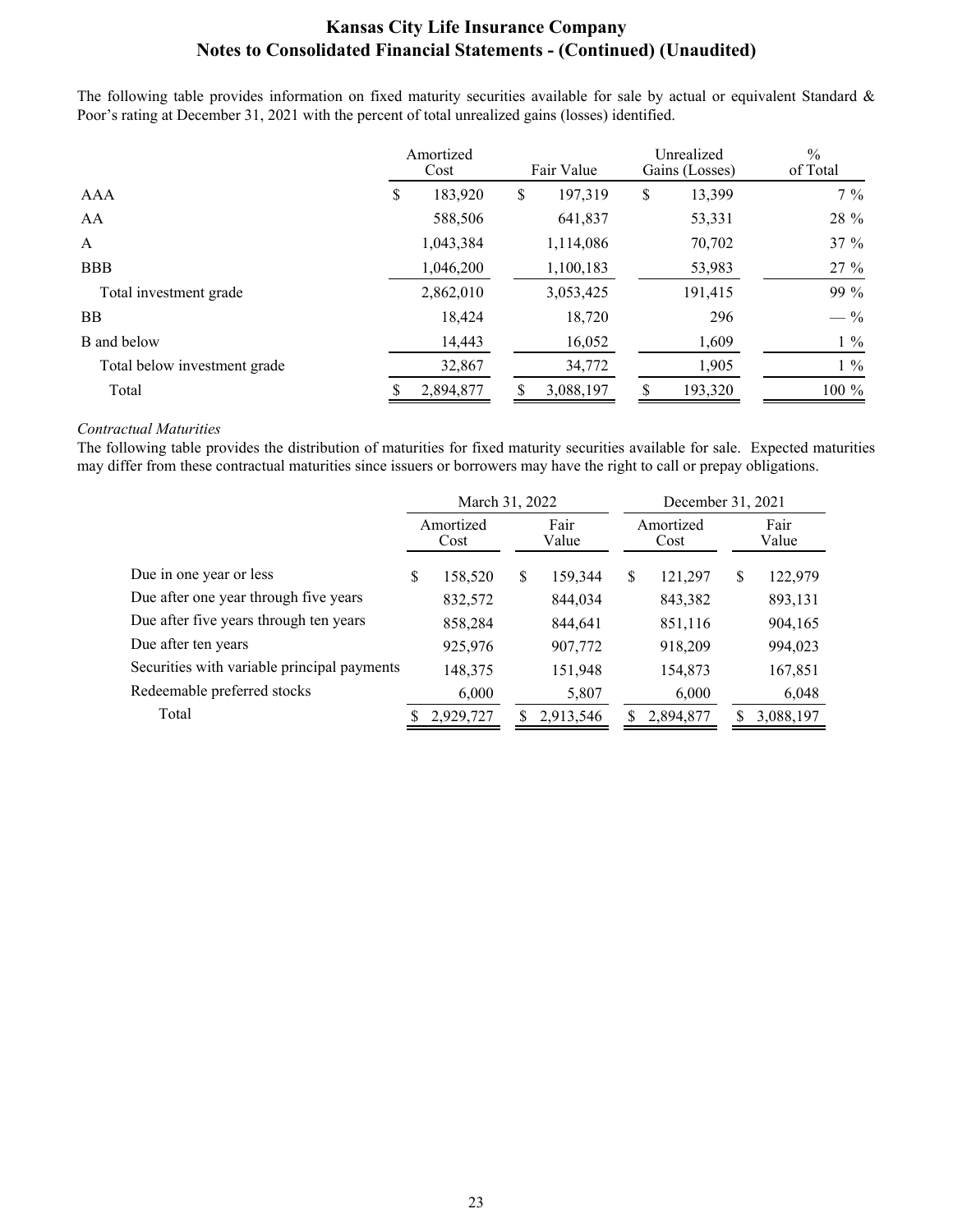### **Unrealized Losses on Investments**

At the end of each quarter, all fixed maturity securities are reviewed to determine whether impairments exist and whether otherthan-temporary impairments should be recorded. This quarterly process includes an assessment of the credit quality of each investment in the entire securities portfolio. Additional reporting and review procedures are conducted for those securities where fair value is less than 90% of amortized cost. A formal review document is prepared no less often than quarterly of all investments where fair value is less than 80% of amortized cost for six months or more and selected investments that have changed significantly from a previous period and that have a decline in fair value greater than 10% of amortized cost. Additional information on our process and considerations, as well as related accounting when other-than-temporary impairments are identified, is provided in Note 3 - Investments of our 2021 Annual Report.

The following table provides information regarding fixed maturity securities available for sale with unrealized losses by asset class and by length of time that individual securities have been in a continuous unrealized loss position at March 31, 2022.

|                                                                     |               | Less Than 12 Months  |               | 12 Months or Longer  | Total         |                      |  |  |
|---------------------------------------------------------------------|---------------|----------------------|---------------|----------------------|---------------|----------------------|--|--|
|                                                                     | Fair<br>Value | Unrealized<br>Losses | Fair<br>Value | Unrealized<br>Losses | Fair<br>Value | Unrealized<br>Losses |  |  |
| U.S. Treasury securities and<br>obligations of U.S. Government      | \$<br>19,562  | \$<br>457            | 3,708<br>\$.  | \$<br>318            | \$<br>23,270  | \$<br>775            |  |  |
| Federal agency issued residential<br>mortgage-backed securities     | 23,740        | 1,022                | 2             |                      | 23,742        | 1,022                |  |  |
| Subtotal                                                            | 43,302        | 1,479                | 3,710         | 318                  | 47,012        | 1,797                |  |  |
| Corporate obligations:                                              |               |                      |               |                      |               |                      |  |  |
| Industrial                                                          | 150,903       | 7,998                | 44,729        | 5,533                | 195,632       | 13,531               |  |  |
| Energy                                                              | 9,783         | 210                  | 7,894         | 273                  | 17,677        | 483                  |  |  |
| Communications and technology                                       | 48,022        | 3,480                | 26,831        | 3,604                | 74,853        | 7,084                |  |  |
| Financial                                                           | 200,449       | 9,343                | 55,659        | 6,309                | 256,108       | 15,652               |  |  |
| Consumer                                                            | 199,807       | 9,206                | 78,973        | 9,972                | 278,780       | 19,178               |  |  |
| Public utilities                                                    | 145,982       | 5,743                | 44,215        | 6,207                | 190,197       | 11,950               |  |  |
| Subtotal                                                            | 754,946       | 35,980               | 258,301       | 31,898               | 1,013,247     | 67,878               |  |  |
| Corporate private-labeled residential<br>mortgage-backed securities | 4,078         | 68                   |               |                      | 4,078         | 68                   |  |  |
| Municipal securities                                                | 52,724        | 3,501                | 12,733        | 1,904                | 65,457        | 5,405                |  |  |
| Other                                                               | 117,233       | 2,306                | 24,603        | 1,580                | 141,836       | 3,886                |  |  |
| Redeemable preferred stocks                                         | 2,807         | 193                  |               |                      | 2,807         | 193                  |  |  |
| Total                                                               | 975,090<br>\$ | 43,527               | 299,347       | 35,700               | \$1,274,437   | 79,227               |  |  |

<sup>1</sup> Federal agency securities are not backed by the full faith and credit of the U.S. Government.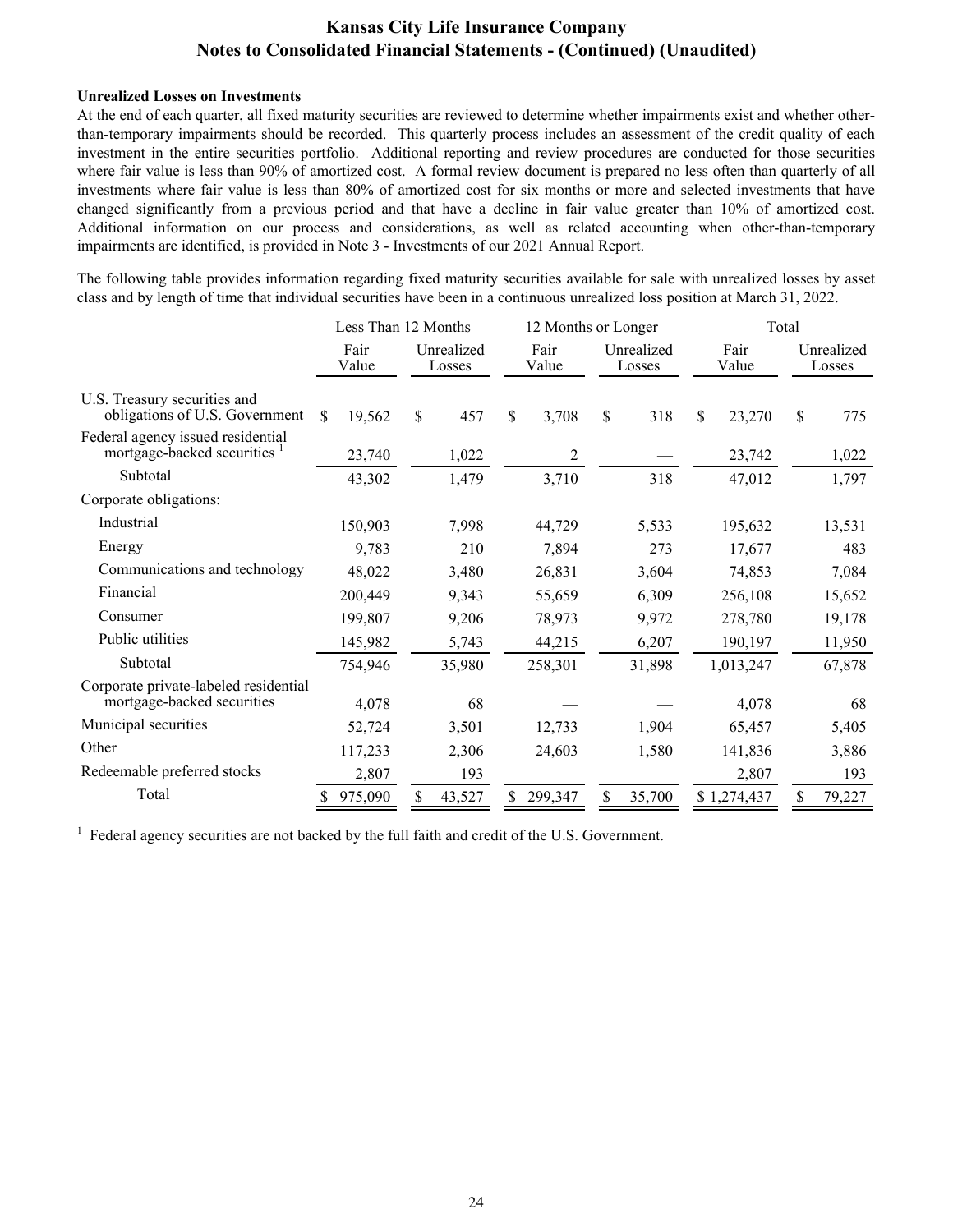The following table provides information regarding fixed maturity securities available for sale with unrealized losses by asset class and by length of time that individual securities have been in a continuous unrealized loss position at December 31, 2021.

|                                                                              |               | Less Than 12 Months  |          | 12 Months or Longer |    |                      |               | Total         |    |                      |  |
|------------------------------------------------------------------------------|---------------|----------------------|----------|---------------------|----|----------------------|---------------|---------------|----|----------------------|--|
|                                                                              | Fair<br>Value | Unrealized<br>Losses |          | Fair<br>Value       |    | Unrealized<br>Losses |               | Fair<br>Value |    | Unrealized<br>Losses |  |
| U.S. Treasury securities and<br>obligations of U.S. Government               | \$<br>2,973   | \$                   | 60<br>\$ | 1,843               | \$ | 80                   | $\mathcal{S}$ | 4,816         | \$ | 140                  |  |
| Federal agency issued residential<br>mortgage-backed securities <sup>1</sup> | 2,828         |                      | 13       | 3                   |    |                      |               | 2,831         |    | 13                   |  |
| Subtotal                                                                     | 5,801         |                      | 73       | 1,846               |    | 80                   |               | 7,647         |    | 153                  |  |
| Corporate obligations:                                                       |               |                      |          |                     |    |                      |               |               |    |                      |  |
| Industrial                                                                   | 56,250        | 1,146                |          | 7,070               |    | 424                  |               | 63,320        |    | 1,570                |  |
| Energy                                                                       | 1,045         |                      | 39       |                     |    |                      |               | 1,045         |    | 39                   |  |
| Communications and technology                                                | 30,492        | 909                  |          | 2,297               |    | 137                  |               | 32,789        |    | 1,046                |  |
| Financial                                                                    | 46,844        | 727                  |          | 19,592              |    | 645                  |               | 66,436        |    | 1,372                |  |
| Consumer                                                                     | 80,069        | 2,535                |          | 9,722               |    | 572                  |               | 89,791        |    | 3,107                |  |
| Public utilities                                                             | 35,473        | 969                  |          | 11,702              |    | 609                  |               | 47,175        |    | 1,578                |  |
| Subtotal                                                                     | 250,173       | 6,325                |          | 50,383              |    | 2,387                |               | 300,556       |    | 8,712                |  |
| Municipal securities                                                         | 16,300        | 308                  |          | 2,258               |    | 120                  |               | 18,558        |    | 428                  |  |
| Other                                                                        | 26,604        | 135                  |          | 13,278              |    | 947                  |               | 39,882        |    | 1,082                |  |
| Total                                                                        | 298,878<br>\$ | \$<br>6,841          | \$       | 67,765              | \$ | 3,534                | \$            | 366,643       | \$ | 10,375               |  |

<sup>1</sup> Federal agency securities are not backed by the full faith and credit of the U.S. Government.

The following table provides information regarding the number of fixed maturity securities with unrealized losses.

|                                                           | March 31,<br>2022 | December 31,<br>2021 |
|-----------------------------------------------------------|-------------------|----------------------|
| Below cost for less than one year                         | 524               | 185                  |
| Below cost for one year or more and less than three years | 193               | 36                   |
| Total                                                     | 717               |                      |

We do not consider the unrealized losses related to these securities to be credit-related. The unrealized losses at both March 31, 2022 and December 31, 2021 primarily related to changes in interest rates and market spreads subsequent to purchase. A substantial portion of investment securities that have unrealized losses are either corporate debt issued with investment grade credit ratings or other investment securities. Included in other investment securities are commercial mortgage-backed securities and asset-backed securities.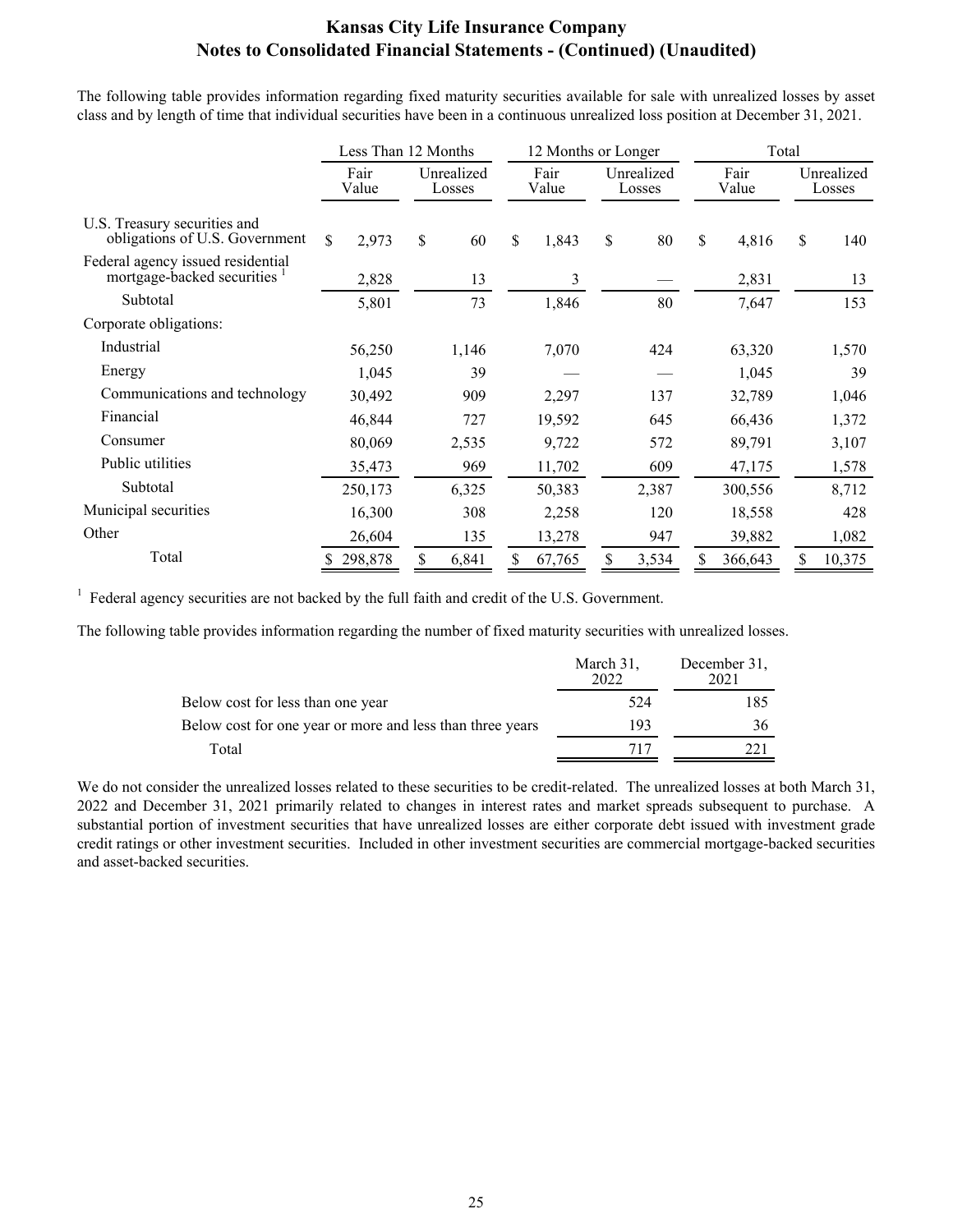The following table summarizes investments in fixed maturity securities available for sale with unrealized losses at March 31, 2022.

|                                                       | Amortized<br>Cost | Fair<br>Value | Gross<br>Unrealized<br>Losses |
|-------------------------------------------------------|-------------------|---------------|-------------------------------|
| Securities owned without realized impairment:         |                   |               |                               |
| Unrealized losses of 10% or less                      | \$<br>1,021,026   | \$<br>985,562 | \$<br>35,464                  |
| Unrealized losses of 20% or less and greater than 10% | 329,667           | 286,556       | 43,111                        |
| Subtotal                                              | 1,350,693         | 1,272,118     | 78,575                        |
| Unrealized losses greater than 20%:                   |                   |               |                               |
| Investment grade                                      | 2,971             | 2,319         | 652                           |
| Below investment grade                                |                   |               |                               |
| Total securities owned without realized impairment    | 1,353,664         | 1,274,437     | 79,227                        |
| Securities owned with realized impairment:            |                   |               |                               |
| Unrealized losses of 10% or less                      |                   |               |                               |
| Unrealized losses of 20% or less and greater than 10% |                   |               |                               |
| Unrealized losses greater than 20%                    |                   |               |                               |
| Total securities owned with realized impairment       |                   |               |                               |
| Total                                                 | 1,353,664         | 1,274,437     | \$<br>79,227                  |

The following table summarizes investments in fixed maturity securities available for sale with unrealized losses at December 31, 2021.

|                                                          | Amortized<br>Fair<br>Value<br>Cost |         |    | Gross<br>Unrealized<br>Losses |   |        |
|----------------------------------------------------------|------------------------------------|---------|----|-------------------------------|---|--------|
| Securities owned without realized impairment:            |                                    |         |    |                               |   |        |
| Unrealized losses of 10% or less                         | \$                                 | 375,032 | S. | 364,870                       | S | 10,162 |
| Unrealized losses of 20% or less and greater than 10%    |                                    | 1,986   |    | 1,773                         |   | 213    |
| Subtotal                                                 |                                    | 377,018 |    | 366,643                       |   | 10,375 |
| Unrealized losses greater than $20\%$ :                  |                                    |         |    |                               |   |        |
| Investment grade                                         |                                    |         |    |                               |   |        |
| Below investment grade                                   |                                    |         |    |                               |   |        |
| Total securities owned without realized impairment       |                                    | 377,018 |    | 366,643                       |   | 10,375 |
| Securities owned with realized impairment:               |                                    |         |    |                               |   |        |
| Unrealized losses of 10% or less                         |                                    |         |    |                               |   |        |
| Unrealized losses of 20% or less and greater than $10\%$ |                                    |         |    |                               |   |        |
| Unrealized losses greater than 20%                       |                                    |         |    |                               |   |        |
| Total securities owned with realized impairment          |                                    |         |    |                               |   |        |
| Total                                                    |                                    | 377,018 | S  | 366,643                       | S | 10,375 |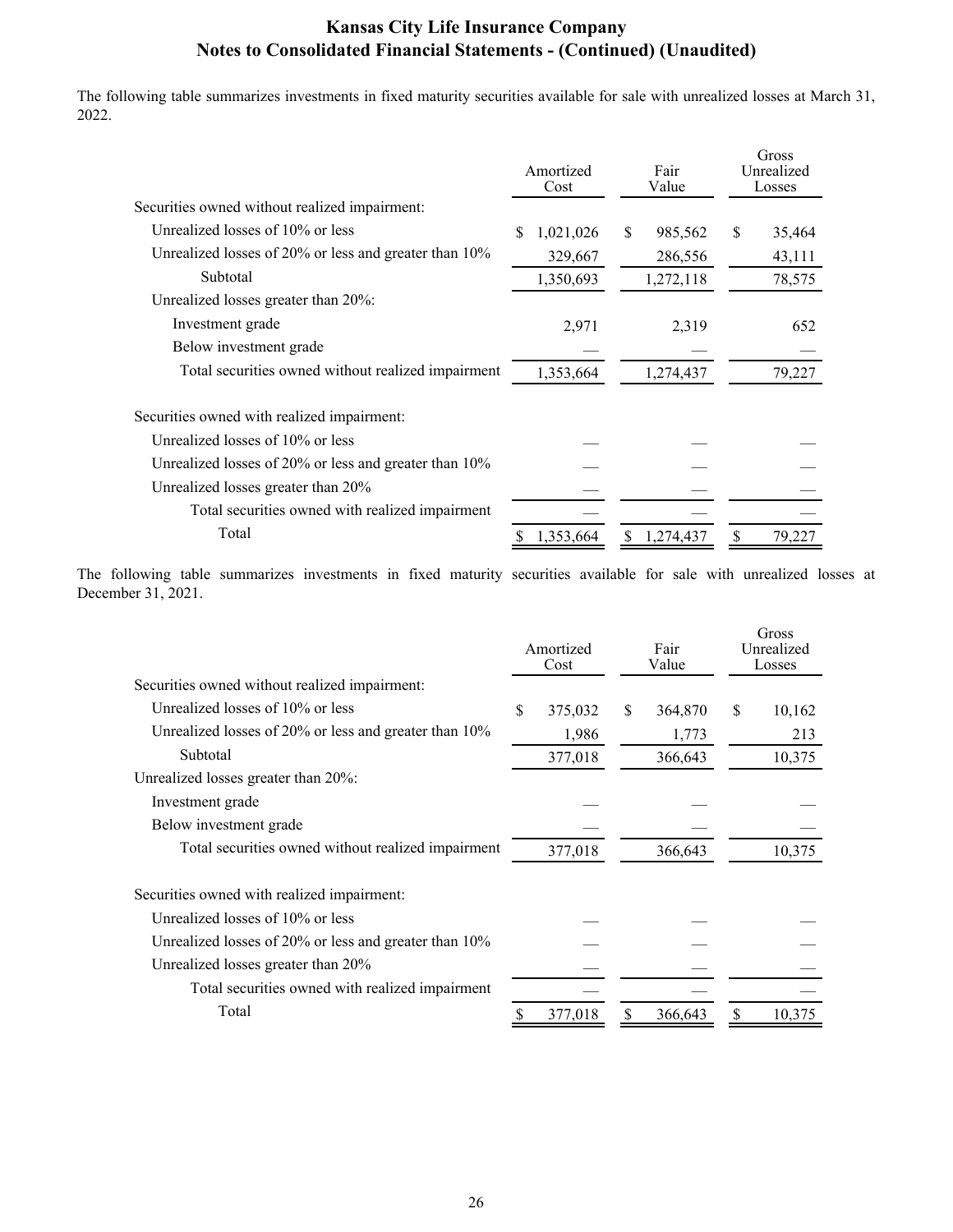The following table provides information on fixed maturity securities available for sale with unrealized losses by actual or equivalent Standard & Poor's rating at March 31, 2022.

|                              | Fair<br>Value | $\frac{0}{0}$<br>of Total |               | Gross<br>Unrealized<br>Losses | $\frac{0}{0}$<br>of Total |  |
|------------------------------|---------------|---------------------------|---------------|-------------------------------|---------------------------|--|
| AAA                          | \$<br>74,300  | $6\%$                     | $\mathcal{S}$ | 2,615                         | $3\%$                     |  |
| AA                           | 210,552       | $17\%$                    |               | 10,835                        | 14 %                      |  |
| $\mathbf{A}$                 | 456,637       | 36 %                      |               | 30,205                        | 38 %                      |  |
| <b>BBB</b>                   | 514,140       | 40 %                      |               | 35,046                        | 44 %                      |  |
| Total investment grade       | 1,255,629     | 99 %                      |               | 78,701                        | 99 %                      |  |
| <b>BB</b>                    | 12,117        | $1\%$                     |               | 440                           | $1\%$                     |  |
| B and below                  | 6,691         | $-$ %                     |               | 86                            | $-$ %                     |  |
| Total below investment grade | 18,808        | $1\%$                     |               | 526                           | $1\%$                     |  |
|                              | 1,274,437     | 100 %                     | \$.           | 79,227                        | 100 %                     |  |

The following table provides information on fixed maturity securities available for sale with unrealized losses by actual or equivalent Standard & Poor's rating at December 31, 2021.

|                              | Fair<br>Value | $\frac{0}{0}$<br>of Total |    | Gross<br>Unrealized<br>Losses | $\frac{0}{0}$<br>of Total |  |
|------------------------------|---------------|---------------------------|----|-------------------------------|---------------------------|--|
| AAA                          | \$<br>11,121  | $3\%$                     | \$ | 326                           | $3\%$                     |  |
| AA                           | 51,904        | 14 %                      |    | 1,537                         | $15 \%$                   |  |
| $\mathbf{A}$                 | 145,334       | 40 %                      |    | 4,308                         | 41 $%$                    |  |
| <b>BBB</b>                   | 156,235       | 42 %                      |    | 4,134                         | 40 %                      |  |
| Total investment grade       | 364,594       | 99 %                      |    | 10,305                        | 99 %                      |  |
| <b>BB</b>                    | 2,049         | $1\%$                     |    | 70                            | $1\%$                     |  |
| B and below                  |               | $-$ %                     |    |                               | $-$ %                     |  |
| Total below investment grade | 2,049         | $1\%$                     |    | 70                            | $1\%$                     |  |
|                              | 366,643       | 100 %                     | S  | 10,375                        | $100 \%$                  |  |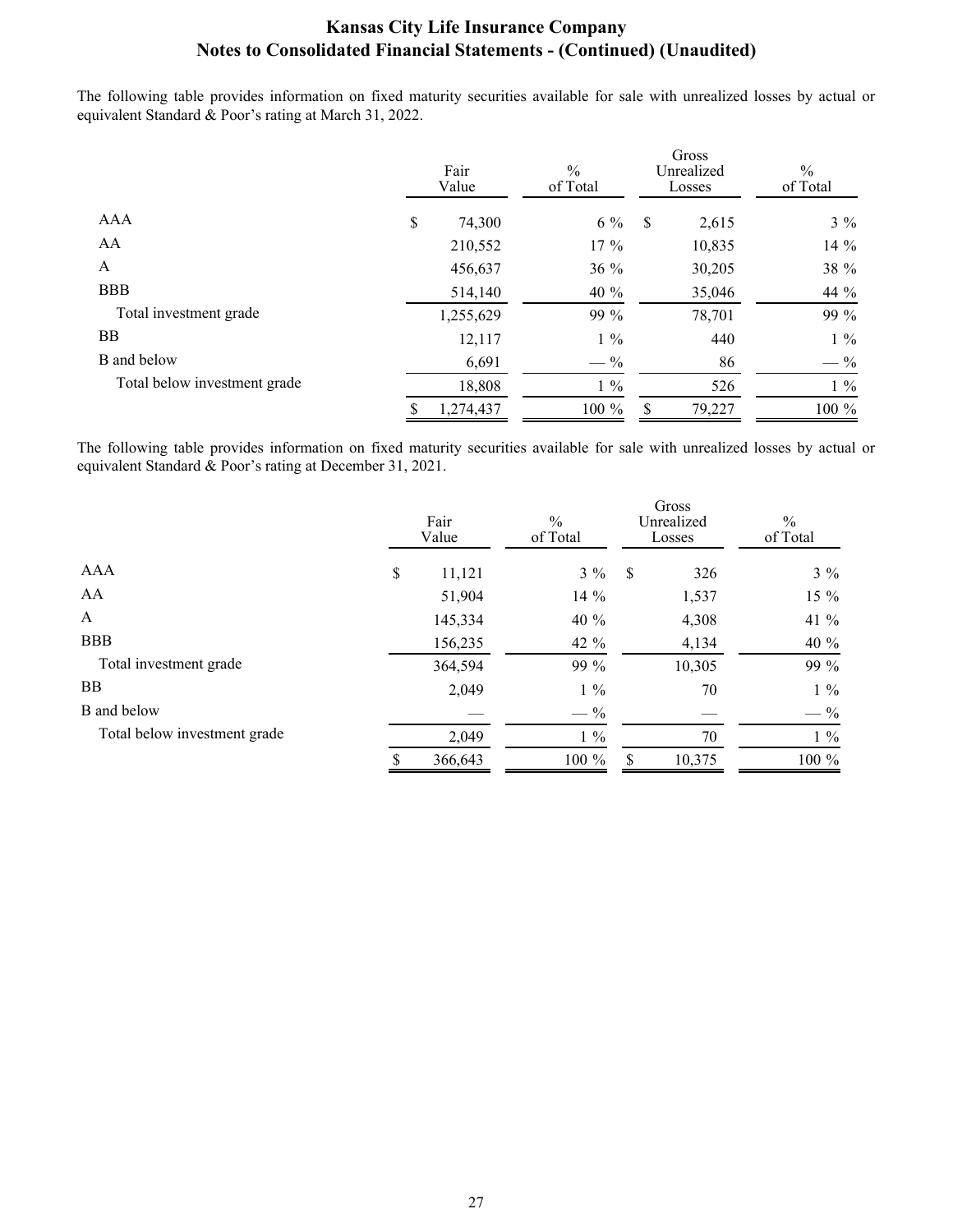We monitor structured securities through a combination of an analysis of vintage, credit ratings, and other factors. Structured securities include asset-backed, residential mortgage-backed securities, collateralized debt obligations, and other collateralized obligations.

The following tables identify structured securities by credit ratings for all vintages owned.

|                                                                   | March 31, 2022 |         |                   |         |                              |         |
|-------------------------------------------------------------------|----------------|---------|-------------------|---------|------------------------------|---------|
|                                                                   | Fair<br>Value  |         | Amortized<br>Cost |         | Unrealized<br>Gains (Losses) |         |
| Corporate private-labeled residential mortgage-backed securities: |                |         |                   |         |                              |         |
| Investment grade                                                  | \$             | 1,431   | S                 | 1,478   | S                            | (47)    |
| Below investment grade                                            |                | 9,764   |                   | 8,752   |                              | 1,012   |
| Total residential & non-agency mortgage-backed securities         |                | 11,195  |                   | 10,230  |                              | 965     |
| Other structured securities:                                      |                |         |                   |         |                              |         |
| Investment grade                                                  |                | 174,426 |                   | 178,142 |                              | (3,716) |
| Below investment grade                                            |                |         |                   |         |                              |         |
| Total other structured securities                                 |                | 174,426 |                   | 178,142 |                              | (3,716) |
| Total structured securities                                       |                | 185,621 |                   | 188,372 | ۵J.                          | (2,751) |

|                                                                   | December 31, 2021 |                  |                   |         |                              |       |
|-------------------------------------------------------------------|-------------------|------------------|-------------------|---------|------------------------------|-------|
|                                                                   | Fair<br>Value     |                  | Amortized<br>Cost |         | Unrealized<br>Gains (Losses) |       |
| Corporate private-labeled residential mortgage-backed securities: |                   |                  |                   |         |                              |       |
| Investment grade                                                  | \$                | 1,506            | S                 | 1,498   | S                            | 8     |
| Below investment grade                                            |                   | 10,538           |                   | 9,143   |                              | 1,395 |
| Total residential & non-agency mortgage-backed securities         |                   | 12,044<br>10,641 |                   |         | 1,403                        |       |
| Other structured securities:                                      |                   |                  |                   |         |                              |       |
| Investment grade                                                  |                   | 175,397          |                   | 175,317 |                              | 80    |
| Below investment grade                                            |                   |                  |                   |         |                              |       |
| Total other structured securities                                 |                   | 175,397          |                   | 175,317 |                              | 80    |
| Total structured securities                                       |                   | 187,441          |                   | 185,958 |                              | 1,483 |

The following table provides a reconciliation of credit losses recognized in earnings on fixed maturity securities for which a portion of the other-than-temporary impairment loss was recognized in Other Comprehensive Loss.

|                                                                                                       |     | <b>Ouarter Ended</b> | March 31, |       |
|-------------------------------------------------------------------------------------------------------|-----|----------------------|-----------|-------|
|                                                                                                       |     | 2022                 |           | 2021  |
| Credit losses on securities held at beginning of the period                                           | \$. | 3.996                | -S        | 3,884 |
| Additional credit losses on securities for which an<br>other-than-temporary impairment was recognized |     |                      |           |       |
| Credit losses on securities held at the end of the period                                             |     | 4.003                |           | 3.899 |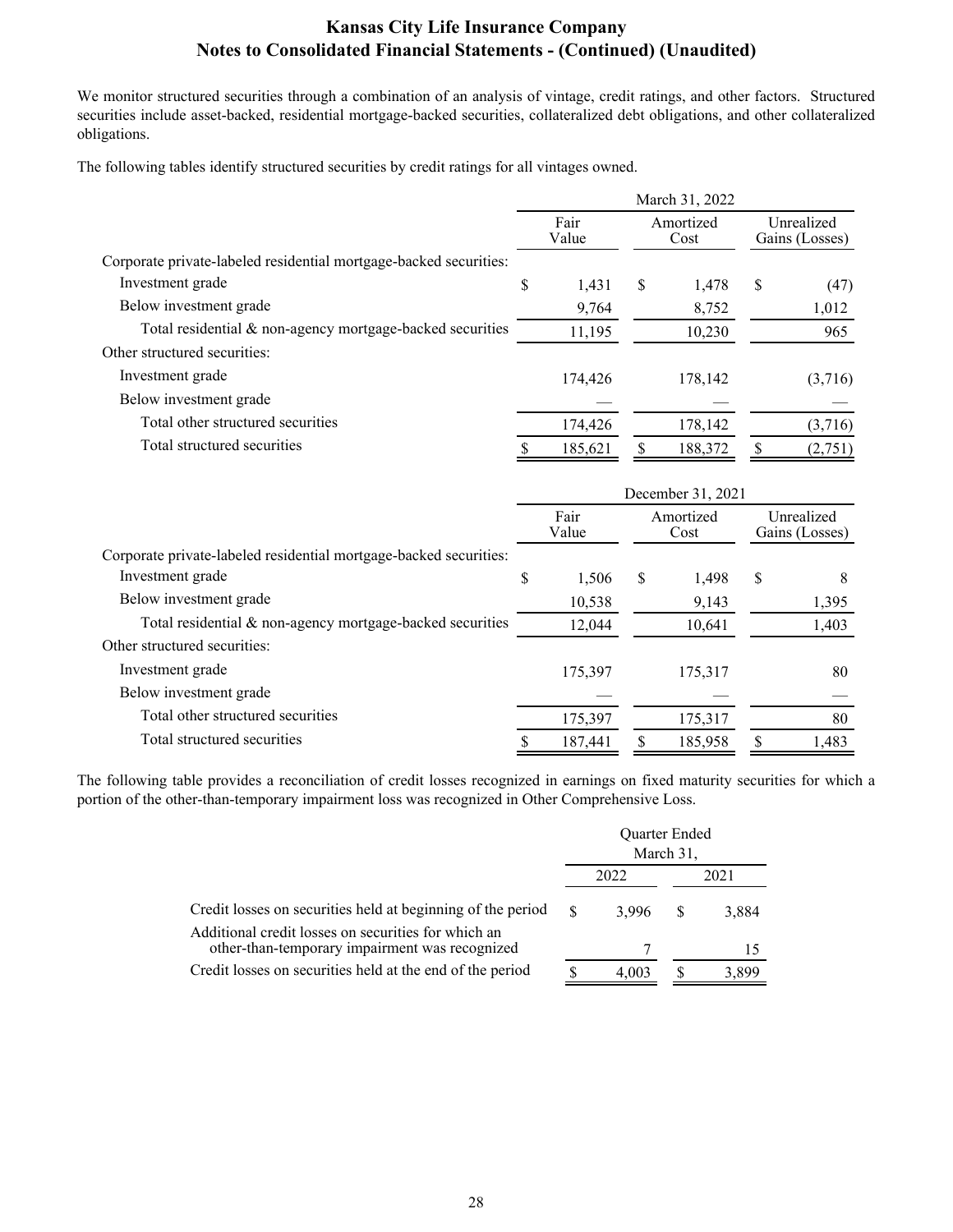### **Investment Gains (Losses)**

The following table provides detail concerning investment gains and losses.

|                                                                                    | Quarter Ended |           |    |       |  |  |
|------------------------------------------------------------------------------------|---------------|-----------|----|-------|--|--|
|                                                                                    |               | March 31, |    |       |  |  |
|                                                                                    |               | 2022      |    | 2021  |  |  |
| Gross gains resulting from:                                                        |               |           |    |       |  |  |
| Sales of investment securities                                                     | \$            | 124       | \$ |       |  |  |
| Investment securities called and other                                             |               | 1,103     |    | 954   |  |  |
| Sales of real estate and joint ventures                                            |               |           |    | 134   |  |  |
| Total gross gains                                                                  |               | 1,227     |    | 1,088 |  |  |
| Gross losses resulting from:                                                       |               |           |    |       |  |  |
| Investment securities called and other                                             |               |           |    | (318) |  |  |
| Total gross losses                                                                 |               |           |    | (318) |  |  |
| Change in allowance for loan losses                                                |               | (66)      |    | (2)   |  |  |
| Change in fair value:                                                              |               |           |    |       |  |  |
| Equity securities                                                                  |               | (34)      |    | 5     |  |  |
| Derivative instruments                                                             |               | (1,066)   |    | 1,014 |  |  |
| Total change in fair value                                                         |               | (1,100)   |    | 1,019 |  |  |
| Net realized investment gains, excluding<br>other-than-temporary impairment losses |               | 61        |    | 1,787 |  |  |
| Net impairment losses recognized in earnings:                                      |               |           |    |       |  |  |
| Other-than-temporary impairment losses on<br>fixed maturity securities             |               |           |    |       |  |  |
| Portion of loss recognized in other<br>comprehensive loss                          |               | 7)        |    | (15)  |  |  |
| Net other-than-temporary impairment losses<br>recognized in earnings               |               | (7        |    | (15)  |  |  |
| Net investment gains                                                               | \$            | 54        | \$ | 1,772 |  |  |

The portion of loss recognized in other comprehensive loss represents the non-credit portion of current or prior other-thantemporary impairment. Other-than-temporary impairments recorded in earnings during the quarters ended March 31, 2022 and 2021 totaled less than \$0.1 million.

### **Proceeds from Sales of Investment Securities**

The following table provides proceeds from the sale of fixed maturity and equity securities, excluding maturities and calls.

|          | Quarter Ended |           |  |  |  |  |  |  |  |
|----------|---------------|-----------|--|--|--|--|--|--|--|
|          |               | March 31, |  |  |  |  |  |  |  |
| Proceeds | 2022          | 2021      |  |  |  |  |  |  |  |
|          | 6,643         |           |  |  |  |  |  |  |  |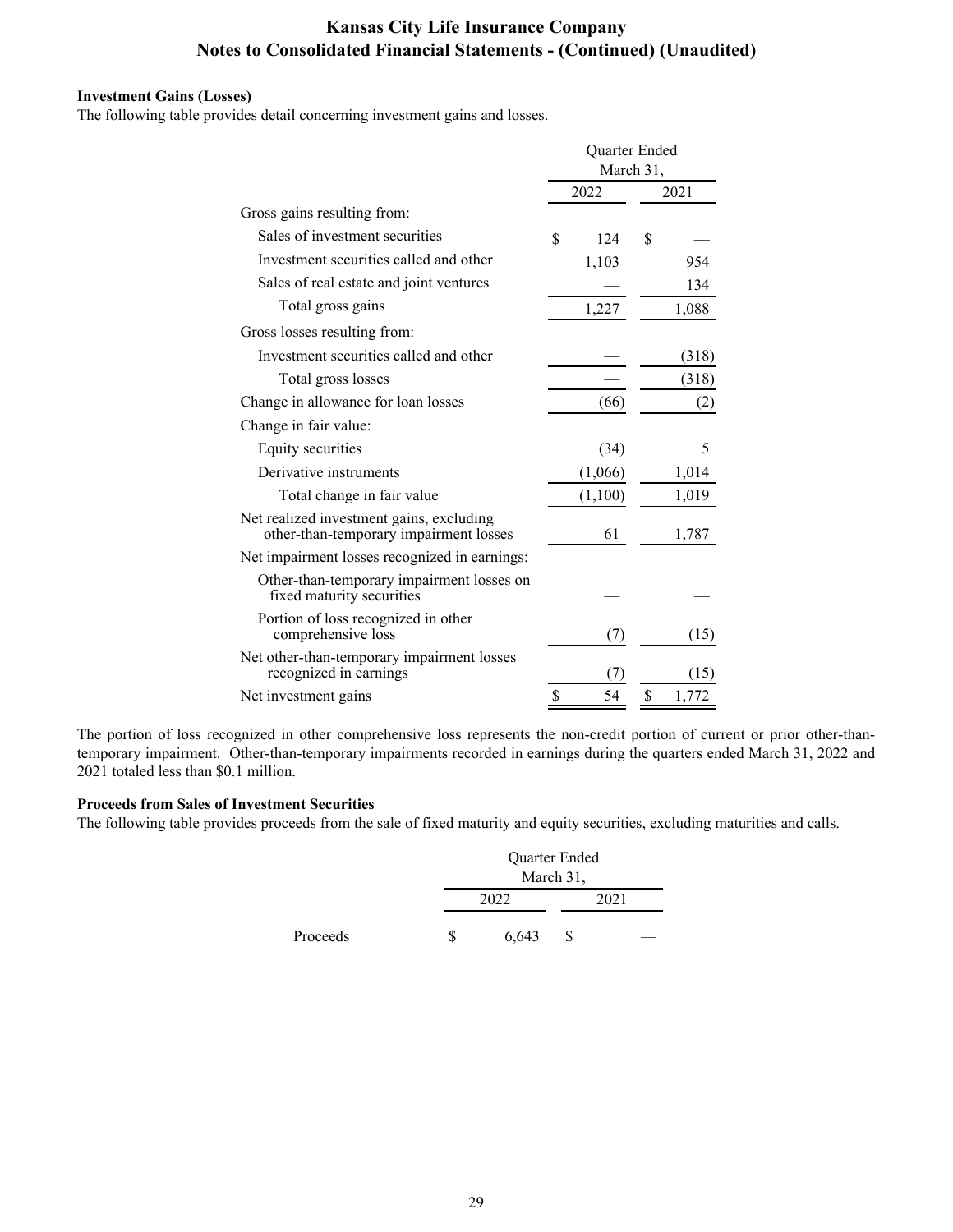#### **Mortgage Loans**

Investments in mortgage loans totaled \$610.7 million at March 31, 2022, compared to \$596.0 million at December 31, 2021. Our mortgage loans are secured by commercial real estate and are stated at cost, adjusted for premium amortization and discount accretion, less an allowance for loan losses. We believe this allowance is at a level adequate to absorb estimated credit losses and was \$2.9 million at March 31, 2022 and \$2.8 million at December 31, 2021. Our periodic evaluation and assessment of the adequacy of the allowance is based on known and inherent risks in the portfolio, historical and industry data, current economic conditions, and other relevant factors.

Commercial mortgage loans represented 16% of our total investments at March 31, 2022, up slightly from 15% at December 31, 2021. In addition to the subject collateral underlying the mortgage, we may require some amount of recourse from borrowers as another potential source of repayment should the loan default. Any recourse requirement deemed necessary is determined as part of the underwriting requirements of each loan. The average loan-to-value ratio for the overall portfolio was 46% at both March 31, 2022 and December 31, 2021. This ratio is based upon the current balance of loans relative to the appraisal of value at the time the loan was originated or acquired. Additionally, we may receive fees when borrowers prepay their mortgage loans. For additional information on mortgage loans, please see Note 5 - Financing Receivables.

We may refinance commercial mortgage loans prior to contractual maturity as a means of retaining loans that meet our underwriting and pricing parameters. We refinanced three loans with a total outstanding balance of \$8.6 million during the quarter ended March 31, 2022. We refinanced two loans with a total outstanding balance of \$2.3 million during the quarter ended March 31, 2021.

At March 31, 2022, we did not have any loan defaults. However, we continue to work with our borrowers to understand the potential strain resulting from the current economic environment. As of March 31, 2022, there were no material contract modifications, deferrals, or forbearance agreements with any of our borrowers.

In the normal course of business, we commit to fund commercial mortgage loans generally up to 120 days in advance. These commitments typically have fixed expiration dates. A small percentage of commitments expire due to the borrower's failure to deliver the requirements of the commitment by the expiration date. In these cases, the commitment fee is retained. For additional information, please see Note 16 - Commitments, Contingent Liabilities, Guarantees, and Indemnifications.

### *4. Fair Value Measurements*

Under GAAP, fair value represents the price that would be received to sell an asset or paid to transfer a liability (exit price) in an orderly transaction between market participants at the measurement date. We maximize the use of observable inputs and minimize the use of unobservable inputs when developing fair value measurements.

We follow the fair value hierarchy under existing GAAP requirements. No changes were made to our categories as disclosed in our Annual Report. Please refer to our 2021 Annual Report for a full discussion of the fair value hierarchy and our policies regarding fair value measurements.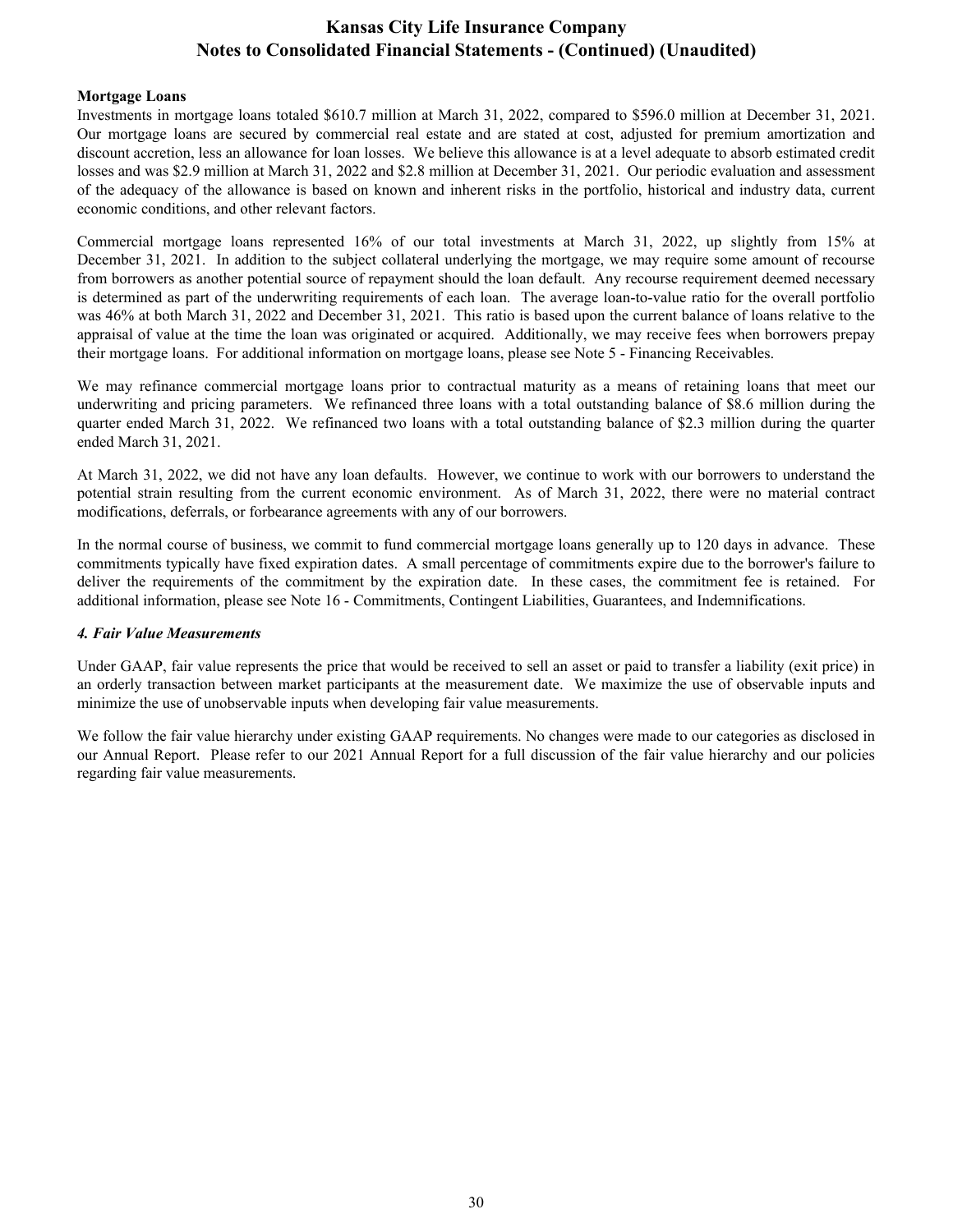The following tables present the fair value hierarchy for those assets and liabilities reported at fair value on a recurring basis.

|                                                                              | March 31, 2022            |         |      |              |                           |          |    |              |
|------------------------------------------------------------------------------|---------------------------|---------|------|--------------|---------------------------|----------|----|--------------|
|                                                                              |                           | Level 1 |      | Level 2      |                           | Level 3  |    | Total        |
| Assets:                                                                      |                           |         |      |              |                           |          |    |              |
| U.S. Treasury securities and<br>obligations of U.S. Government               | \$                        | 9,138   | \$   | 131,712      | \$                        |          | \$ | 140,850      |
| Federal agency issued residential<br>mortgage-backed securities <sup>1</sup> |                           |         |      | 71,409       |                           |          |    | 71,409       |
| Subtotal                                                                     |                           | 9,138   |      | 203,121      |                           |          |    | 212,259      |
| Corporate obligations:                                                       |                           |         |      |              |                           |          |    |              |
| Industrial                                                                   |                           |         |      | 427,390      |                           |          |    | 427,390      |
| Energy                                                                       |                           |         |      | 144,140      |                           |          |    | 144,140      |
| Communications and technology                                                |                           |         |      | 234,469      |                           |          |    | 234,469      |
| Financial                                                                    |                           |         |      | 465,816      |                           |          |    | 465,816      |
| Consumer                                                                     |                           |         |      | 643,965      |                           |          |    | 643,965      |
| Public utilities                                                             |                           |         |      | 343,964      |                           |          |    | 343,964      |
| Subtotal                                                                     |                           |         |      | 2,259,744    |                           |          |    | 2,259,744    |
| Corporate private-labeled residential<br>mortgage-backed securities          |                           |         |      | 11,195       |                           |          |    | 11,195       |
| Municipal securities                                                         |                           |         |      | 250,115      |                           |          |    | 250,115      |
| Other                                                                        |                           |         |      | 174,426      |                           |          |    | 174,426      |
| Redeemable preferred stocks                                                  |                           |         |      | 5,807        |                           |          |    | 5,807        |
| Fixed maturity securities                                                    |                           | 9,138   |      | 2,904,408    |                           |          |    | 2,913,546    |
| Equity securities                                                            |                           | 426     |      | 3,216        |                           |          |    | 3,642        |
| Short-term investments                                                       |                           | 42,048  |      |              |                           |          |    | 42,048       |
| Other investments                                                            |                           |         |      | 5,013        |                           |          |    | 5,013        |
| Separate account assets                                                      |                           |         |      | 467,074      |                           |          |    | 467,074      |
| Total                                                                        | $\boldsymbol{\mathsf{S}}$ | 51,612  |      | \$ 3,379,711 | $\boldsymbol{\mathbb{S}}$ |          |    | \$ 3,431,323 |
| Percent of total                                                             |                           | $2\%$   |      | 98 %         |                           | $-$ %    |    | 100 %        |
| Liabilities:                                                                 |                           |         |      |              |                           |          |    |              |
| Policyholder account balances:                                               |                           |         |      |              |                           |          |    |              |
| Indexed universal life                                                       | \$                        |         | \$   |              | \$                        | 4,741    | \$ | 4,741        |
| Funding agreement                                                            |                           |         |      |              |                           | 50,031   |    | 50,031       |
| Other policyholder funds:                                                    |                           |         |      |              |                           |          |    |              |
| Guaranteed minimum withdrawal benefits                                       |                           |         |      |              |                           | (1, 849) |    | (1, 849)     |
| Separate account liabilities                                                 |                           |         |      | 467,074      |                           |          |    | 467,074      |
| Total                                                                        | $\mathbb S$               |         | $\$$ | 467,074      | \$                        | 52,923   | \$ | 519,997      |

<sup>1</sup> Federal agency securities are not backed by the full faith and credit of the U.S. Government.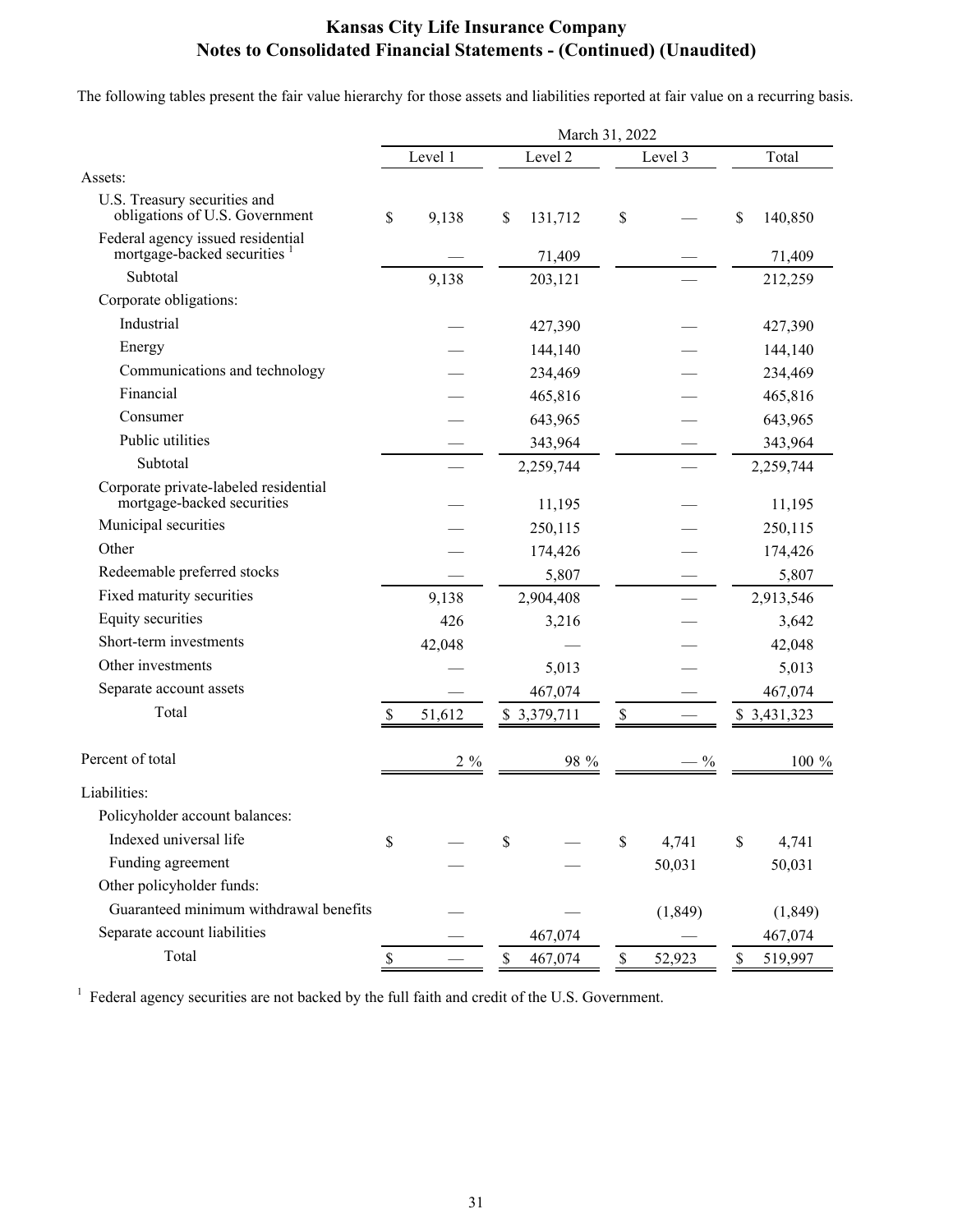|                                                                     | December 31, 2021 |         |    |             |                           |               |    |             |
|---------------------------------------------------------------------|-------------------|---------|----|-------------|---------------------------|---------------|----|-------------|
|                                                                     |                   | Level 1 |    | Level 2     |                           | Level 3       |    | Total       |
| Assets:                                                             |                   |         |    |             |                           |               |    |             |
| U.S. Treasury securities and<br>obligations of U.S. Government      | \$                | 9,489   | \$ | 150,951     | \$                        |               | \$ | 160,440     |
| Federal agency issued residential<br>mortgage-backed securities     |                   |         |    | 75,698      |                           |               |    | 75,698      |
| Subtotal                                                            |                   | 9,489   |    | 226,649     |                           |               |    | 236,138     |
| Corporate obligations:                                              |                   |         |    |             |                           |               |    |             |
| Industrial                                                          |                   |         |    | 437,718     |                           |               |    | 437,718     |
| Energy                                                              |                   |         |    | 156,191     |                           |               |    | 156,191     |
| Communications and technology                                       |                   |         |    | 249,552     |                           |               |    | 249,552     |
| Financial                                                           |                   |         |    | 488,342     |                           |               |    | 488,342     |
| Consumer                                                            |                   |         |    | 684,461     |                           |               |    | 684,461     |
| Public utilities                                                    |                   |         |    | 373,351     |                           |               |    | 373,351     |
| Subtotal                                                            |                   |         |    | 2,389,615   |                           |               |    | 2,389,615   |
| Corporate private-labeled residential<br>mortgage-backed securities |                   |         |    | 12,044      |                           |               |    | 12,044      |
| Municipal securities                                                |                   |         |    | 268,955     |                           |               |    | 268,955     |
| Other                                                               |                   |         |    | 175,397     |                           |               |    | 175,397     |
| Redeemable preferred stocks                                         |                   |         |    | 6,048       |                           |               |    | 6,048       |
| Fixed maturity securities                                           |                   | 9,489   |    | 3,078,708   |                           |               |    | 3,088,197   |
| Equity securities                                                   |                   | 406     |    | 3,270       |                           |               |    | 3,676       |
| Short-term investments                                              |                   | 74,501  |    |             |                           |               |    | 74,501      |
| Other investments                                                   |                   |         |    | 6,688       |                           |               |    | 6,688       |
| Separate account assets                                             |                   |         |    | 504,976     |                           |               |    | 504,976     |
| Total                                                               | $\mathcal{S}$     | 84,396  |    | \$3,593,642 | $\boldsymbol{\mathsf{S}}$ |               |    | \$3,678,038 |
| Percent of total                                                    |                   | $2\%$   |    | 98 %        |                           | $\frac{0}{0}$ |    | 100 %       |
| Liabilities:                                                        |                   |         |    |             |                           |               |    |             |
| Policyholder account balances:                                      |                   |         |    |             |                           |               |    |             |
| Indexed universal life                                              | \$                |         | \$ |             | \$                        | 6,264         | \$ | 6,264       |
| Funding agreement                                                   |                   |         |    |             |                           | 30,023        |    | 30,023      |
| Other policyholder funds:                                           |                   |         |    |             |                           |               |    |             |
| Guaranteed minimum withdrawal benefits                              |                   |         |    |             |                           | (149)         |    | (149)       |
| Separate account liabilities                                        |                   |         |    | 504,976     |                           |               |    | 504,976     |
| Total                                                               | \$                |         |    | 504,976     | \$                        | 36,138        | \$ | 541,114     |

<sup>1</sup> Federal agency securities are not backed by the full faith and credit of the U.S. Government.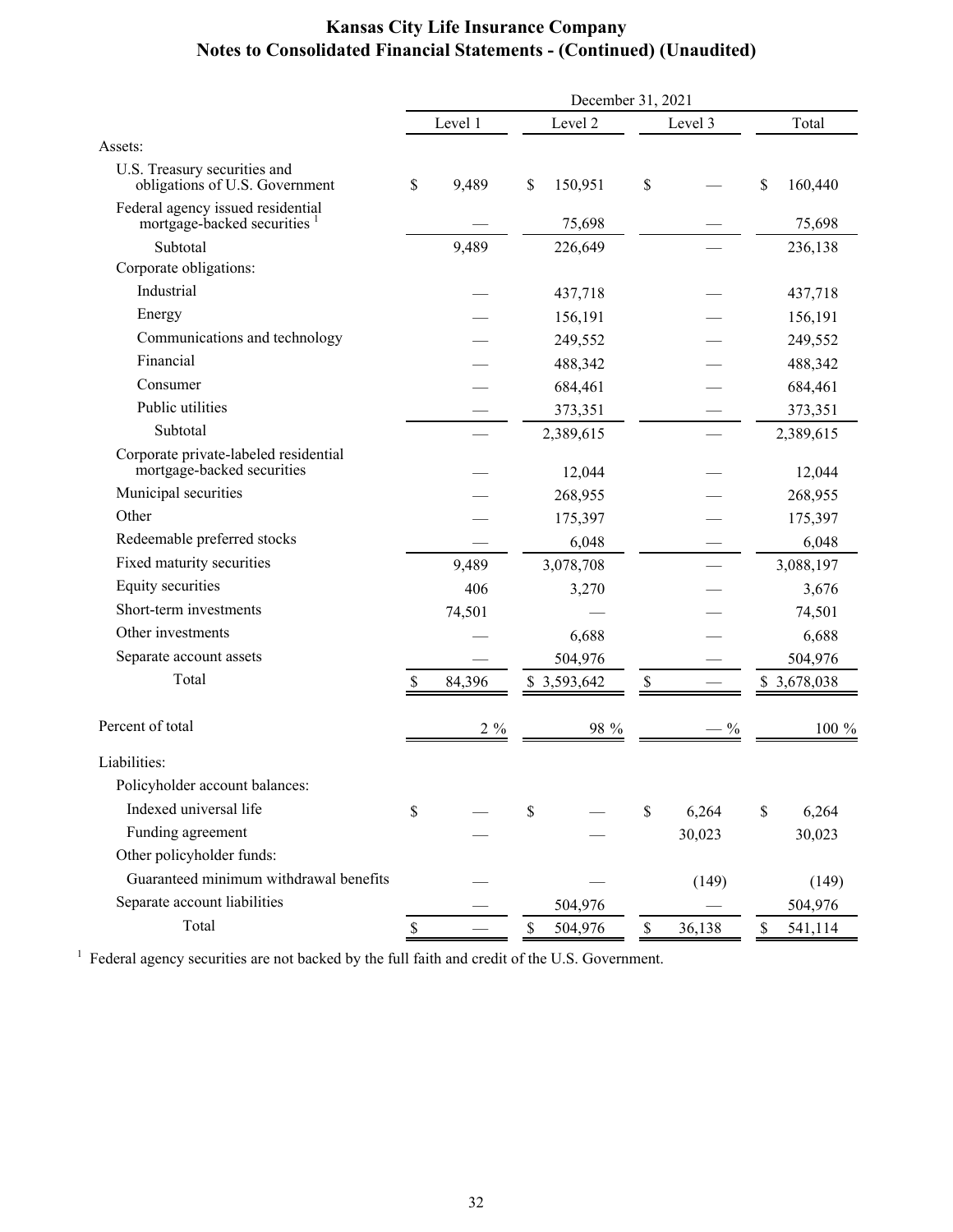The changes in Level 3 liabilities measured at fair value on a recurring basis are summarized below.

|                                                           | Quarter Ended March 31, 2022                      |          |    |        |             |          |  |  |  |
|-----------------------------------------------------------|---------------------------------------------------|----------|----|--------|-------------|----------|--|--|--|
|                                                           | Indexed<br>Funding<br>Universal Life<br>Agreement |          |    |        | <b>GMWB</b> |          |  |  |  |
| Beginning balance                                         | \$                                                | 6,264    | \$ | 30,023 | \$          | (149)    |  |  |  |
| Included in earnings                                      |                                                   | (1, 523) |    | 8      |             | (1,750)  |  |  |  |
| Included in other<br>comprehensive loss                   |                                                   |          |    |        |             |          |  |  |  |
| Purchases, issuances,<br>sales and other<br>dispositions: |                                                   |          |    |        |             |          |  |  |  |
| Purchases                                                 |                                                   |          |    | 20,000 |             |          |  |  |  |
| Issuances                                                 |                                                   |          |    |        |             | 143      |  |  |  |
| Sales                                                     |                                                   |          |    |        |             |          |  |  |  |
| Other dispositions                                        |                                                   |          |    |        |             | (93)     |  |  |  |
| Transfers out of Level 3                                  |                                                   |          |    |        |             |          |  |  |  |
| Ending balance                                            | ¢                                                 | 4,741    | \$ | 50,031 |             | (1, 849) |  |  |  |

|                                                           | Quarter Ended March 31, 2021 |             |         |  |  |  |  |
|-----------------------------------------------------------|------------------------------|-------------|---------|--|--|--|--|
|                                                           | Indexed<br>Universal Life    | <b>GMWB</b> |         |  |  |  |  |
| Beginning balance                                         | \$<br>5,402                  | \$          | 2,201   |  |  |  |  |
| Included in earnings                                      | 309                          |             | (3,646) |  |  |  |  |
| Included in other<br>comprehensive loss                   |                              |             |         |  |  |  |  |
| Purchases, issuances,<br>sales and other<br>dispositions: |                              |             |         |  |  |  |  |
| Purchases                                                 |                              |             |         |  |  |  |  |
| <b>Issuances</b>                                          |                              |             | 301     |  |  |  |  |
| Sales                                                     |                              |             |         |  |  |  |  |
| Other dispositions                                        |                              |             | (18)    |  |  |  |  |
| Transfers out of Level 3                                  |                              |             |         |  |  |  |  |
| Ending balance                                            | 5,711                        |             |         |  |  |  |  |

We did not have any transfers between any levels during the quarters ended March 31, 2022 or March 31, 2021.

We use the Black Scholes valuation method, including parameters for market volatility, risk-free rate, and index level, for the indexed universal life liabilities categorized as Level 3. We also use a 100% persistency assumption. Persistency of the business is an unobservable input.

The GMWB liability is sensitive to changes in observable and unobservable inputs. Observable inputs include risk-free rates, index returns, volatilities, and correlations. Increases in risk-free rates and equity returns reduce the liability, while increases in volatilities increase the liability. Unobservable inputs include mortality, lapse, benefit utilization, and nonperformance risk adjustments. Increases in mortality, lapses, and credit spreads used for nonperformance risk reduce the liability, while increases in benefit utilization increase the liability. Please refer to our 2021 Annual Report for information regarding the valuation method for the GMWB liability and the unobservable inputs and ranges used in the valuation of those financial instruments. The valuation method, unobservable inputs, and ranges used had not materially changed at March 31, 2022.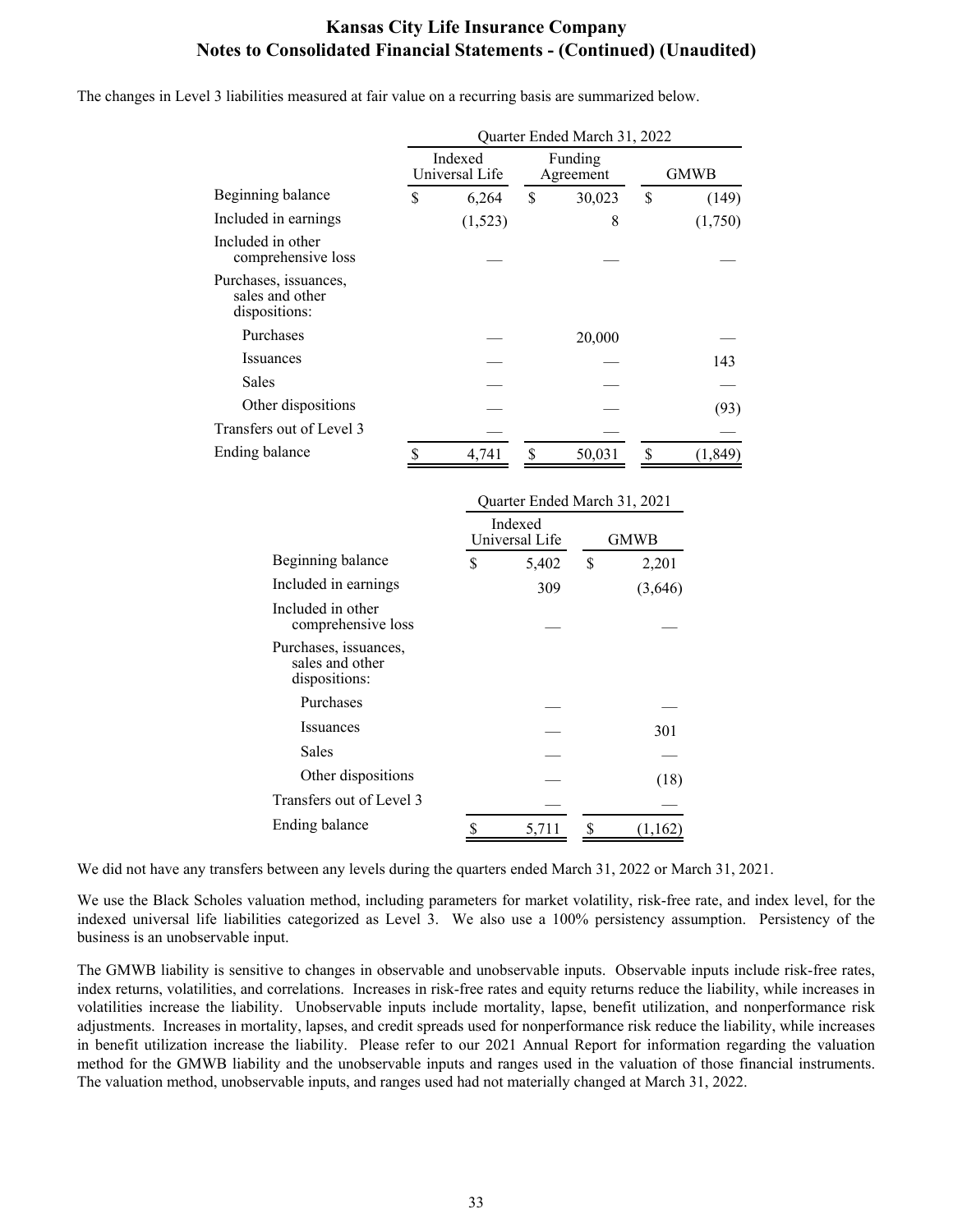The following tables present a summary of fair value estimates for financial instruments. Assets and liabilities that are not financial instruments are not included in this disclosure. The total of the fair value calculations presented below may not be indicative of the value that can be obtained.

|                                                                     | March 31, 2022 |         |             |         |           |             |             |  |
|---------------------------------------------------------------------|----------------|---------|-------------|---------|-----------|-------------|-------------|--|
|                                                                     | Fair Value     |         |             |         |           |             | Carrying    |  |
|                                                                     |                | Level 1 | Level 2     | Level 3 |           | Total       | Value       |  |
| Assets:                                                             |                |         |             |         |           |             |             |  |
| Investments:                                                        |                |         |             |         |           |             |             |  |
| Fixed maturity securities                                           | \$             | 9,138   | \$2,904,408 | \$      |           | \$2,913,546 | \$2,913,546 |  |
| Equity securities                                                   |                | 426     | 3,216       |         |           | 3,642       | 3,642       |  |
| Mortgage loans                                                      |                |         |             |         | 597,012   | 597,012     | 610,727     |  |
| Policy loans                                                        |                |         |             |         | 82,272    | 82,272      | 82,272      |  |
| Short-term investments                                              |                | 42,048  |             |         |           | 42,048      | 42,048      |  |
| Other investments                                                   |                |         | 5,013       |         |           | 5,013       | 5,013       |  |
| Separate account assets                                             |                |         | 467,074     |         |           | 467,074     | 467,074     |  |
| Liabilities:                                                        |                |         |             |         |           |             |             |  |
| Individual and group annuities                                      |                |         |             |         | 1,102,328 | 1,102,328   | 1,119,513   |  |
| Supplementary contracts and annuities<br>without life contingencies |                |         |             |         | 52,568    | 52,568      | 54,404      |  |
| Policyholder account balances:                                      |                |         |             |         |           |             |             |  |
| Indexed universal life                                              |                |         |             |         | 4,741     | 4,741       | 4,741       |  |
| Funding agreement                                                   |                |         |             |         | 50,031    | 50,031      | 50,031      |  |
| Other policyholder funds - GMWB                                     |                |         |             |         | (1, 849)  | (1, 849)    | (1, 849)    |  |
| Separate account liabilities                                        |                |         | 467,074     |         |           | 467,074     | 467,074     |  |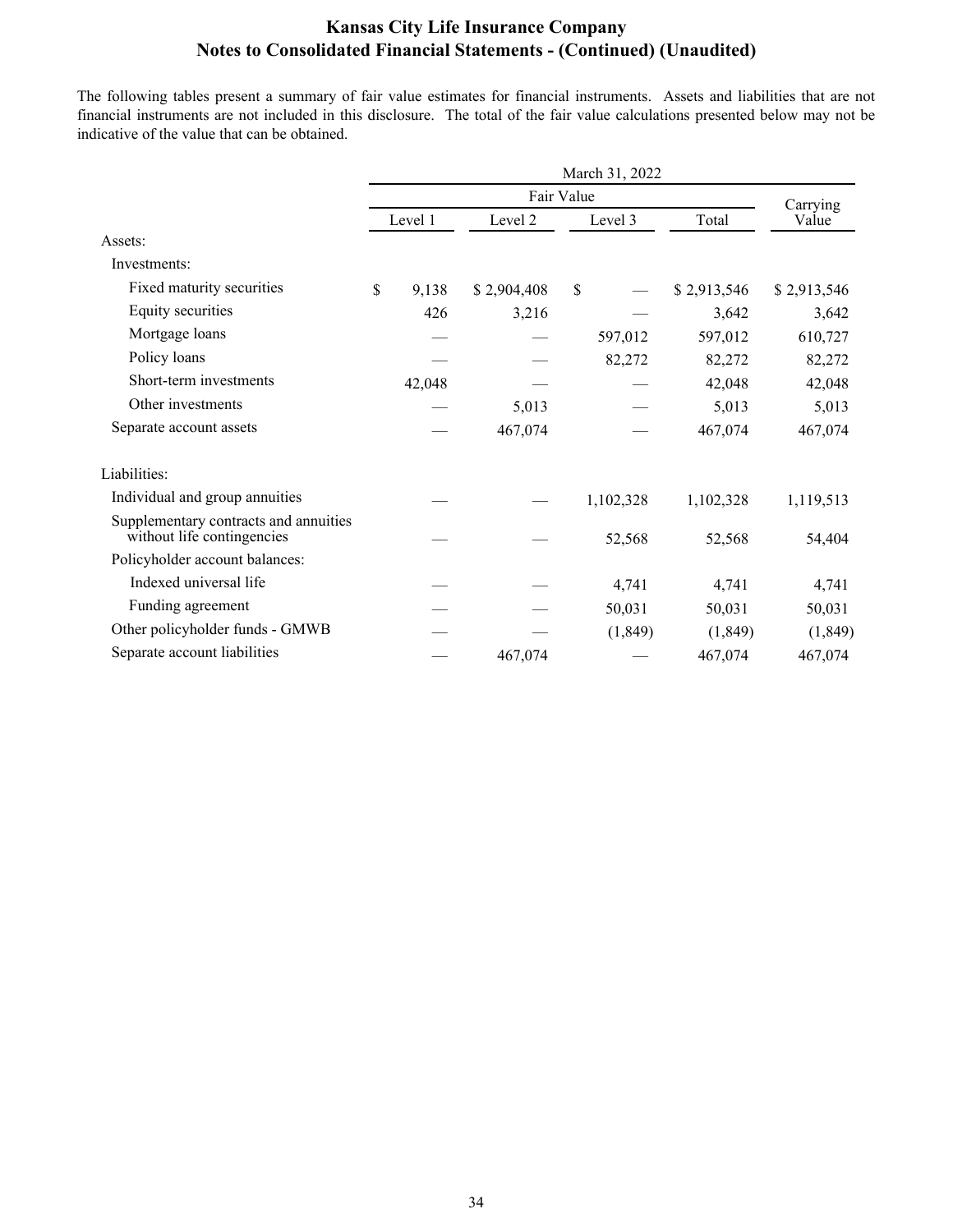|                                                                     | December 31, 2021 |            |             |               |             |                   |  |  |  |
|---------------------------------------------------------------------|-------------------|------------|-------------|---------------|-------------|-------------------|--|--|--|
|                                                                     |                   | Fair Value |             |               |             |                   |  |  |  |
|                                                                     |                   | Level 1    | Level 2     | Level 3       | Total       | Carrying<br>Value |  |  |  |
| Assets:                                                             |                   |            |             |               |             |                   |  |  |  |
| Investments:                                                        |                   |            |             |               |             |                   |  |  |  |
| Fixed maturity securities                                           | \$                | 9,489      | \$3,078,708 | $\mathsf{\$}$ | \$3,088,197 | \$3,088,197       |  |  |  |
| Equity securities                                                   |                   | 406        | 3,270       |               | 3,676       | 3,676             |  |  |  |
| Mortgage loans                                                      |                   |            |             | 613,829       | 613,829     | 596,037           |  |  |  |
| Policy loans                                                        |                   |            |             | 82,060        | 82,060      | 82,060            |  |  |  |
| Short-term investments                                              |                   | 74,501     |             |               | 74,501      | 74,501            |  |  |  |
| Other investments                                                   |                   |            | 6,688       |               | 6,688       | 6,688             |  |  |  |
| Separate account assets                                             |                   |            | 504,976     |               | 504,976     | 504,976           |  |  |  |
| Liabilities:                                                        |                   |            |             |               |             |                   |  |  |  |
| Individual and group annuities                                      |                   |            |             | 1,088,328     | 1,088,328   | 1,106,065         |  |  |  |
| Supplementary contracts and annuities<br>without life contingencies |                   |            |             | 54,248        | 54,248      | 54,899            |  |  |  |
| Policyholder account balances:                                      |                   |            |             |               |             |                   |  |  |  |
| Indexed universal life                                              |                   |            |             | 6,264         | 6,264       | 6,264             |  |  |  |
| Funding agreement                                                   |                   |            |             | 30,023        | 30,023      | 30,023            |  |  |  |
| Other policyholder funds - GMWB                                     |                   |            |             | (149)         | (149)       | (149)             |  |  |  |
| Separate account liabilities                                        |                   |            | 504,976     |               | 504,976     | 504,976           |  |  |  |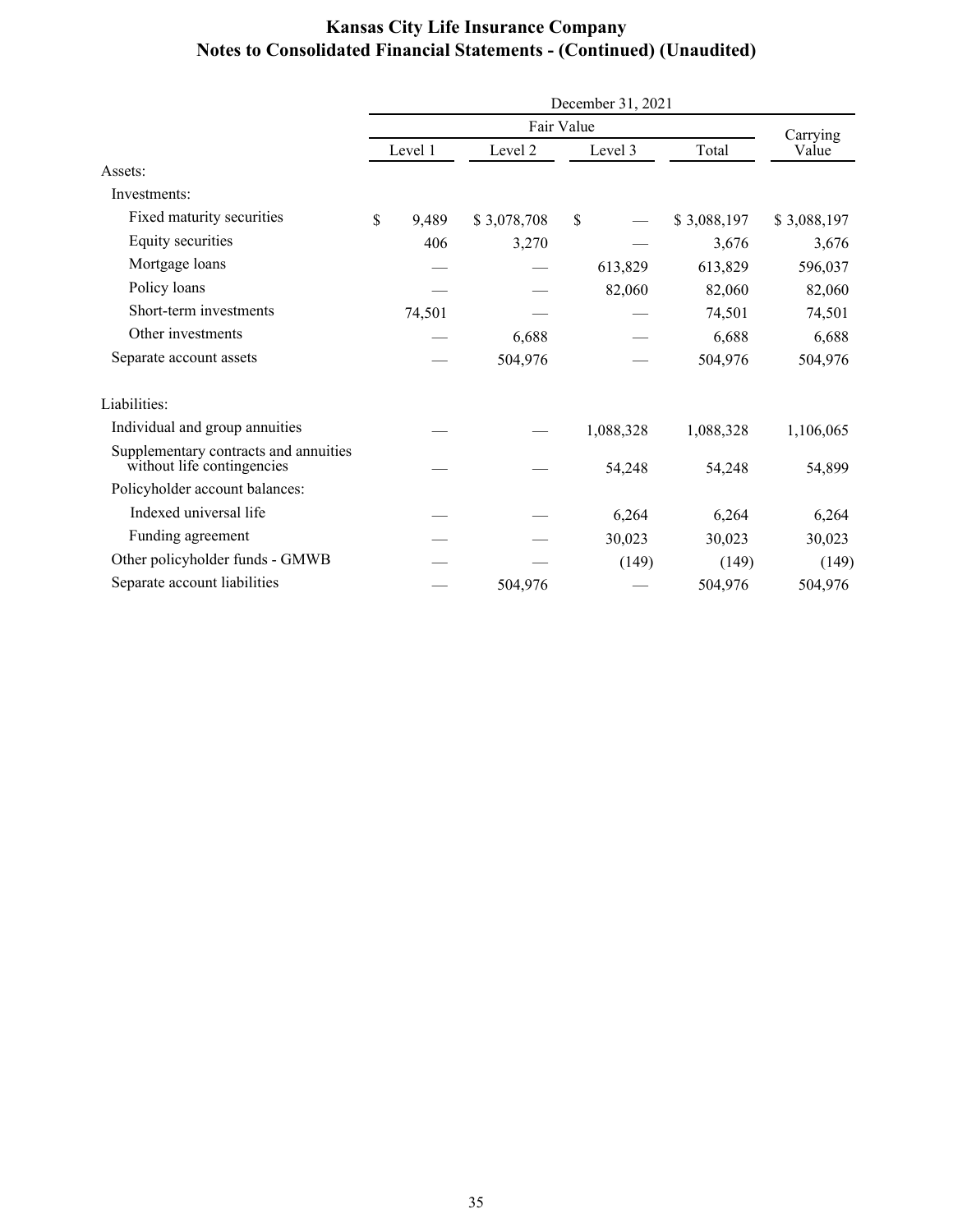### *5. Financing Receivables*

We have financing receivables with specific maturity dates that are recognized as assets in the Consolidated Balance Sheets.

The following table identifies financing receivables by classification amount.

|                                                                                                        |   | March 31,<br>2022 |   | December 31,<br>2021 |  |  |
|--------------------------------------------------------------------------------------------------------|---|-------------------|---|----------------------|--|--|
| Agent receivables, net<br>(allowance \$869; 2021 - \$912)<br>Investment-related financing receivables: | S | 1,614             | S | 1,819                |  |  |
| Mortgage loans, net<br>(allowance \$2,858; 2021 - \$2,792)                                             |   | 610,727           |   | 596,037              |  |  |
| Total financing receivables                                                                            |   | 612,341           |   | 597,856              |  |  |

### **Agent Receivables**

We have certain agent receivables that are classified as financing receivables. These receivables from agents are specifically assessed for collectibility and are reduced by an allowance for doubtful accounts.

The following table details the gross receivables, allowance, and net receivables for the two types of agent receivables.

|                         | March 31, 2022 |                      |           |     | December 31, 2021  |       |                      |       |           |     |  |                    |
|-------------------------|----------------|----------------------|-----------|-----|--------------------|-------|----------------------|-------|-----------|-----|--|--------------------|
|                         |                | Gross<br>Receivables | Allowance |     | Net<br>Receivables |       | Gross<br>Receivables |       | Allowance |     |  | Net<br>Receivables |
| Agent specific loans    |                | 802                  |           | 263 |                    | 539   |                      | 833   |           | 266 |  | 567                |
| Other agent receivables |                | 1,681                |           | 606 |                    | 1.075 |                      | 1.898 |           | 646 |  | 1,252              |
| Total                   |                | 2,483                |           | 869 |                    | 1.614 |                      | 2.731 |           | 912 |  | 1.819              |

The following table details the activity within the allowance for doubtful accounts on agent receivables. Any recoveries are included as deductions.

|                   | March 31,<br>2022 |     |  | December 31,<br>2021 |  |  |
|-------------------|-------------------|-----|--|----------------------|--|--|
| Beginning of year |                   | 912 |  | 1,084                |  |  |
| Additions         |                   |     |  | 58                   |  |  |
| Deductions        |                   | (43 |  | (230)                |  |  |
| End of period     |                   | 869 |  | 912                  |  |  |

### **Mortgage Loans**

We classify our mortgage loan portfolio as long-term financing receivables.

The following table details the mortgage loan portfolio as collectively or individually evaluated for impairment.

|                                                         |   | March 31,<br>2022 | December 31,<br>2021 |         |  |
|---------------------------------------------------------|---|-------------------|----------------------|---------|--|
| Mortgage loans collectively evaluated<br>for impairment | S | 578,336           | \$.                  | 563,196 |  |
| Mortgage loans individually evaluated<br>for impairment |   | 35,249            |                      | 35,633  |  |
| Allowance for loan losses                               |   | (2,858)           |                      | (2,792) |  |
| Carrying value                                          |   | 610,727           |                      | 596,037 |  |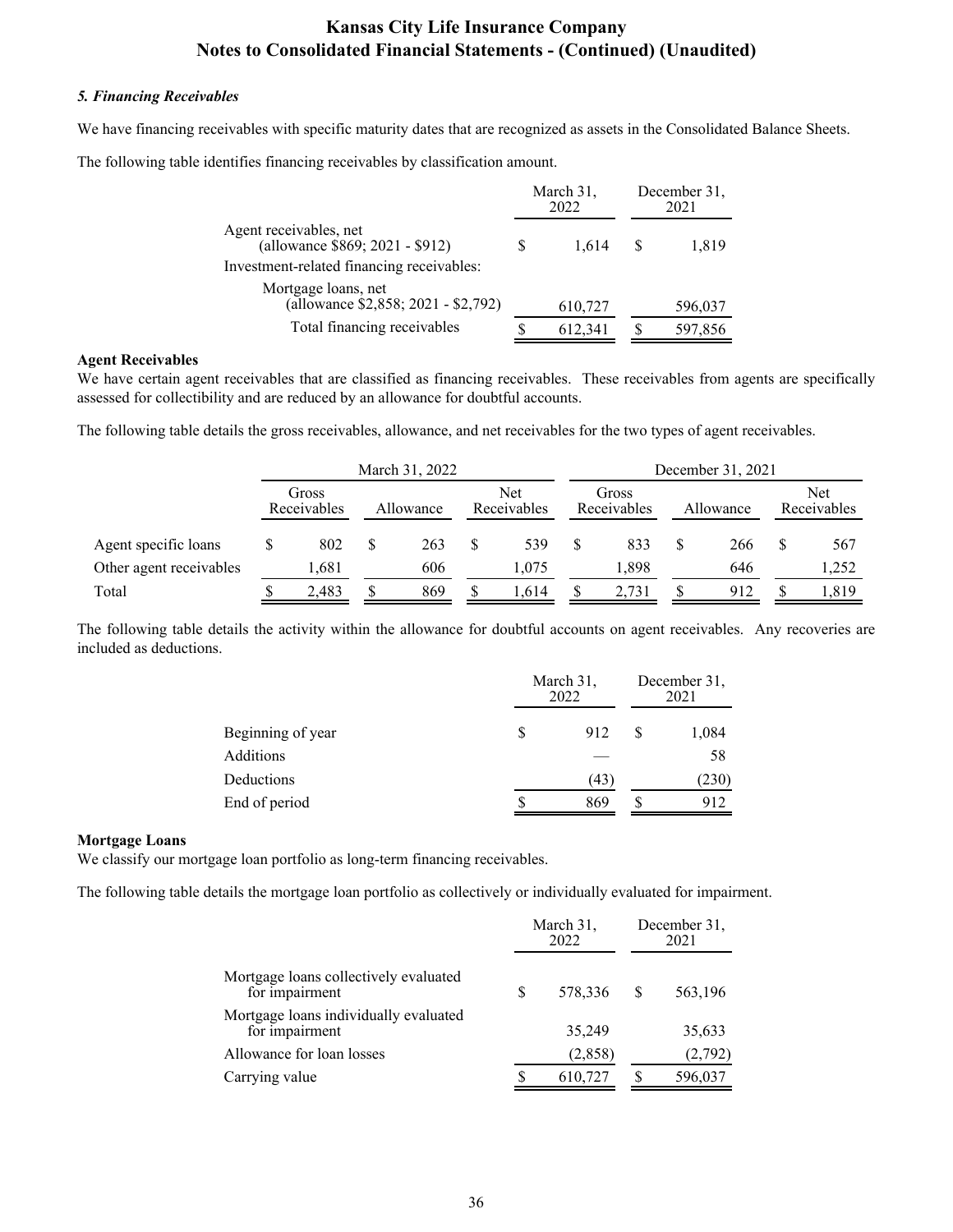There were no mortgage loans that were past due at March 31, 2022 or at December 31, 2021.

We had no troubled debt restructurings during the quarters ended March 31, 2022 or 2021.

The following table details the activity within the allowance for mortgage loan losses. Any recoveries are reflected as deductions.

|                   |   | March 31,<br>2022 | December 31,<br>2021 |       |  |  |
|-------------------|---|-------------------|----------------------|-------|--|--|
| Beginning of year | S | 2,792             | S                    | 2,854 |  |  |
| Provision         |   | 175               |                      | 539   |  |  |
| Deductions        |   | (109)             |                      | (601) |  |  |
| End of period     |   | 2,858             |                      | 2.792 |  |  |

Please refer to our 2021 Annual Report for additional information regarding our mortgage loans.

### *6. Variable Interest Entities (VIEs)*

We invest in certain affordable housing and real estate joint ventures. These VIEs are included in Real Estate in the Consolidated Balance Sheets. Please refer to our 2021 Annual Report for a full discussion of our VIEs.

We amortize the initial cost of the investment in proportion to the tax credits and other tax benefits received and recognize the net investment performance in the Consolidated Statements of Comprehensive Income as a component of Income Tax Expense. The tax credits reduce tax expense while the amortization increases tax expense.

The following table provides information regarding our VIEs that generate tax credits and related amortization.

|                                     |    | Quarter Ended<br>March 31, |      |       |  |
|-------------------------------------|----|----------------------------|------|-------|--|
|                                     |    | 2022                       |      | 2021  |  |
| Federal income tax credits realized | S. | (101)                      | - \$ | (230) |  |
| Amortization                        |    | 52                         |      | 207   |  |

Investments in the affordable housing and real estate joint ventures are interests that absorb portions of the VIE's expected losses. These investments also receive portions of expected residual returns of the VIE's net assets exclusive of variable interests. We make an assessment of whether we are the primary beneficiary of a VIE at the time of the initial investment and on an ongoing basis thereafter.

The following table presents the carrying amount and maximum exposure to loss relating to VIEs for which we hold a variable interest, but are not the primary beneficiary, and which had not been consolidated at March 31, 2022 and December 31, 2021. The table includes investments in two real estate joint ventures and seven affordable housing real estate joint ventures at both March 31, 2022 and December 31, 2021.

|                                               | March 31,<br>2022 |                    |   |                                | December 31,<br>2021 |                    |   |                                |  |
|-----------------------------------------------|-------------------|--------------------|---|--------------------------------|----------------------|--------------------|---|--------------------------------|--|
|                                               |                   | Carrying<br>Amount |   | Maximum<br>Exposure<br>to Loss |                      | Carrying<br>Amount |   | Maximum<br>Exposure<br>to Loss |  |
| Real estate joint ventures                    |                   | 1,837              | S | 1,837                          | S                    | 978                | S | 978                            |  |
| Affordable housing real estate joint ventures |                   | 1.943              |   | 10,169                         |                      | 1,996              |   | 10,223                         |  |
| Total                                         |                   | 3,780              | S | 12,006                         |                      | 2,974              |   | 11,201                         |  |

The maximum exposure to loss relating to the real estate joint ventures and affordable housing real estate joint ventures is equal to the carrying amounts plus any unfunded equity commitments, exposure to potential recapture of tax credits, guarantees of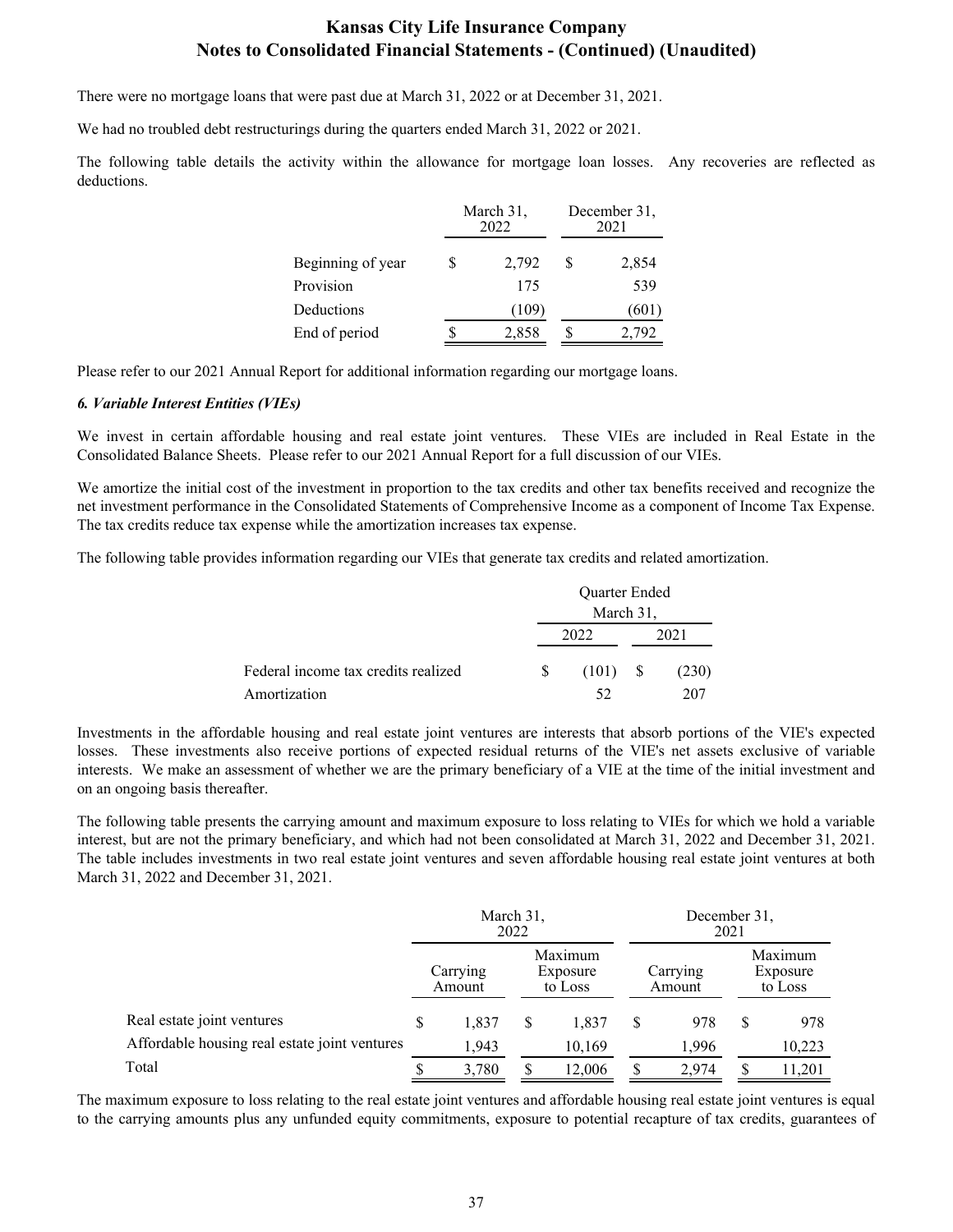debt, or other obligations of the VIE with recourse. Unfunded equity and loan commitments typically require financial or operating performance by other parties and have not yet become due or payable, but which may become due in the future.

At March 31, 2022 and December 31, 2021, we had no equity commitments outstanding to the real estate joint venture VIEs. At March 31, 2022 and December 31, 2021, we had no contingent commitments to fund additional equity contributions for operating support to real estate joint venture VIEs.

In addition, the maximum exposure to loss on affordable housing joint ventures included \$6.3 million of losses which could be realized if the tax credits received by the VIEs were recaptured at March 31, 2022, compared to \$6.2 million at December 31, 2021. Recapture events would cause us to reverse some or all of the benefit previously recognized by us or third parties to whom the tax credit interests were transferred. A recapture event can occur at any time during a 15-year required compliance period. The principal causes of recapture include financial default and non-compliance with affordable housing program requirements by the properties controlled by the VIE. Guarantees from the managing member or managing partner in the VIE, insurance contracts, or changes in the residual value accruing to our interests in the VIE may mitigate the potential exposure due to recapture.

## *7. Separate Accounts*

Separate account assets and liabilities arise from the sale of variable universal life insurance and variable annuity products. The separate account represents funds segregated for the benefit of certain policyholders who bear the investment risk. The assets are legally segregated and are not subject to claims which may arise from any other business of the Company. The separate account assets and liabilities, which are equal, are recorded at fair value based upon the net asset value (NAV) of the underlying investment holdings as derived from closing prices on a national exchange or as provided by the issuer. Policyholder account deposits and withdrawals, investment income, and realized investment gains and losses are excluded from the amounts reported in the Consolidated Statements of Comprehensive Income. Revenues from separate accounts consist principally of contract charges, which include maintenance charges, administrative fees, and mortality and expense charges.

We offer a GMWB rider that can be added to new or existing variable annuity contracts. The value of the separate accounts with the GMWB rider was recorded at fair value of \$113.3 million at March 31, 2022. The fair value of the separate accounts with the GMWB rider was \$122.5 million at December 31, 2021. The GMWB guarantee liability was \$(1.8) million at March 31, 2022 and \$(0.1) million December 31, 2021. The change in this value is included in Policyholder Benefits in the Consolidated Statements of Comprehensive Income. The value of variable annuity separate accounts with the GMWB rider is recorded in Separate Account Liabilities, and the value of the rider is included in Other Policyholder Funds in the Consolidated Balance Sheets.

We have two blocks of variable universal life policies and variable annuity contracts from which fees are received. The fees are based upon both specific transactions and the fund value of the blocks of policies. We have a direct block of ongoing business identified in the Consolidated Balance Sheets as Separate Account Assets, totaling \$467.1 million at March 31, 2022 and \$505.0 million at December 31, 2021, and corresponding Separate Account Liabilities of an equal amount. The fixed-rate funds for these policies are included in our general account as policyholder account balances. The future policy benefits for the direct block approximated \$0.5 million at March 31, 2022 and \$0.4 million at December 31, 2021.

In addition, we have an assumed closed block of variable universal life and variable annuity business that totaled \$362.9 million at March 31, 2022 and \$392.7 million at December 31, 2021. As required under modified coinsurance transaction accounting, the assumed separate account fund balances are not recorded as separate accounts on our consolidated financial statements. Rather, the assumed fixed-rate funds for these policies of \$35.9 million at March 31, 2022 and \$34.1 million at December 31, 2021 are included in our general account as policyholder account balances. The future policy benefits for the assumed block approximated \$0.5 million at both March 31, 2022 and December 31, 2021.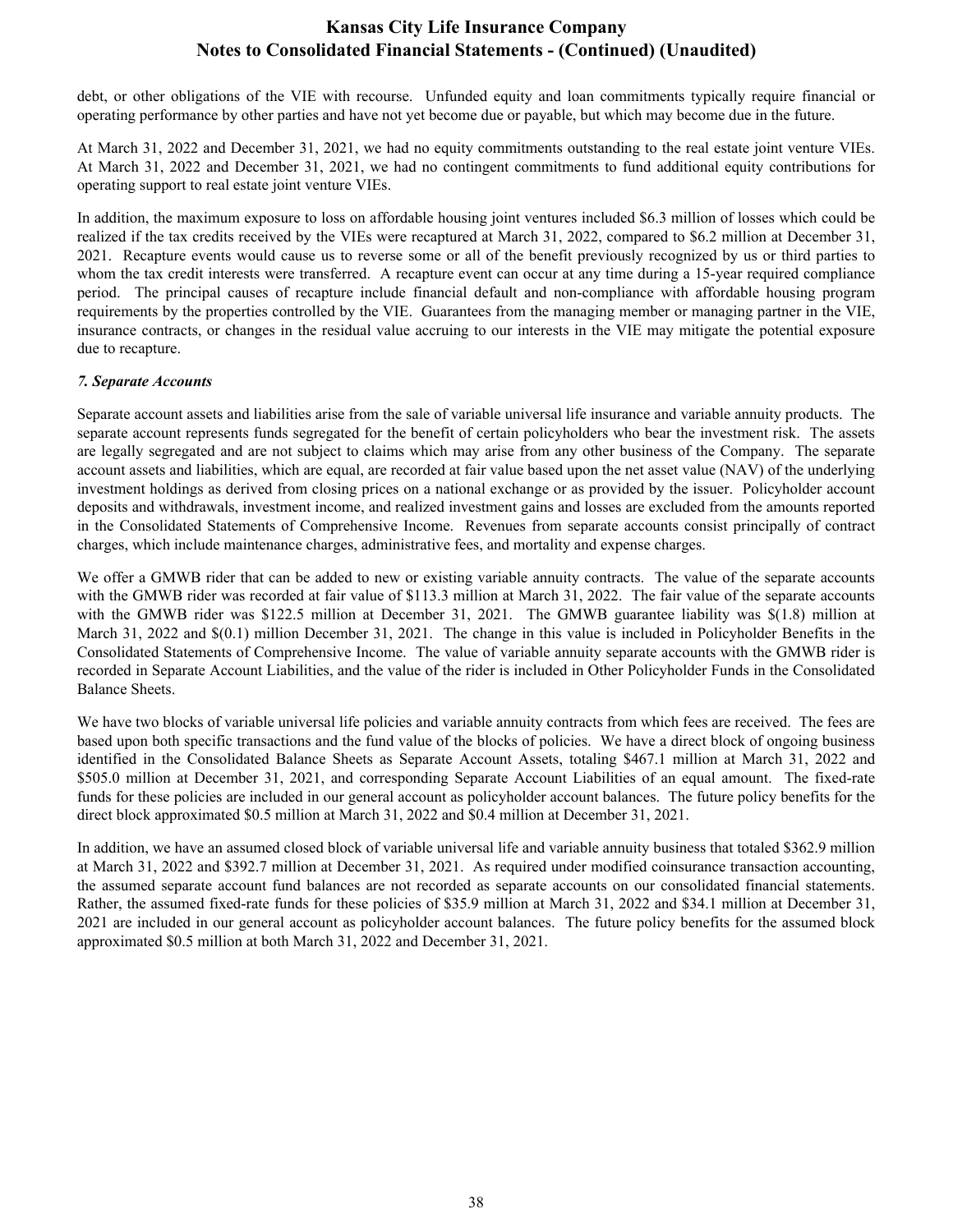## *8. Unpaid Claims Liability and Short-Duration Contracts*

The liability for unpaid claims is included with Policy and Contract Claims and Future Policy Benefits in the Consolidated Balance Sheets. Claim adjustment expenditures are expensed as incurred and were not material in any period presented.

The following tables present activity in the accident and health portion of the unpaid claims liability for the consolidated entity and the Group Insurance segment. The activity for the Individual Insurance and the Old American segments was not material for any period presented. Classified as policy and contract claims, but excluded from these tables due to immateriality, are amounts recorded for group life, individual life, and deferred annuities.

|                                            | Consolidated   |               |  |  |  |
|--------------------------------------------|----------------|---------------|--|--|--|
|                                            |                | Quarter Ended |  |  |  |
|                                            |                | March 31,     |  |  |  |
|                                            | 2022           | 2021          |  |  |  |
| Gross liability at beginning of the period | \$<br>33,632   | \$<br>34,773  |  |  |  |
| Less reinsurance recoverable               | (24, 607)      | (26, 542)     |  |  |  |
| Net liability at beginning of the period   | 9,025<br>8,231 |               |  |  |  |
| Incurred benefits related to:              |                |               |  |  |  |
| Current year                               | 7,360          | 6,988         |  |  |  |
| Prior years $1$                            | 142            | 5             |  |  |  |
| Total incurred benefits                    | 7,502          | 6,993         |  |  |  |
| Paid benefits related to:                  |                |               |  |  |  |
| Current year                               | 4,313          | 4,305         |  |  |  |
| Prior years                                | 3,722          | 2,656         |  |  |  |
| Total paid benefits                        | 8,035          | 6,961         |  |  |  |
| Net liability at end of the period         | 8,492          | 8,263         |  |  |  |
| Reinsurance recoverable                    | 24,583         | 26,748        |  |  |  |
| Gross liability at end of the period       | \$<br>33,075   | \$<br>35,011  |  |  |  |

<sup>1</sup> The incurred benefits related to prior years' unpaid accident and health claims reflect the change in these liabilities.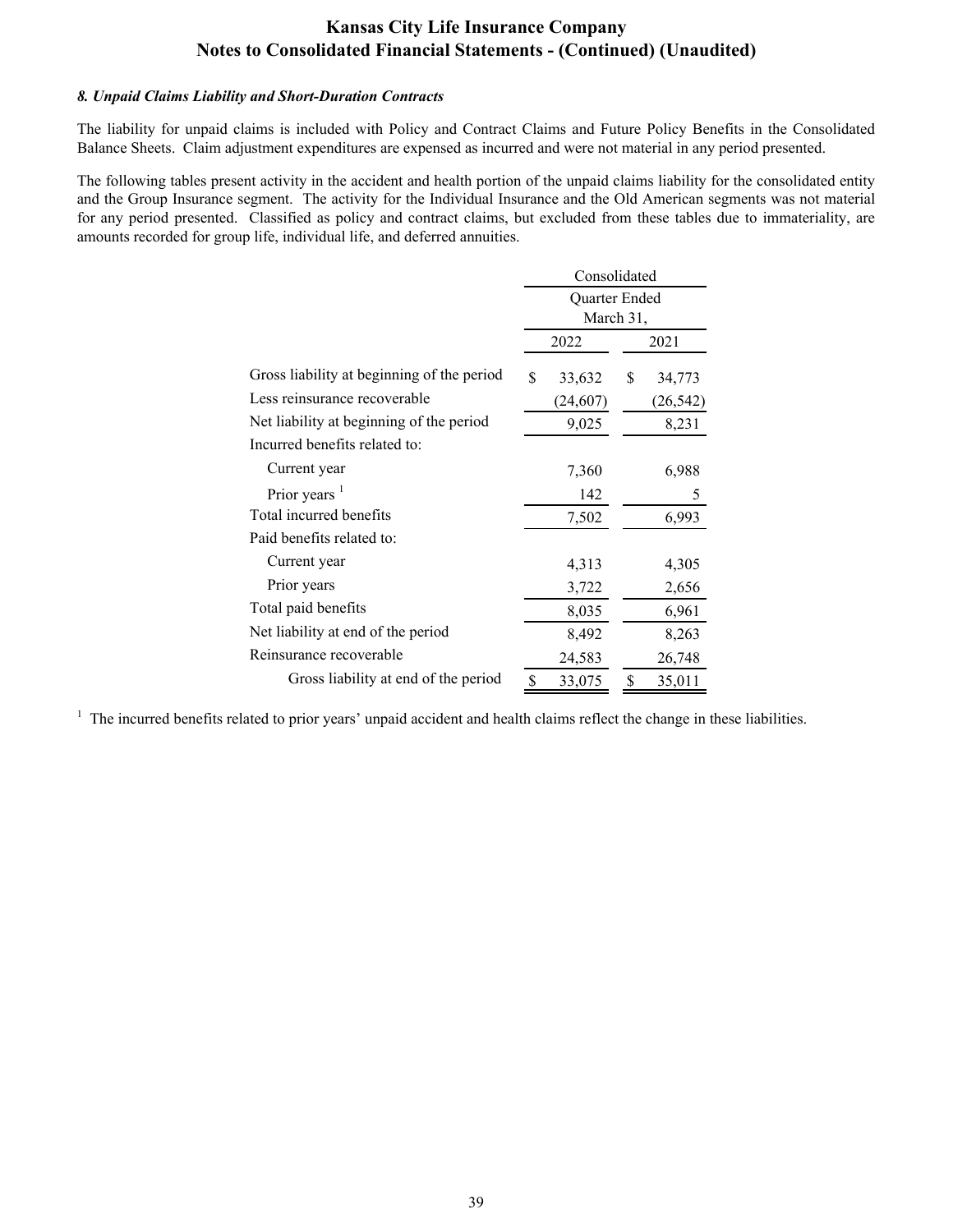|                                            | Group Insurance Segment |           |    |           |  |  |
|--------------------------------------------|-------------------------|-----------|----|-----------|--|--|
|                                            | Quarter Ended           |           |    |           |  |  |
|                                            |                         | March 31, |    |           |  |  |
|                                            |                         | 2022      |    | 2021      |  |  |
| Gross liability at beginning of the period | \$                      | 30,670    | \$ | 31,572    |  |  |
| Less reinsurance recoverable               |                         | (21,991)  |    | (23, 565) |  |  |
| Net liability at beginning of the period   |                         | 8,679     |    | 8,007     |  |  |
| Incurred benefits related to:              |                         |           |    |           |  |  |
| Current year                               |                         | 7,347     |    | 6,964     |  |  |
| Prior years $1$                            |                         | 159       | 31 |           |  |  |
| Total incurred benefits                    |                         | 7,506     |    | 6,995     |  |  |
| Paid benefits related to:                  |                         |           |    |           |  |  |
| Current year                               |                         | 4,313     |    | 4,303     |  |  |
| Prior years                                |                         | 3,700     |    | 2,634     |  |  |
| Total paid benefits                        |                         | 8,013     |    | 6,937     |  |  |
| Net liability at end of the period         |                         | 8,172     |    | 8,065     |  |  |
| Reinsurance recoverable                    |                         | 22,001    |    | 23,876    |  |  |
| Gross liability at end of the period       | \$                      | 30,173    | \$ | 31,941    |  |  |

<sup>1</sup> The incurred benefits related to prior years' unpaid accident and health claims reflect the change in these liabilities.

The following table presents the reconciliation of amounts in the above tables to Policy and Contract Claims and claim reserves that are included in Future Policy Benefits as presented in the Consolidated Balance Sheets.

|                                | March 31, |         |      |        |  |  |
|--------------------------------|-----------|---------|------|--------|--|--|
|                                |           | 2022    | 2021 |        |  |  |
| Individual Insurance Segment:  |           |         |      |        |  |  |
| Individual accident and health | \$        | 636     | S    | 544    |  |  |
| Individual life                |           | 50,913  |      | 40,824 |  |  |
| Deferred annuity               |           | 7,307   |      | 6,490  |  |  |
| Subtotal                       |           | 58,856  |      | 47,858 |  |  |
| Group Insurance Segment:       |           |         |      |        |  |  |
| Group accident and health      |           | 30,173  |      | 31,941 |  |  |
| Group life                     |           | 3,847   |      | 2,516  |  |  |
| Subtotal                       |           | 34,020  |      | 34,457 |  |  |
| Old American Segment:          |           |         |      |        |  |  |
| Individual accident and health |           | 2,266   |      | 2,526  |  |  |
| Individual life                |           | 12,174  |      | 11,122 |  |  |
| Subtotal                       |           | 14,440  |      | 13,648 |  |  |
| Total                          | \$        | 107,316 | \$   | 95,963 |  |  |

For short-duration contracts, incurred-but-not-reported liabilities for the group long-term disability product that were included in the liability for unpaid claims and claim adjustment expenses, net of reinsurance, totaled \$0.6 million at both March 31, 2022 and December 31, 2021.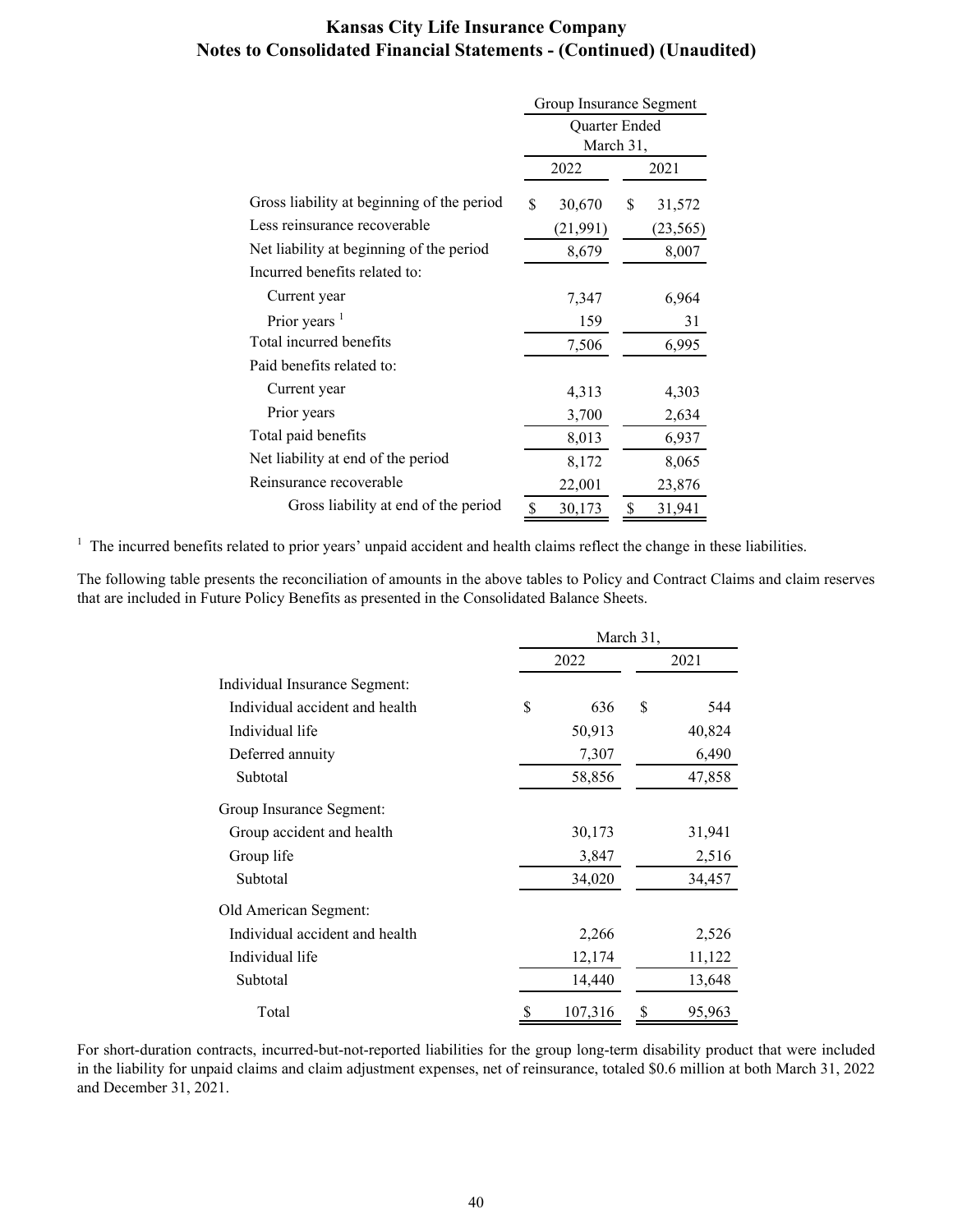#### *9. Debt*

### **Notes Payable**

We had no notes payable outstanding at March 31, 2022 or December 31, 2021.

As a member of the Federal Home Loan Bank of Des Moines (FHLB), we have the ability to borrow on a collateralized basis from the FHLB. Through this membership, we will have a specific borrowing capacity based upon the amount of collateral we establish. At March 31, 2022, securities and mortgages in the amount of \$250.4 million, with a fair value of \$246.3 million, were pledged to the FHLB, providing a borrowing capacity of \$193.1 million. At December 31, 2021, securities and mortgages in the amount of \$254.5 million, with a fair value of \$254.6 million, were pledged to the FHLB, providing a borrowing capacity of \$196.3 million. The rates of interest are variable and set by the FHLB at the time of the advance. The Company's capital investment totaled \$7.0 million at March 31, 2022 and \$6.2 million at December 31, 2021 and is included in Other Investments in the Consolidated Balance Sheets. Dividends received on the capital investment totaled less than \$0.1 million in both the quarters ended March 31, 2022 and 2021.

We had unsecured revolving lines of credit with three major commercial banks that totaled \$70.0 million at both March 31, 2022 and December 31, 2021, with no balances outstanding. The lines of credit are at variable interest rates based upon shortterm indices with \$60.0 million maturing in June of 2022 and \$10.0 million maturing in July of 2022. We anticipate renewing these lines of credit as they come due. One line of credit includes a \$20.0 million portion that can be unconditionally canceled by the lending institution at its discretion at any time.

The Company has access to secured borrowings through repurchase agreements with two major financial counterparties. The Company had no transactions that occurred under these agreements during the first quarter of 2022 and had no outstanding borrowings as of March 31, 2022. The Company had no transactions that occurred under these agreements during the year ended December 31, 2021 and had no outstanding borrowings as of December 31, 2021. Any borrowings drawn under these agreements require a variable interest rate based upon short-term indices and approval from the counterparty at the time of the transaction. No securities are currently pledged under these agreements.

### **Funding Agreement**

In 2021, the Company began entering into advance funding agreements with the FHLB. Under the agreements, the Company pledges fixed maturity security and commercial mortgage loan collateral and receives cash, which is then reinvested, primarily into other fixed maturity securities. Securities pledged as collateral may not be sold or re-pledged by the Company. The investments pledged and outstanding advance agreements are included in the overall borrowing capacity established with the FHLB. Total obligations outstanding under these agreements, which mature between 2024 and 2027, were \$50.0 million at March 31, 2022 and \$30.0 million at December 31, 2021 and are reported as Policyholder Account Balances in the Consolidated Balance Sheets. Interest is credited based on variable rates set by the FHLB. Interest payments during the quarter ended March 31, 2022 were less than \$0.1 million.

### *10. Income Taxes*

The following table provides a reconciliation of the federal income tax rate to our effective income tax rate.

|                                       | Quarter Ended<br>March 31, |        |  |  |
|---------------------------------------|----------------------------|--------|--|--|
|                                       | 2022                       | 2021   |  |  |
| Federal income tax rate               | $21\%$                     | $21\%$ |  |  |
| Tax credits, net of equity adjustment | $1\%$                      | $9\%$  |  |  |
| Permanent differences and other       | $(3)\%$                    | (34)%  |  |  |
| Effective income tax rate             | 19 %                       |        |  |  |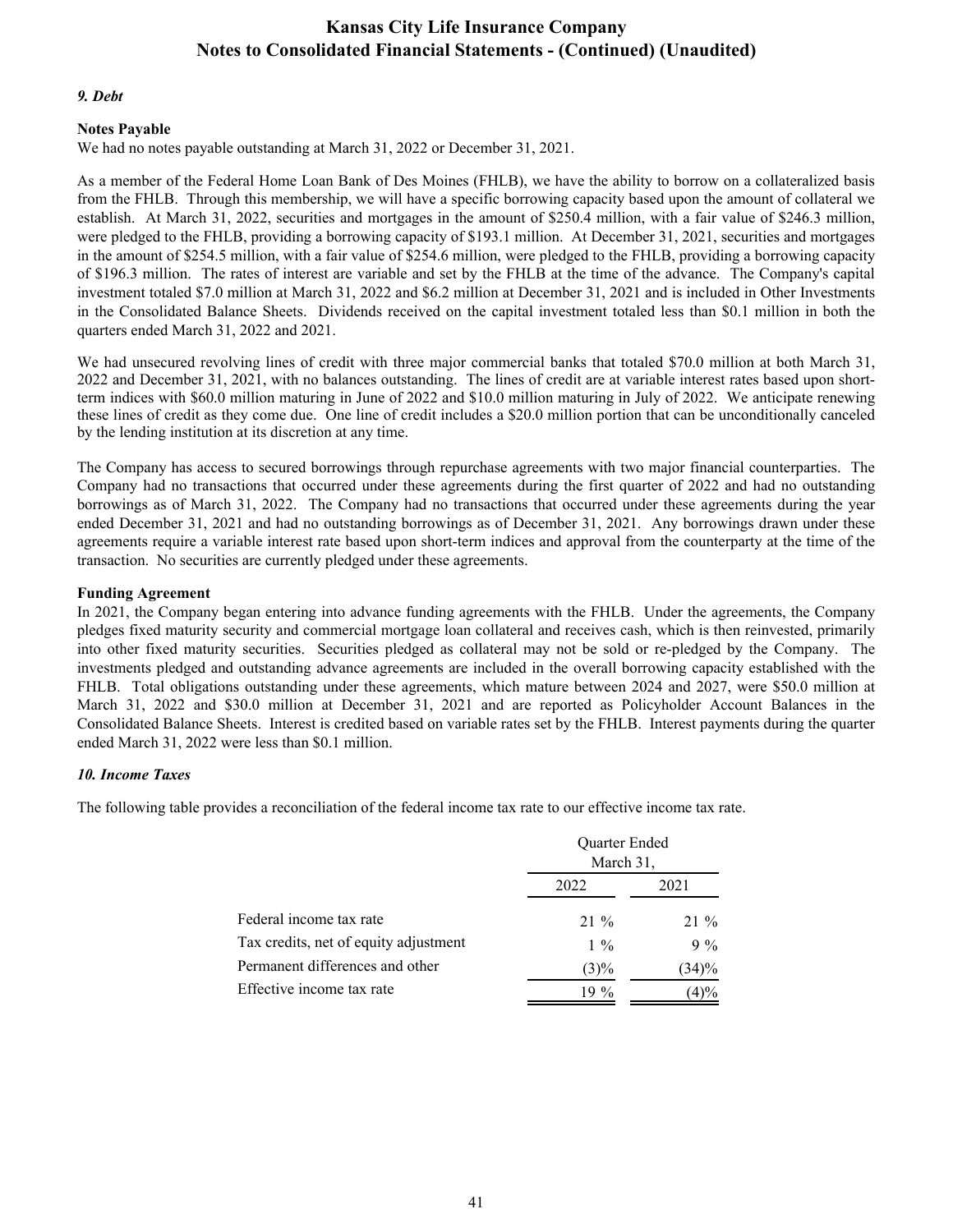The following table provides information about taxes paid.

|                            |   | Quarter Ended |  |      |  |  |  |  |
|----------------------------|---|---------------|--|------|--|--|--|--|
|                            |   | March 31.     |  |      |  |  |  |  |
|                            |   | 2022          |  | 2021 |  |  |  |  |
| Cash paid for income taxes | S | 85            |  |      |  |  |  |  |

We had no material uncertain tax positions at March 31, 2022 or December 31, 2021.

At March 31, 2022, we had a current tax asset of \$0.4 million and an \$8.5 million net deferred tax liability, compared to a \$1.5 million current tax liability and a \$43.3 million net deferred tax liability at December 31, 2021.

### *11. Pensions and Other Postemployment Benefits (OPEB)*

The following table provides the components of net periodic benefit credit.

|                                        | <b>Pension Benefits</b> |                      |   |         | <b>OPEB</b>   |       |    |       |
|----------------------------------------|-------------------------|----------------------|---|---------|---------------|-------|----|-------|
|                                        |                         | <b>Ouarter Ended</b> |   |         | Quarter Ended |       |    |       |
|                                        |                         | March 31,            |   |         | March 31,     |       |    |       |
|                                        |                         | 2022<br>2021         |   |         | 2022          |       |    | 2021  |
| Service cost                           | \$                      |                      | S |         | S             | 31    | \$ | 45    |
| Interest cost                          |                         | 735                  |   | 626     |               | 124   |    | 115   |
| Expected return on plan assets         |                         | (2, 417)             |   | (2,320) |               |       |    |       |
| Amortization of:                       |                         |                      |   |         |               |       |    |       |
| Unrecognized actuarial net (gain) loss |                         | 516                  |   | 594     |               | (225) |    | (216) |
| Unrecognized prior service credit      |                         | (16)                 |   | (16)    |               |       |    |       |
| Net periodic benefit credit            |                         | (1, 182)             |   | (1,116) |               | 70)   |    | (56)  |

### *12. Share-Based Payment*

The Kansas City Life Insurance Company Omnibus Incentive Plan (long-term incentive plan) includes a long-term incentive benefit for senior management. The long-term incentive plan design includes a cash award to participants that may be paid, in part, based on the increase in the share price of our common stock through units (phantom shares) assigned by the Board of Directors. Please refer to our 2021 Annual Report for additional information regarding this plan.

The Company made a cash payment of \$1.3 million under the long-term incentive plan during the first quarter of 2022 for the three-year interval ended December 31, 2021. The Company did not make any cash payments under the long-term incentive plan during the first quarter of 2021 for the three-year interval ended December 31, 2020.

At each reporting period, an estimate of the share-based compensation expense is accrued, utilizing the share price at the period end. The cost of share-based compensation accrued as an operating expense in the first quarter of 2022 was \$0.1 million, net of tax. The cost of share-based compensation accrued as an operating expense in the first quarter of 2021 was \$1.0 million, net of tax.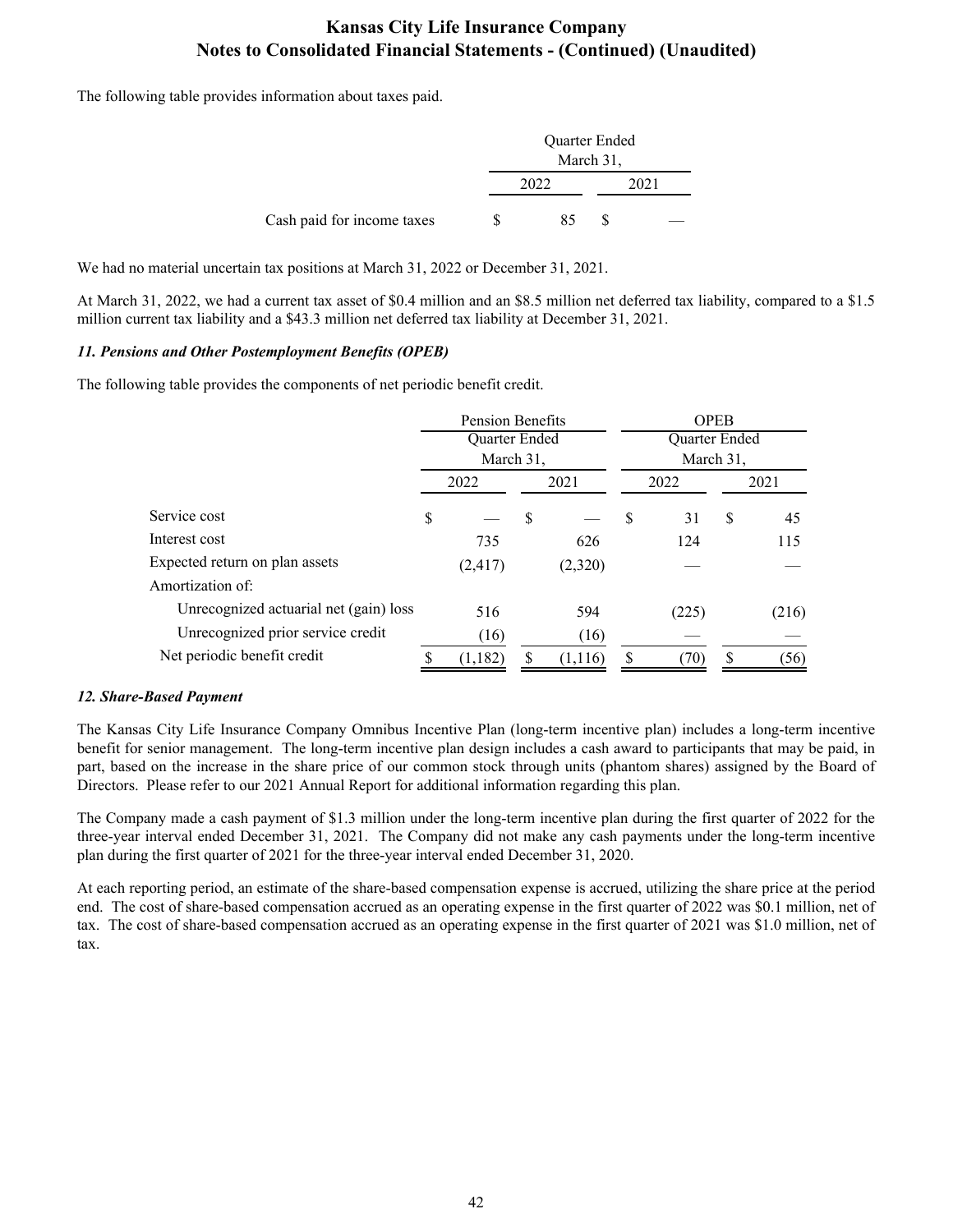### *13. Comprehensive Loss*

Comprehensive Loss is comprised of Net Loss and Other Comprehensive Loss. Other Comprehensive Loss includes the unrealized investment gains or losses on securities available for sale (net of reclassifications for realized investment gains or losses), net of adjustments to DAC, VOBA, DRL, future policy benefits, and policyholder account balances. In addition, Other Comprehensive Loss includes the change in the liability for benefit plan obligations. Other Comprehensive Loss reflects these items net of tax.

The following tables provide information about Comprehensive Loss.

|                                                                                  | Quarter Ended March 31, 2022 |                   |    |                          |    |                      |  |  |  |
|----------------------------------------------------------------------------------|------------------------------|-------------------|----|--------------------------|----|----------------------|--|--|--|
|                                                                                  |                              | Pre-Tax<br>Amount |    | Tax Expense<br>(Benefit) |    | Net-of-Tax<br>Amount |  |  |  |
| Net unrealized losses arising during the period:                                 |                              |                   |    |                          |    |                      |  |  |  |
| Fixed maturity securities                                                        | \$                           | (208, 282)        | S. | (43,739)                 | \$ | (164, 543)           |  |  |  |
| Less reclassification adjustments:                                               |                              |                   |    |                          |    |                      |  |  |  |
| Net realized investment gains, excluding impairment<br>losses                    |                              | 1,226             |    | 258                      |    | 968                  |  |  |  |
| Other-than-temporary impairment losses recognized in<br>earnings                 |                              |                   |    |                          |    |                      |  |  |  |
| Other-than-temporary impairment losses recognized in<br>other comprehensive loss |                              | (7)               |    | (2)                      |    | (5)                  |  |  |  |
| Net unrealized losses excluding impairment losses                                |                              | (209, 501)        |    | (43,995)                 |    | (165, 506)           |  |  |  |
| Effect on DAC, VOBA, and DRL                                                     |                              | 17,277            |    | 3,628                    |    | 13,649               |  |  |  |
| Change in policyholder liabilities                                               |                              | 26,354            |    | 5,534                    |    | 20,820               |  |  |  |
| Other comprehensive loss                                                         |                              | (165, 870)        | \$ | (34, 833)                | \$ | (131, 037)           |  |  |  |
| Net loss                                                                         |                              |                   |    |                          |    | (7,676)              |  |  |  |
| Comprehensive loss                                                               |                              |                   |    |                          |    | (138, 713)           |  |  |  |

|                                                                                  | Quarter Ended March 31, 2021 |                   |               |                          |                      |           |  |  |  |
|----------------------------------------------------------------------------------|------------------------------|-------------------|---------------|--------------------------|----------------------|-----------|--|--|--|
|                                                                                  |                              | Pre-Tax<br>Amount |               | Tax Expense<br>(Benefit) | Net-of-Tax<br>Amount |           |  |  |  |
| Net unrealized losses arising during the period:                                 |                              |                   |               |                          |                      |           |  |  |  |
| Fixed maturity securities                                                        | \$                           | (121, 124)        | \$            | (25, 283)                | \$                   | (95, 841) |  |  |  |
| Less reclassification adjustments:                                               |                              |                   |               |                          |                      |           |  |  |  |
| Net realized investment gains, excluding impairment<br>losses                    |                              | 635               |               | 133                      |                      | 502       |  |  |  |
| Other-than-temporary impairment losses recognized in<br>earnings                 |                              |                   |               |                          |                      |           |  |  |  |
| Other-than-temporary impairment losses recognized in<br>other comprehensive loss |                              | (15)              |               | (3)                      |                      | (12)      |  |  |  |
| Net unrealized losses excluding impairment losses                                |                              | (121, 744)        |               | (25, 413)                |                      | (96, 331) |  |  |  |
| Effect on DAC, VOBA, and DRL                                                     |                              | 7,989             |               | 1,678                    |                      | 6,311     |  |  |  |
| Change in policyholder liabilities                                               |                              | 11,177            |               | 2,347                    |                      | 8,830     |  |  |  |
| Other comprehensive loss                                                         |                              | (102, 578)        | <sup>\$</sup> | (21, 388)                | \$                   | (81, 190) |  |  |  |
| Net loss                                                                         |                              |                   |               |                          |                      | (668)     |  |  |  |
| Comprehensive loss                                                               |                              |                   |               |                          | \$                   | (81, 858) |  |  |  |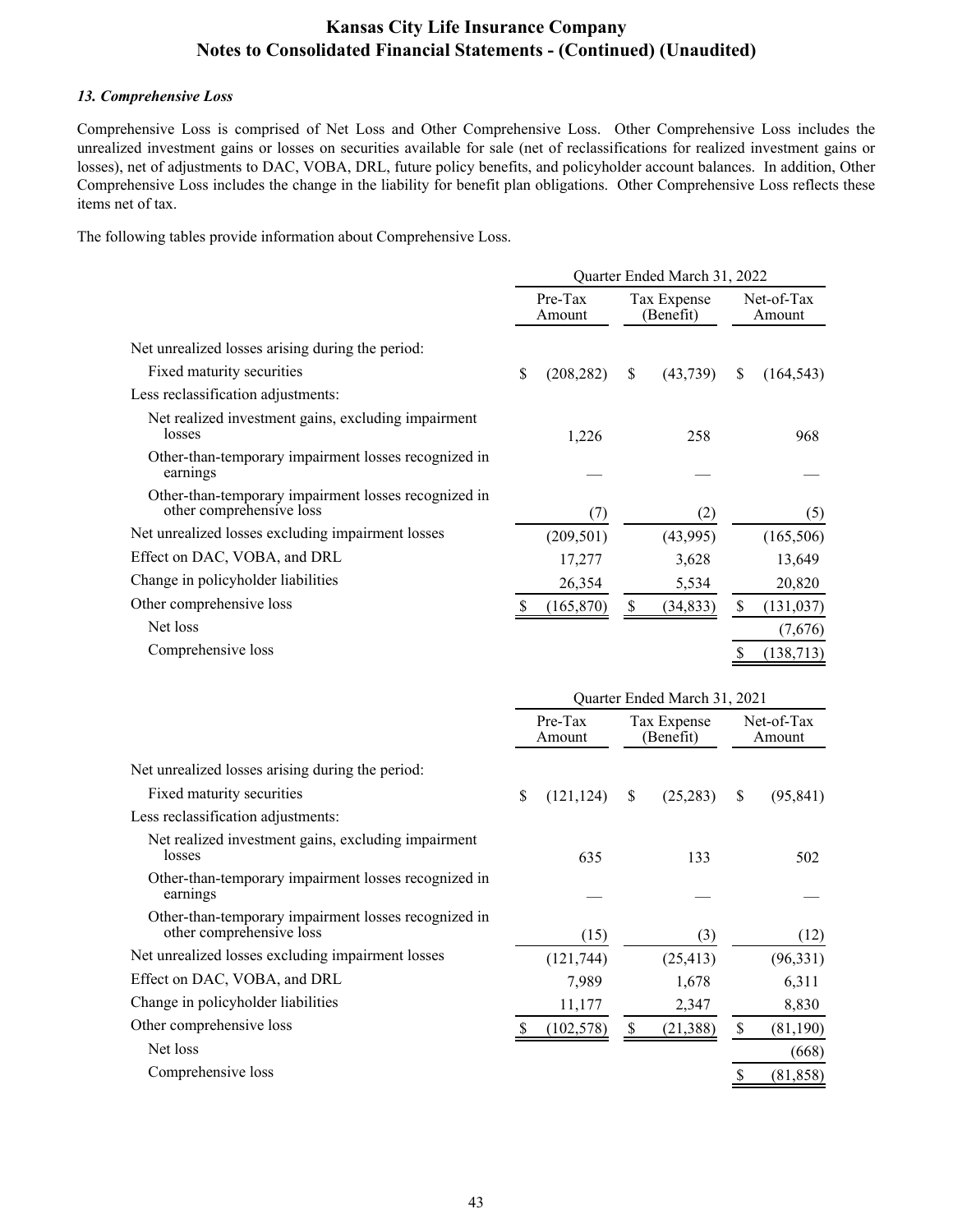The following table provides accumulated balances related to each component of Accumulated Other Comprehensive Loss at March 31, 2022, net of tax.

|                                                                                  |   | Unrealized<br>Gain (Loss)<br>on<br>Non-<br>Impaired<br>Securities | Unrealized<br>Gain on<br>Impaired<br>Securities |       | <b>Benefit</b><br>Plan<br>Obligations |           | DAC/<br><b>VOBA/DRL</b><br>Impact |          | Policyholder<br>Liabilities |          | Total         |            |
|----------------------------------------------------------------------------------|---|-------------------------------------------------------------------|-------------------------------------------------|-------|---------------------------------------|-----------|-----------------------------------|----------|-----------------------------|----------|---------------|------------|
| Beginning of year                                                                | S | 151,660                                                           | \$                                              | 1,062 | S.                                    | (39, 128) | \$                                | (12,578) | \$                          | (26,765) | <sup>\$</sup> | 74,251     |
| Other comprehensive<br>income (loss) before<br>reclassification                  |   | (164, 238)                                                        |                                                 | (305) |                                       |           |                                   | 13,649   |                             | 20,820   |               | (130, 074) |
| Amounts reclassified<br>from accumulated<br>other comprehensive<br>income (loss) |   | (968)                                                             |                                                 | 5     |                                       |           |                                   |          |                             |          |               | (963)      |
| Net current-period other<br>comprehensive income<br>$(\text{loss})$              |   | (165, 206)                                                        |                                                 | (300) |                                       |           |                                   | 13,649   |                             | 20,820   |               | (131, 037) |
| End of period                                                                    |   | (13, 546)                                                         |                                                 | 762   |                                       | (39, 128) |                                   | 1,071    |                             | (5,945)  |               | (56, 786)  |

The following table provides accumulated balances related to each component of Accumulated Other Comprehensive Income (Loss) at December 31, 2021, net of tax.

|                                                                                  |   | Unrealized<br>Gain on<br>Non-<br>Impaired<br>Securities | Unrealized<br>Gain on<br>Impaired<br>Securities |       | <b>Benefit</b><br>Plan<br>Obligations |           | DAC/<br>VOBA/DRL<br>Impact |           | Policyholder<br>Liabilities |           | Total    |           |
|----------------------------------------------------------------------------------|---|---------------------------------------------------------|-------------------------------------------------|-------|---------------------------------------|-----------|----------------------------|-----------|-----------------------------|-----------|----------|-----------|
| Beginning of year                                                                | S | 252,334                                                 | \$                                              | 1,247 | S                                     | (44, 243) | S                          | (20, 524) | S                           | (36, 012) | <b>S</b> | 152,802   |
| Other comprehensive<br>income (loss) before<br>reclassification                  |   | (96, 874)                                               |                                                 | (566) |                                       | 5,115     |                            | 7,946     |                             | 9,247     |          | (75, 132) |
| Amounts reclassified<br>from accumulated<br>other comprehensive<br>income (loss) |   | (3,800)                                                 |                                                 | 381   |                                       |           |                            |           |                             |           |          | (3, 419)  |
| Net current-period other<br>comprehensive income<br>$(\text{loss})$              |   | (100, 674)                                              |                                                 | (185) |                                       | 5,115     |                            | 7,946     |                             | 9,247     |          | (78, 551) |
| End of period                                                                    |   | 151,660                                                 |                                                 | 1,062 |                                       | (39, 128) |                            | (12, 578) |                             | (26,765)  |          | 74,251    |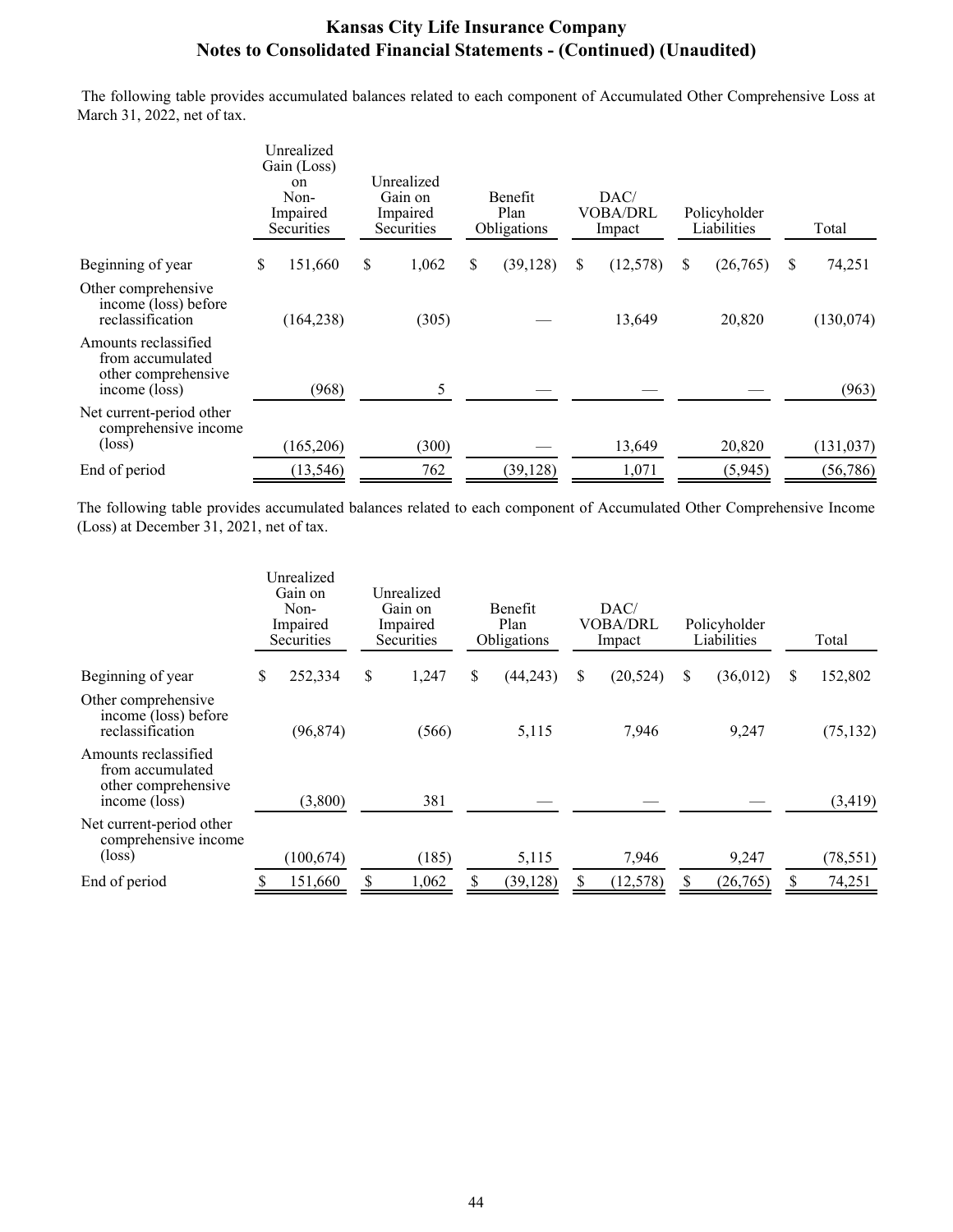The following table presents the pre-tax and the related Income Tax Benefit (Expense) components of the amounts reclassified from Accumulated Other Comprehensive Income to the Consolidated Statements of Comprehensive Income.

|                                                                                                |    | <b>Ouarter Ended</b> |   |       |
|------------------------------------------------------------------------------------------------|----|----------------------|---|-------|
|                                                                                                |    | 2022                 |   | 2021  |
| Reclassification adjustments related to unrealized gains (losses)<br>on investment securities: |    |                      |   |       |
| Net realized investment gains, excluding impairment<br>losses <sup>T</sup>                     | \$ | 1,226                | S | 635   |
| Income tax expense <sup>2</sup>                                                                |    | (258)                |   | (133) |
| Net of taxes                                                                                   |    | 968                  |   | 502   |
| Other-than-temporary impairment losses <sup>1</sup>                                            |    | (7)                  |   | (15)  |
| Income tax benefit <sup>2</sup>                                                                |    | 2                    |   | 3     |
| Net of taxes                                                                                   |    | (5)                  |   | (12)  |
| Total pre-tax reclassifications                                                                |    | 1,219                |   | 620   |
| Total income tax expense                                                                       |    | (256)                |   | (130) |
| Total reclassification, net taxes                                                              |    | 963                  |   | 490   |

<sup>1</sup> (Increases) decreases Net Investment Gains in the Consolidated Statements of Comprehensive Income.

 $2\,$  (Increases) decreases Income Tax Expense in the Consolidated Statements of Comprehensive Income.

## *14. Earnings Per Share*

Due to our capital structure and the absence of other potentially dilutive securities, there is no difference between basic and diluted earnings per common share for any of the periods reported. The average number of shares outstanding for both the first quarters ended March 31, 2022 and 2021 was 9,683,414. The number of shares outstanding at both March 31, 2022 and December 31, 2021 was 9,683,414.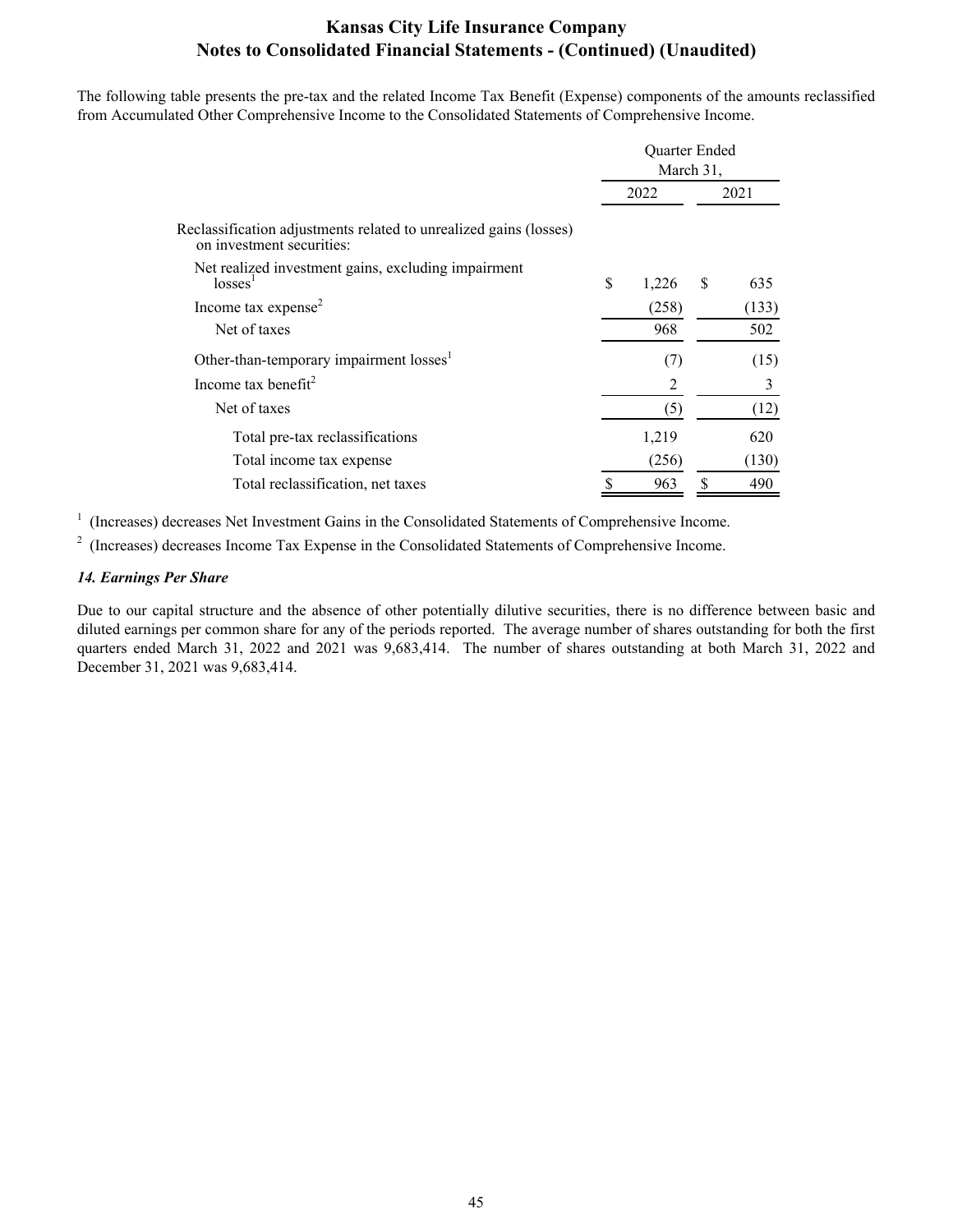### *15. Segment Information*

The following tables provide selected financial statement items for each of our operating segments. Intercompany transactions have been eliminated to arrive at Consolidated Statements of Comprehensive Income.

|                                                       |    | Individual<br>Insurance |    | Group<br>Insurance | Old<br>American | Consolidated |         |
|-------------------------------------------------------|----|-------------------------|----|--------------------|-----------------|--------------|---------|
| Insurance revenues                                    | \$ | 43,565                  | \$ | 15.944             | \$<br>23,674    | \$           | 83,183  |
| Interest credited to policyholder<br>account balances |    | 19.340                  |    |                    |                 |              | 19,340  |
| Amortization of deferred<br>acquisition costs         |    | 4,349                   |    |                    | 5,285           |              | 9,634   |
| Income tax benefit                                    |    | (483)                   |    | (250)              | (1,025)         |              | (1,758) |
| Net loss                                              |    | (2, 877)                |    | (953)              | (3, 846)        |              | (7,676) |

|                                                       | Individual<br>Insurance |        |   | Group<br>Insurance |   | Old<br>American | Consolidated |        |
|-------------------------------------------------------|-------------------------|--------|---|--------------------|---|-----------------|--------------|--------|
| Insurance revenues                                    | S                       | 42,738 | S | 15,564             | S | 24,829          | S            | 83,131 |
| Interest credited to policyholder<br>account balances |                         | 19,525 |   |                    |   |                 |              | 19,525 |
| Amortization of deferred<br>acquisition costs         |                         | 3,060  |   |                    |   | 5,079           |              | 8,139  |
| Income tax expense (benefit)                          |                         | 356    |   | 124                |   | (455)           |              | 25     |
| Net income (loss)                                     |                         | 693    |   | 467                |   | (1,828)         |              | (668)  |

### *16. Commitments, Contingent Liabilities, Guarantees, and Indemnifications*

#### **Commitments**

In the normal course of business, we have open purchase and sale commitments. At March 31, 2022, we had purchase commitments to fund mortgage loans of \$16.3 million.

Subsequent to March 31, 2022, we entered into commitments to fund additional mortgage loans of \$8.6 million.

#### **Contingent Liabilities**

On March 1, 2019, the Delaware Department of Insurance requested Scottish Re (US) be placed in rehabilitation. Kansas City Life has ceded some of its business to Scottish Re (US), a subsidiary of Scottish Re Group. Based on the information currently available, the Company does not have sufficient information to make an assessment of the likelihood of any loss related to this matter. The Company will continue to closely monitor developments related to the rehabilitation proceeding.

Kansas City Life is involved in various pending or threatened legal proceedings, including purported class actions, arising from the conduct of business both in the ordinary course and otherwise. In some of the matters, very large and/or indeterminate amounts, including punitive and treble damages, are sought.

Due to the unpredictable nature of litigation, the probable outcome of a litigation matter and the amount or range of potential loss can be difficult to ascertain. We establish liabilities for litigation and other loss contingencies when available information indicates both that a loss is probable and the amount of the loss can be reasonably estimated. Some matters could require us to pay damages or make other expenditures or establish accruals in amounts that cannot be estimated as of March 31, 2022. Based on information currently known by management, management does not believe any such expenditures are likely to have a material adverse effect on Kansas City Life's financial condition.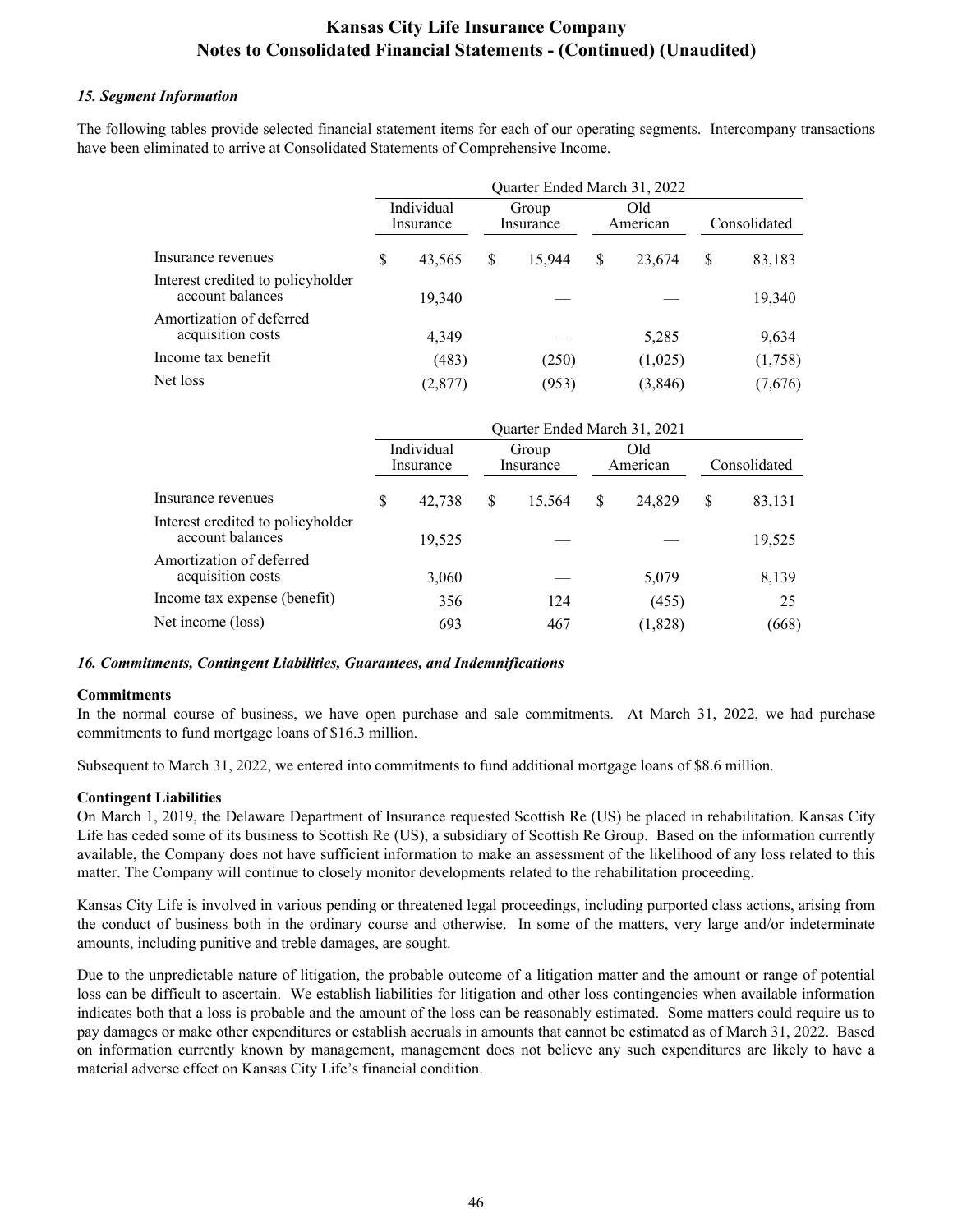### *Cost of Insurance Litigation*

We are the defendant in four related litigation matters (including two class actions and two putative class actions) that allege that we determined cost of insurance rates in excess of amounts permitted by the terms of certain life insurance policies.

The four matters are:

- Meek v. KCL, which is a class action filed in the U.S. District Court for the Western District of Missouri, including current and former policyholders who purchased certain universal life policies originally issued in the State of Kansas. As discussed below, the Court in the Meek case has certified a class of policyholders for the action and identified the policies at issue.
- Karr v. KCL, which is a class action filed in the 16th Circuit Court for the State of Missouri (Jackson County), including current Missouri residents who purchased certain universal life policies in the State of Missouri. As discussed below, the Court in Karr has certified a class of policyholders for the action, identified the policies at issue, and issued partial summary judgment on three of the five counts.
- Sheldon v. KCL, which is a putative class action filed in the 16th Circuit Court for the State of Missouri (Jackson County), where plaintiff seeks to represent all similar current and former policyholders who purchased certain variable universal life products in any state where the policies were issued. The plaintiff is seeking damages and declaratory relief on behalf of all such policyholders. The Court in Sheldon has not certified a class or identified the variable universal life products at issue.
- Fine v. KCL, which is a class action filed in the U.S. District Court for the Central District of California, including current and former policyholders who purchased certain universal life policies originally issued in the State of California. This case was filed on March 29, 2022, and is in preliminary stages. The Court has not certified a class of policyholders or identified the policies at issue in this matter.

The certain universal life insurance policies at issue in both the Meek v. KCL and the Karr v. KCL matters are the Better Life Plan, Better Life Plan Qualified, LifeTrack, AGP, MGP, PGP, Chapter One, Classic, Rightrack (89), Performer (88), Performer (91), Prime Performer, Competitor (88), Competitor (91), Executive (88), Executive (91), Protector 50, LewerMax, Ultra 20 (93), Competitor II, Executive II, Performer II, or Ultra 20 (96).

The Court in Karr v. KCL certified a class of policyholders to be represented by the named plaintiff on July 12, 2021. The class in the Karr lawsuit includes current Missouri citizens whose life insurance policies were issued in Missouri and were active on or after January 1, 2002. On February 22, 2022, the Court granted partial Summary Judgment to plaintiffs on three of the five counts at issue in the class action. The three counts will be submitted to a jury to determine what damages, if any, have been incurred by the Class. The remaining two counts have not yet been adjudicated. KCL has moved to decertify the class, will vigorously defend the damages claims and remaining claims at trial, and intends to pursue any appeals that may be available at the appropriate times.

The Court in Meek v. KCL certified a class of policyholders to be represented by the named plaintiff on February 7, 2022, for four of the five counts at issue in the class action. The Court also limited the class to Kansas policyholders rather than the multi-state class sought by plaintiff. The Kansas-only class that was certified in the Meek lawsuit includes current and former policyholders whose life insurance policies were issued in Kansas and whose policies were active on or after January 1, 2002. The Court's decision means that the class of policyholders certified in the Meek v. KCL lawsuit meets the requirements of Federal Rule of Civil Procedure 23(b)(3), which governs class actions in federal courts. While the ruling establishes a class at this stage of the litigation and permits the future issuance of a notice to class members, the Court has not decided who will win this case.

We believe we have meritorious defenses to all of the claims asserted in the Meek, Sheldon, and Fine cases described above and to the unadjudicated claims and damages claims asserted in the Karr case. We are vigorously defending each of these matters. However, there can be no assurances as to the outcome of these matters. In the event of an unfavorable outcome, the amount that may be required to be paid to discharge or settle the matters could have a material adverse impact on our business and financial statements.

We have not concluded that a loss related the Meek, Sheldon, or Fine matters is probable, nor have we accrued any liability relating to those three matters.

With respect to the damages claims related to the three Counts subject to the partial summary judgment ruling in Karr, the circumstances of our defenses and the potential damages claims by plaintiff, including the potential for compensatory damages,